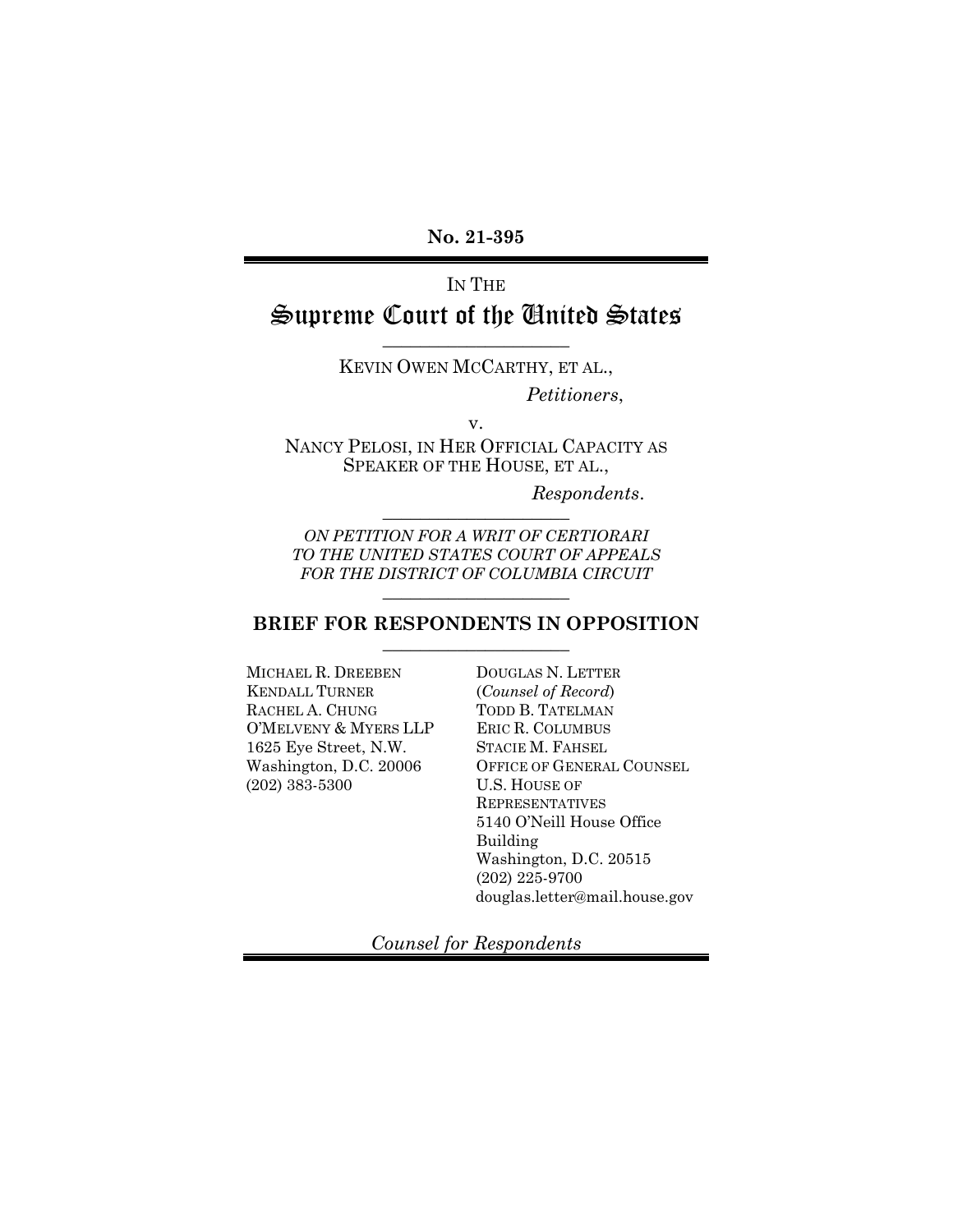### **QUESTIONS PRESENTED**

1. Whether the Speech or Debate Clause shields the Speaker of the House and House officers from suit in this challenge to the proxy-voting rules adopted during the COVID-19 pandemic, which govern how Members may conduct the core legislative act of voting.

2. Whether the proxy-voting rules are a valid exercise of the House's rulemaking authority.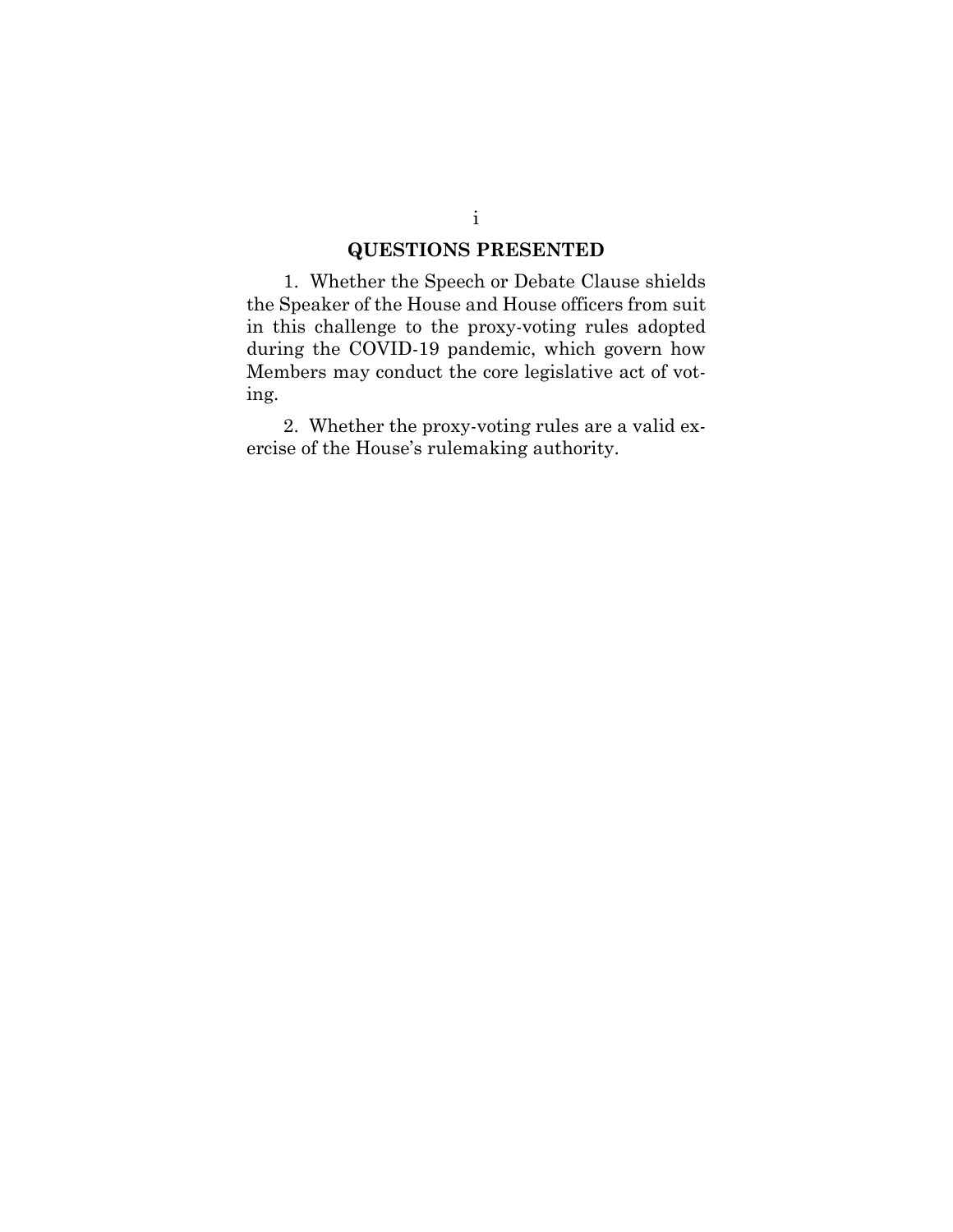# **TABLE OF CONTENTS**

|                | CONSTITUTIONAL PROVISIONS AND                                    |
|----------------|------------------------------------------------------------------|
|                |                                                                  |
| A.             | The House's Constitutional                                       |
| B.             | <b>Evolution of House Quorum</b>                                 |
| C.             | The COVID-19 Pandemic and                                        |
| D.             |                                                                  |
|                |                                                                  |
| A.             | The Speech Or Debate Clause<br>Bars Petitioners' Suit  16        |
| $\mathbf{B}$ . | This Case Is An Unsuitable<br>Vehicle For This Court's Review 24 |
| C.             | The Proxy-Participation Rules                                    |
|                |                                                                  |

ii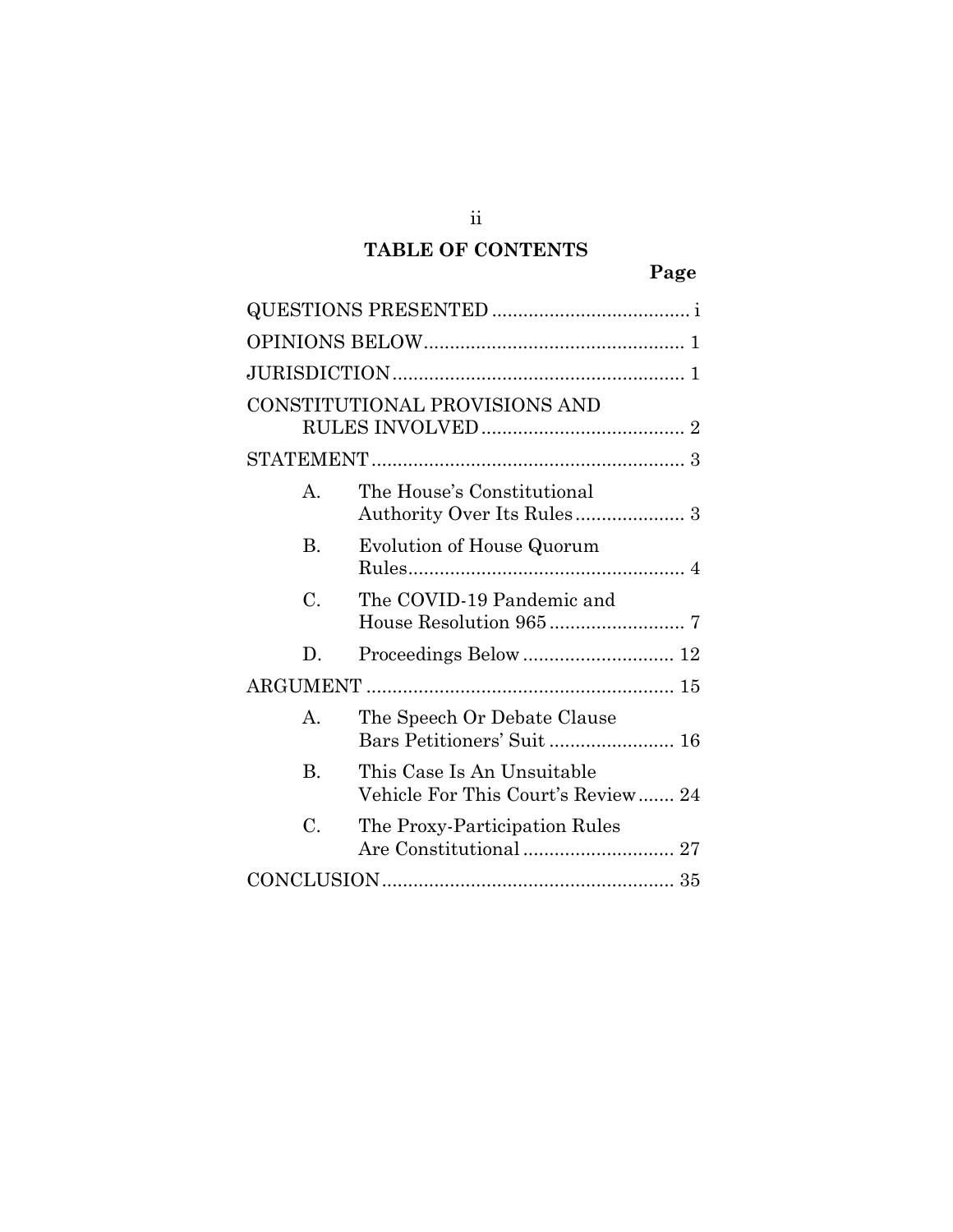## iii

## **TABLE OF AUTHORITIES**

# **Page(s)**

### **CASES**

| Bastien v. Office of Senator Ben Nighthorse<br>Campbell,              |
|-----------------------------------------------------------------------|
| Brownback v. King,                                                    |
| Campbell v. Clinton,                                                  |
| Chiafalo v. Washington,                                               |
| Clinton v. City of New York,                                          |
| Consumers Union of U.S., Inc. v. Periodical<br>Correspondents' Ass'n, |
| Cutter v. Wilkinson,                                                  |
| Doe v. McMillan,                                                      |
| Dombrowski v. Eastland,                                               |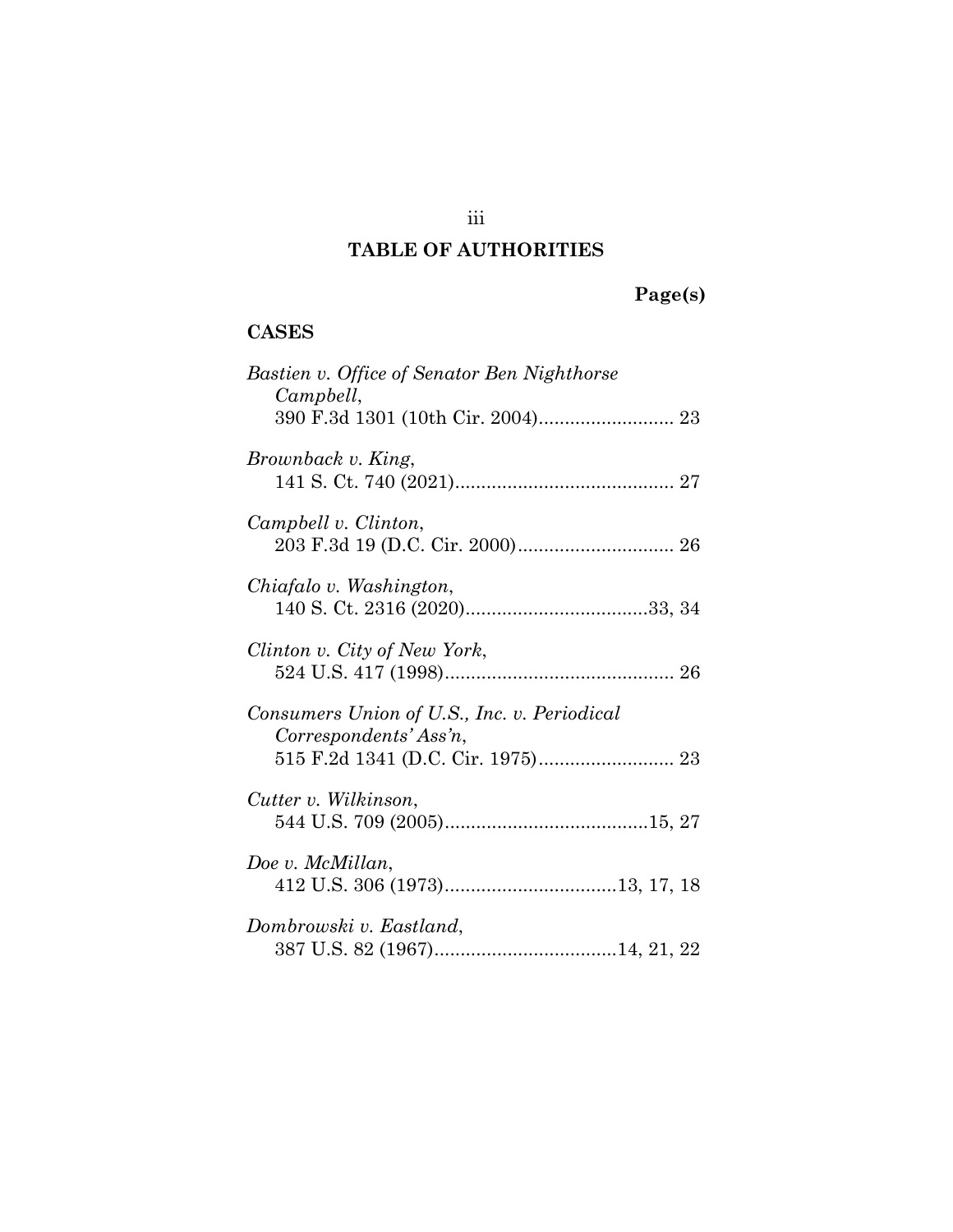**Page(s)** 

| Eastland v. U.S. Servicemen's Fund,                         |
|-------------------------------------------------------------|
| Gravel v. United States,                                    |
| Hurtado v. United States,                                   |
| Kilbourn v. Thompson,<br>103 U.S. 168 (1880)14, 18, 21, 22  |
| Marshall Field v. Clark,                                    |
| Nat'l Ass'n of Social Workers v. Harwood,                   |
| New Process Steel, L.P. v. NLRB,                            |
| NLRB v. Noel Canning,                                       |
| PDR Network, LLC v. Carlton & Harris<br>Chiropractic, Inc., |
| Powell v. McCormack,                                        |

iv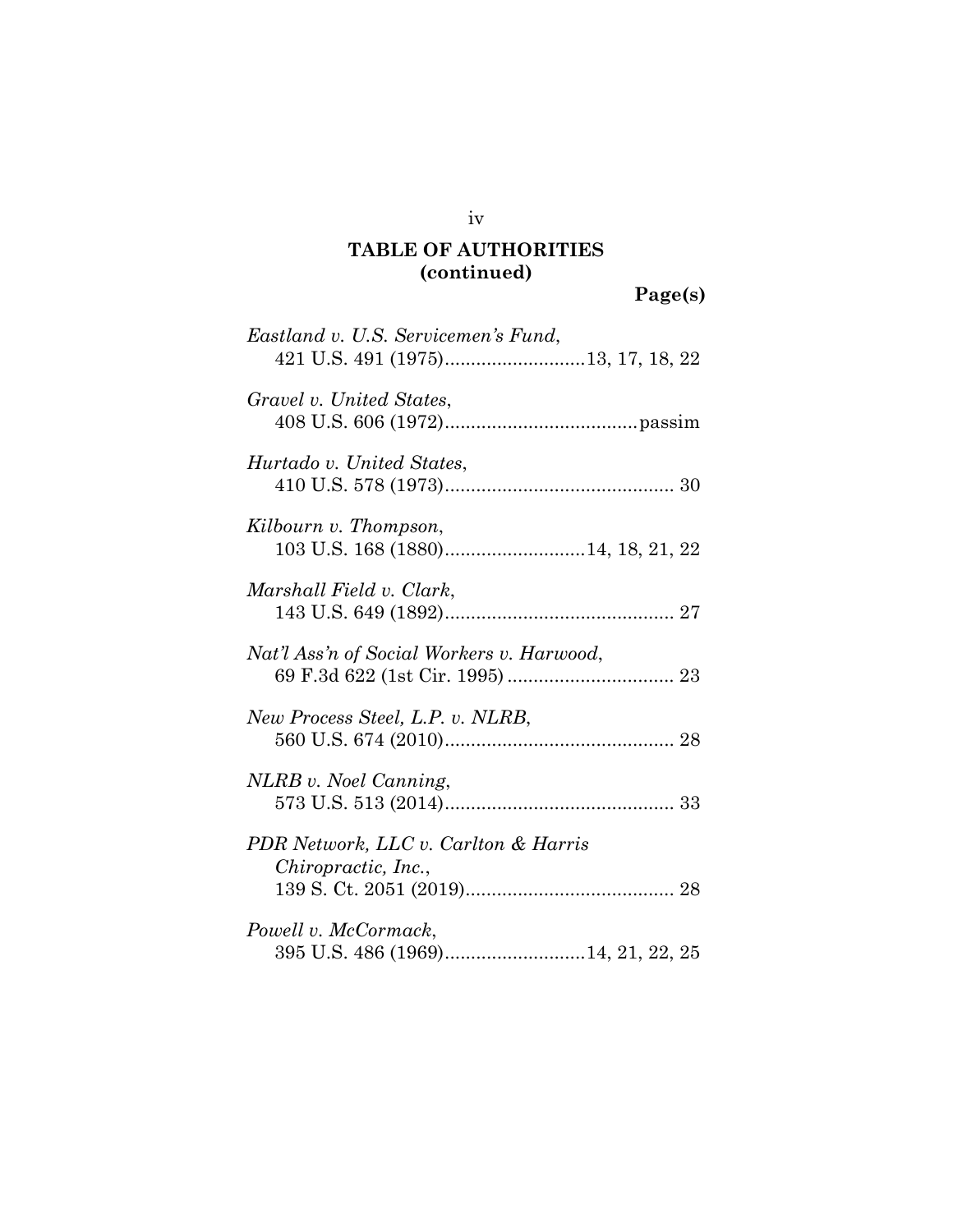| Raines v. Byrd,                            |
|--------------------------------------------|
| Ret. Plans Comm. of IBM v. Jander,         |
| South Dakota v. Wayfair, Inc.,             |
| United States v. Ballin,                   |
| United States v. Brewster,                 |
| United States v. Johnson,                  |
| <b>OTHER AUTHORITIES</b>                   |
|                                            |
| 165 Cong. Rec. H5227 (daily ed. June 27,   |
| 166 Cong. Rec. H2253-54 (daily ed. May 15, |
| 167 Cong. Rec. H6037, H6043, H6054 &       |

v

**Page(s)**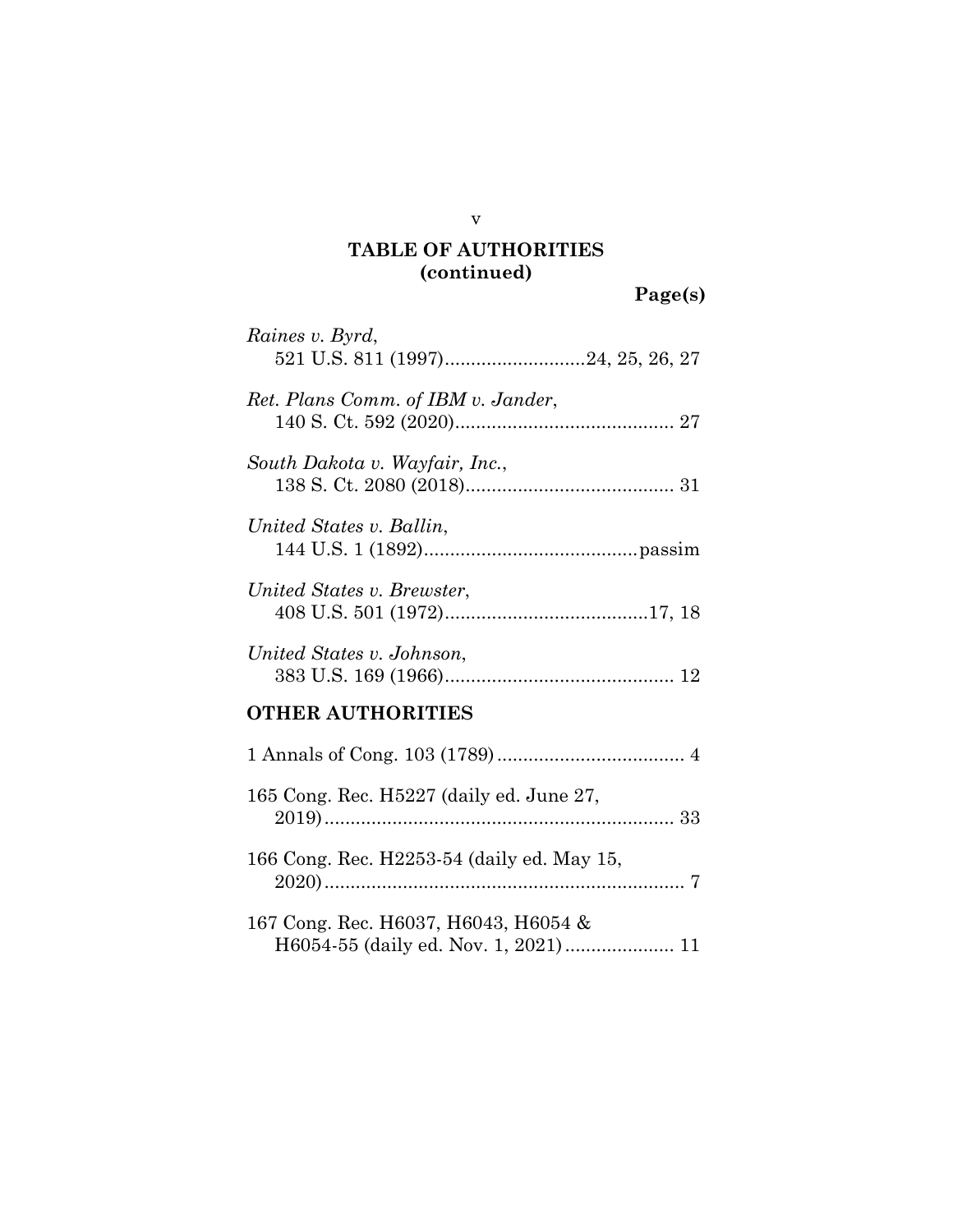| 4 Hinds' Precedents of the House of                                                     |
|-----------------------------------------------------------------------------------------|
| 4 Hinds' Precedents of the House of                                                     |
| 4 Hinds' Precedents of the House of                                                     |
| 4 Hinds' Precedents of the House of                                                     |
| 4 Hinds' Precedents of the House of                                                     |
| 6 Cannon's Precedents of the House of                                                   |
| Cong. Globe, 37th Cong., 1st Sess. 210 (1861) 5                                         |
| Deschler's Precedents of the House of                                                   |
| Founders Online, National Archives, Madison<br>in the Third Congress, 2 December 1793-3 |
|                                                                                         |
|                                                                                         |
|                                                                                         |

vi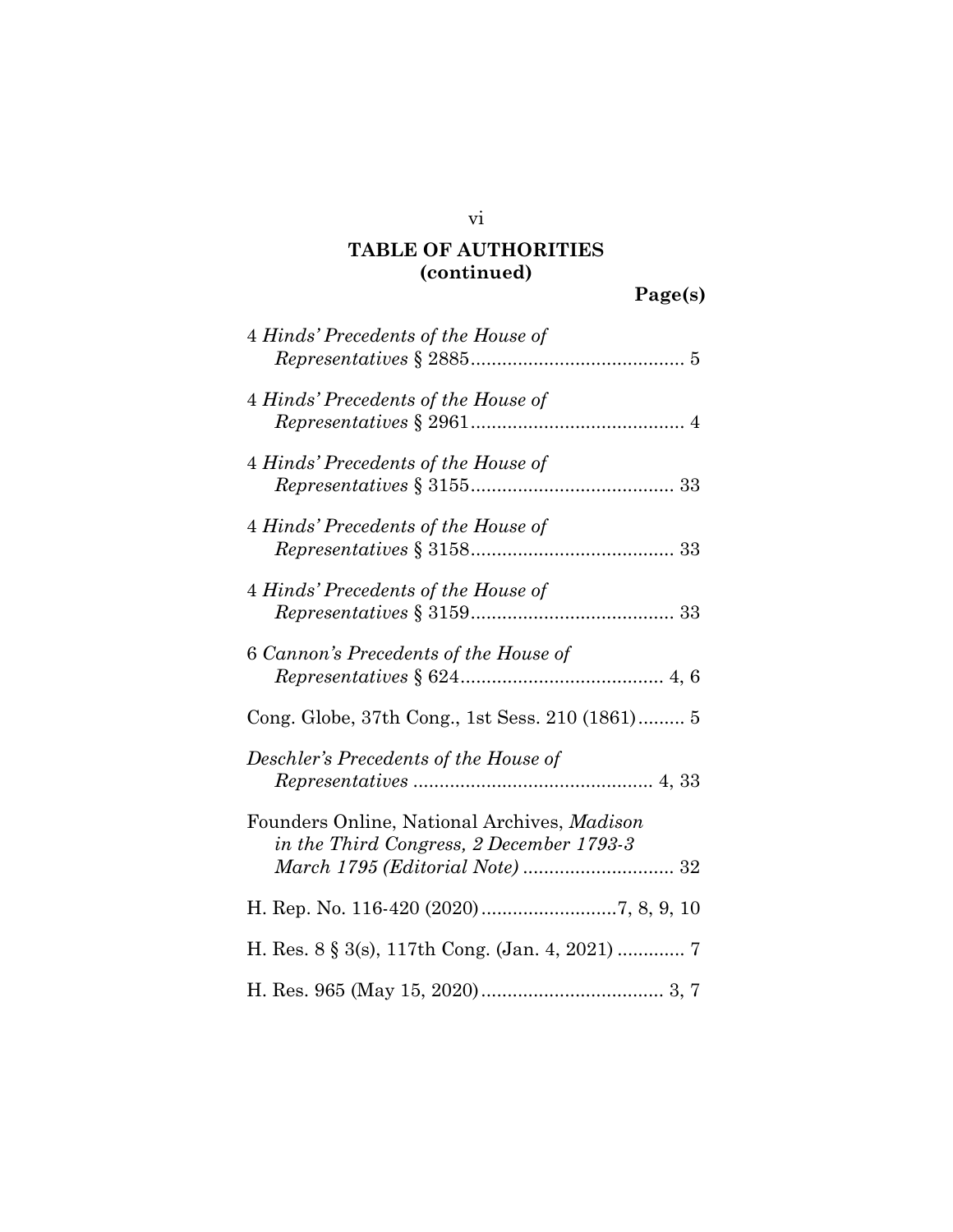$\overline{\text{vii}}$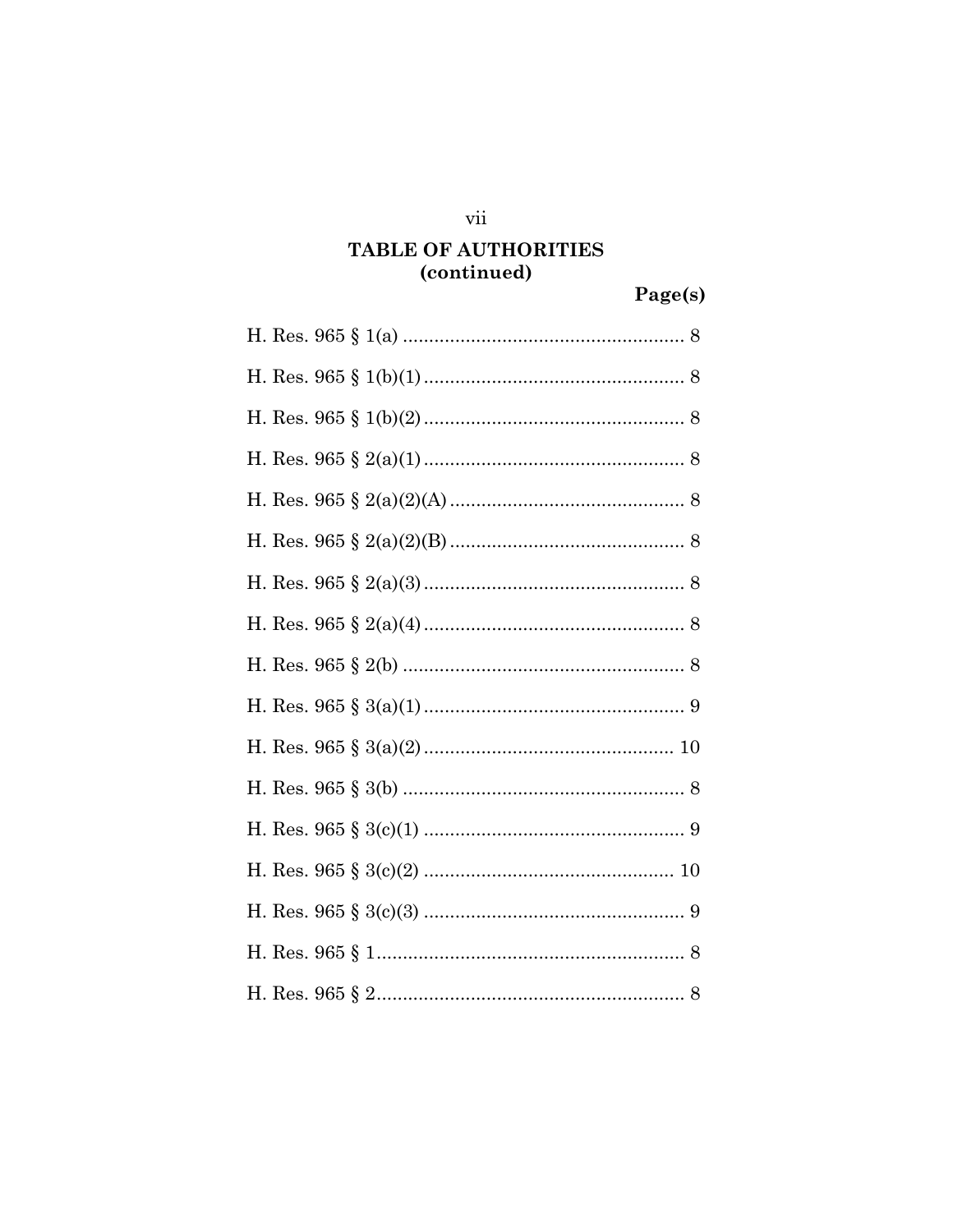### viii

## **TABLE OF AUTHORITIES (continued)**

| J.H. Powell, <i>Bring Out Your Dead: The Great</i><br>Plague of Yellow Fever in Philadelphia in                                         |
|-----------------------------------------------------------------------------------------------------------------------------------------|
| Jacob R. Straus, Cong. Research Serv.,<br>Electronic Voting System in the House of<br><i>Representatives: History and Usage (June</i> ) |
|                                                                                                                                         |
| James A. Carr, The Battle of New Orleans and<br><i>the Treaty of Ghent</i> , 3 Diplomatic Hist.                                         |
| Jane A. Hudiburg, Cong. Research Serv.,<br>Suspension of the Rules: House Practice in                                                   |
| Jefferson's Manual § 53, H. Doc. No. 115-177                                                                                            |
| <i>Jefferson's Manual</i> $\S$ 54, H. Doc. No. 115-177                                                                                  |
| <i>Jefferson's Manual</i> § 310, H. Doc. No. 115-177                                                                                    |

**Page(s)**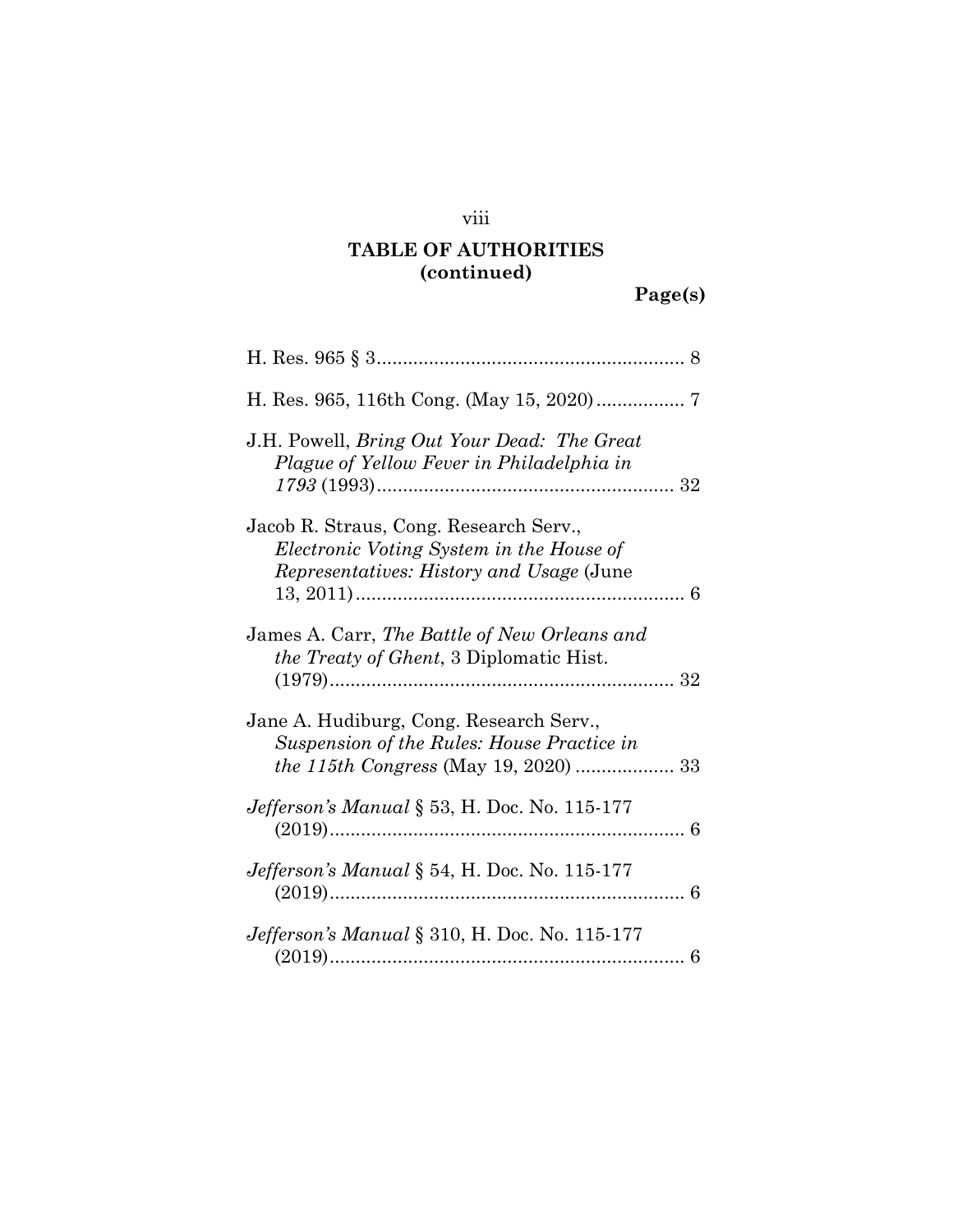## ix

## **TABLE OF AUTHORITIES (continued)**

| Jefferson's Manual § 1029, H. Doc. No. 115-                                                                                      |
|----------------------------------------------------------------------------------------------------------------------------------|
| Jefferson's Manual § 872, H. Doc. No. 115-177                                                                                    |
| Letter from Sergeant-at-Arms Paul D. Irving<br>to Speaker Nancy Pelosi (May 19, 2020)  10                                        |
| Megan Brenan, U.S. Workers Discovering<br>Affinity for Remote Work, Gallup (Apr. 3,                                              |
| Memorandum from the Deputy Attorney<br>General to U.S. Attorneys et al.,<br>Continuing to Investigate and Prosecute              |
| <i>Present</i> , 1 Noah Webster, An American<br>Dictionary of the English Language (1828) 31                                     |
| <i>Quorum</i> , 1 Noah Webster, An American<br>Dictionary of the English Language (1828) 29                                      |
| <i>Quorum, 2 Samuel Johnson, A Dictionary of</i><br>the English Language (4th ed. 1773)  29                                      |
| Remote Voting by Proxy Regulations<br>Pursuant to House Resolution $8 \S$ A.1, 167<br>Cong. Rec. H43 (daily ed. Jan. 4, 2021)  8 |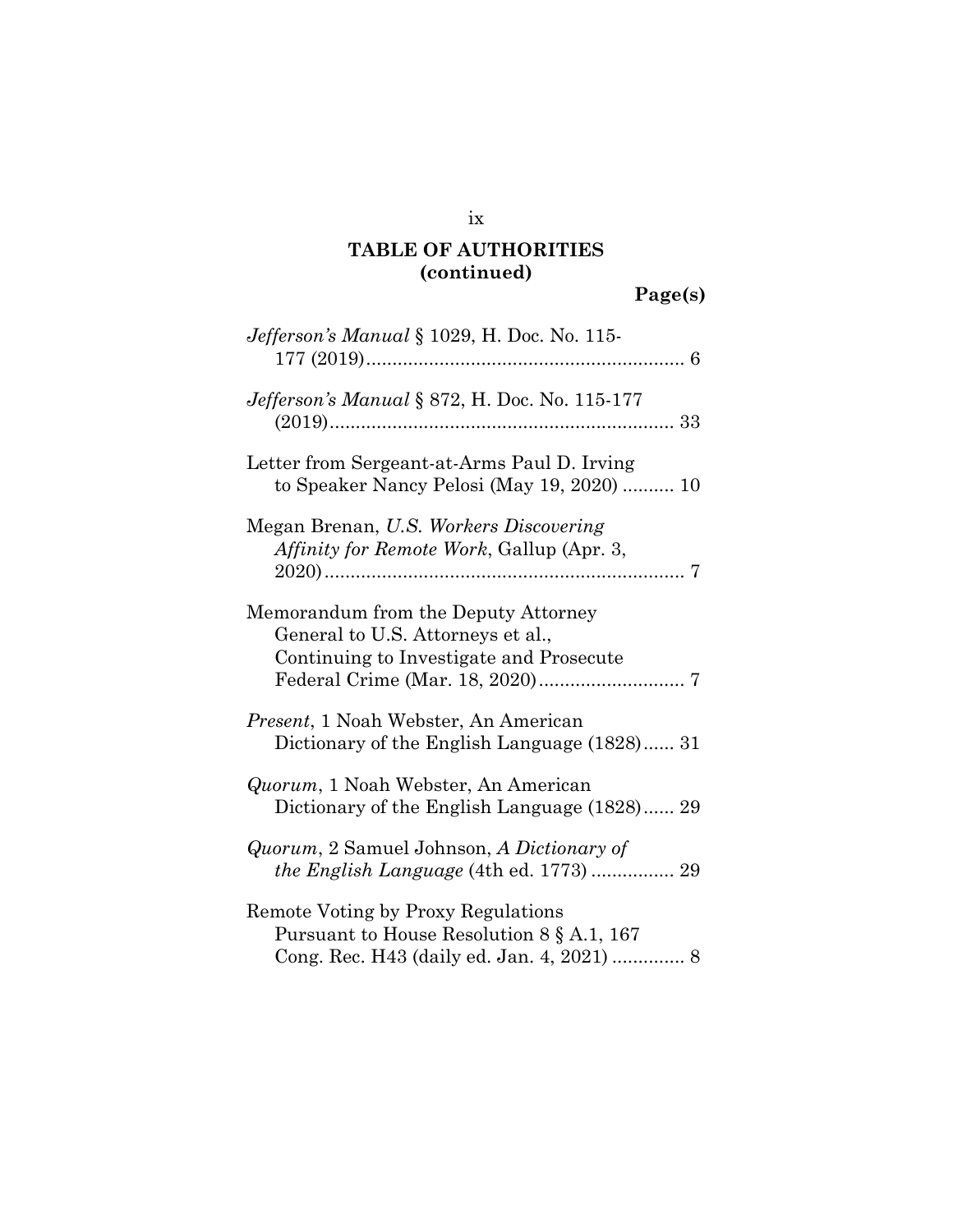**Page(s)** 

| United States House of Representatives,<br>History, Art & Archives, 1st to 9th                |
|-----------------------------------------------------------------------------------------------|
| Whereas: Stories from the People's House: Sick<br>Days, U.S. House of Representatives: Hist., |
| William McKay & Charles W. Johnson,<br><i>Parliament and Congress 85 (2010)</i> 33            |
| <b>RULES</b>                                                                                  |
| Rule XX.1(b), Rules of the U.S. House of                                                      |
| Rule XX.2(a), Rules of the U.S. House of                                                      |
| Rule $XX.2(a)$ .b, Rules of the U.S. House of                                                 |
| Rule XX.5(c)(1), Rules of the U.S. House of                                                   |
| Rule $XX.5(c)(4)(A)$ , Rules of the U.S. House of                                             |
| Rule XXIX.1, Rules of the U.S. House of                                                       |

x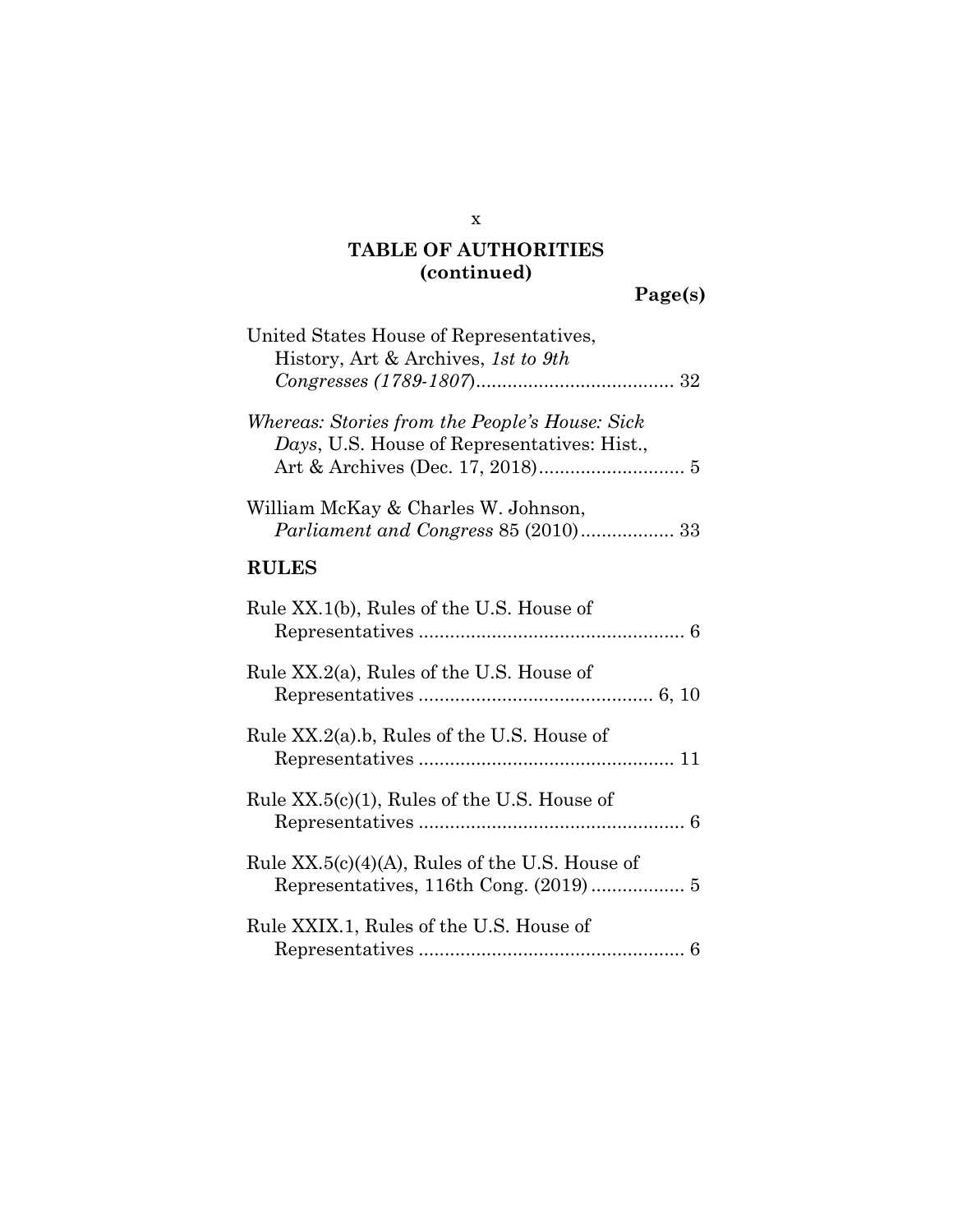### xi

## **TABLE OF AUTHORITIES (continued)**

**Page(s)** 

### **REGULATIONSFC.6**

## **CONSTITUTIONAL PROVISIONS**

| U.S. Const. art. I, § 5, cl. 23, 13, 19, 28 |  |
|---------------------------------------------|--|
|                                             |  |
|                                             |  |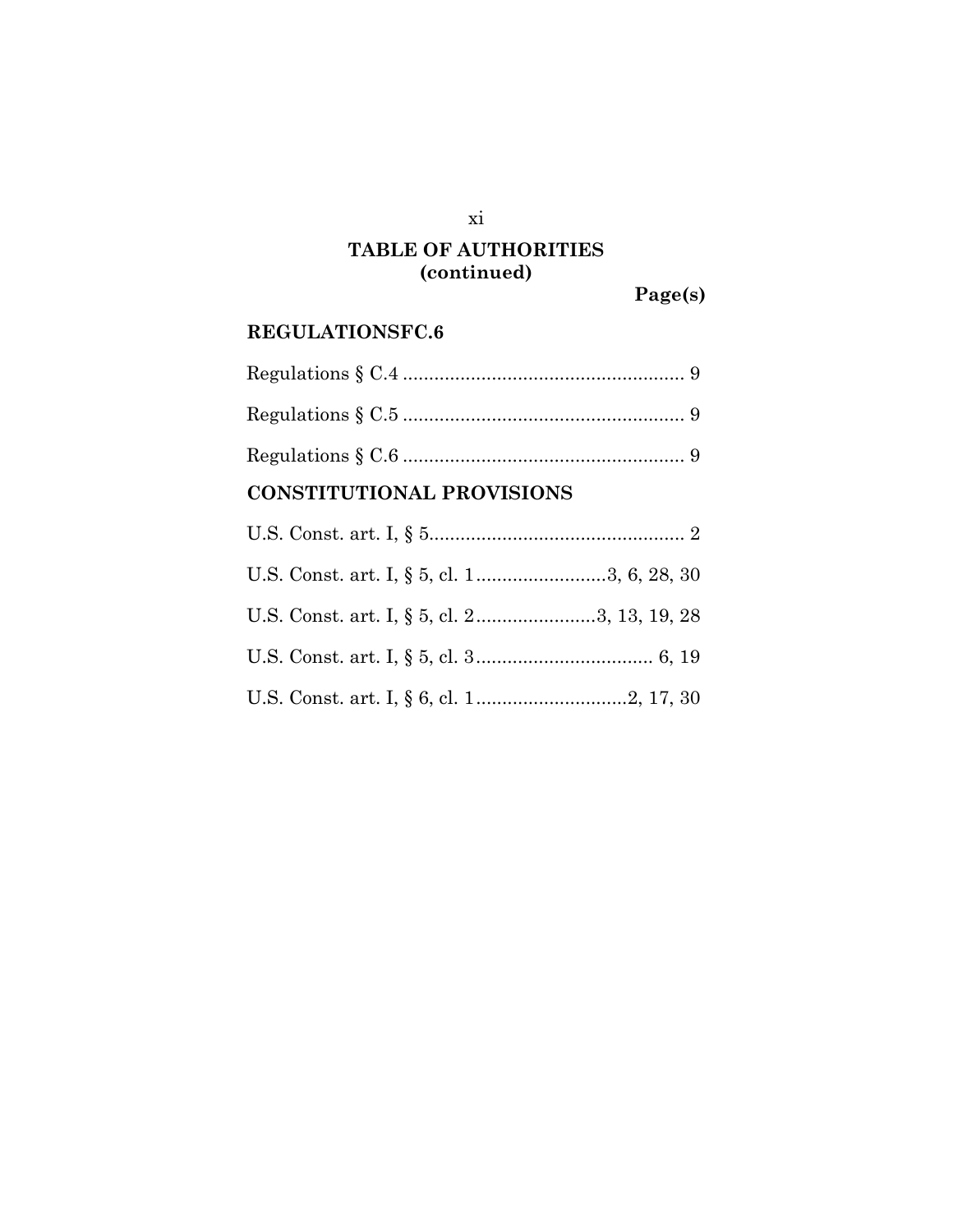# IN THE Supreme Court of the United States

NO. 21-395

 $\_$ 

KEVIN OWEN MCCARTHY, ET AL.,

*Petitioners*,

v.

NANCY PELOSI, IN HER OFFICIAL CAPACITY AS SPEAKER OF THE HOUSE, ET AL.,

 $Respondents.$ 

*ON PETITION FOR A WRIT OF CERTIORARI TO THE UNITED STATES COURT OF APPEALS FOR THE DISTRICT OF COLUMBIA CIRCUIT*

 $\_$ 

#### **BRIEF FOR RESPONDENTS IN OPPOSITION**   $\_$

#### **OPINIONS BELOW**

The district court's opinion (Pet. App. 15-36) is reported at 480 F. Supp. 3d 28. The court of appeals' opinion (Pet. App. 1-14) is reported at 5 F.4th 34.

#### **JURISDICTION**

The court of appeals' judgment was entered on July 20, 2021. The petition for a writ of certiorari was filed on September 9, 2021. The jurisdiction of this Court is invoked under 28 U.S.C. § 1254(1).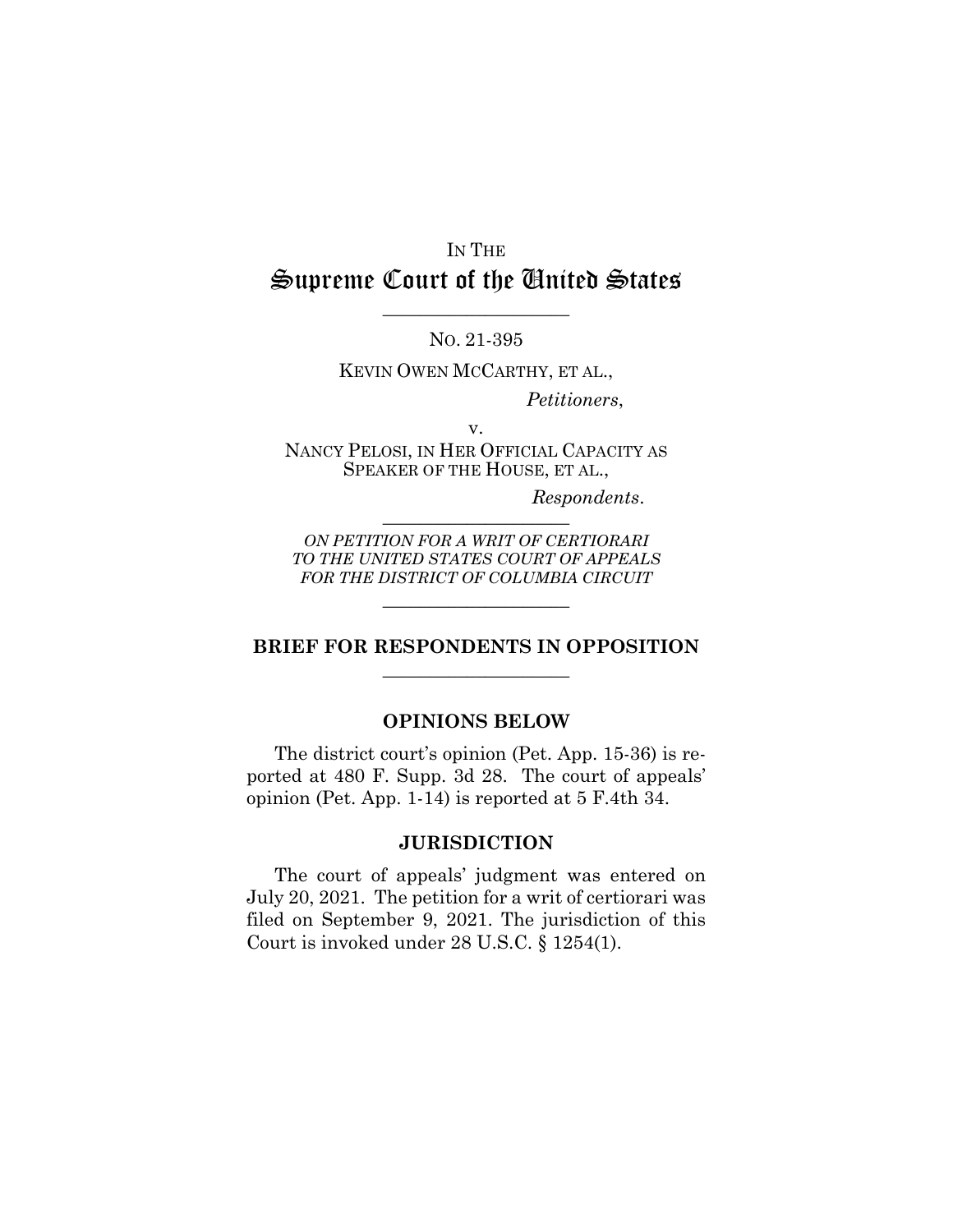### **CONSTITUTIONAL PROVISIONS AND RULES INVOLVED**

The Quorum Clause, Rulemaking Clause, and Journal Clause, U.S. Const. art. I, § 5, provide:

Each House shall be the judge of the elections, returns and qualifications of its own members, and a majority of each shall constitute a quorum to do business; but a smaller number may adjourn from day to day, and may be authorized to compel the attendance of absent members, in such manner, and under such penalties as each House may provide.

Each House may determine the rules of its proceedings, punish its members for disorderly behavior, and, with the concurrence of two thirds, expel a member.

Each House shall keep a journal of its proceedings, and from time to time publish the same, excepting such parts as may in their judgment require secrecy; and the yeas and nays of the members of either House on any question shall, at the desire of one fifth of those present, be entered on the journal.

The Speech or Debate Clause, U.S. Const. art. I, § 6, cl. 1, provides:

The Senators and Representatives … shall in all Cases, except Treason, Felony and Breach of the Peace, be privileged from Arrest during their Attendance at the Session of their respective Houses, and in going to and returning from the same; and for any Speech or Debate in either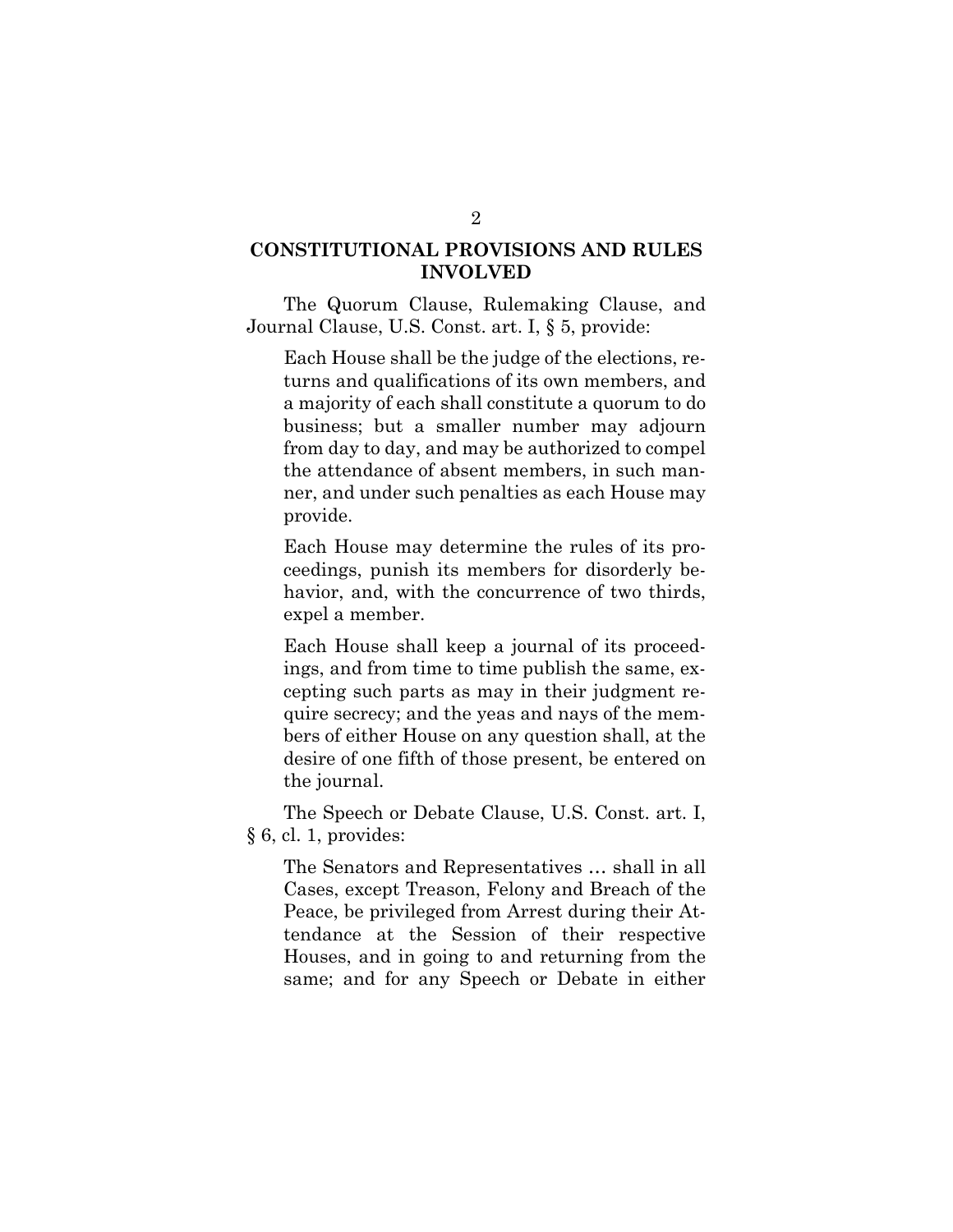House, they shall not be questioned in any other Place.

The House of Representatives rules governing remote voting by proxy, H. Res 965 (May 15, 2020), are set forth at Pet. App. 39-49.

#### **STATEMENT**

This case involves a constitutional challenge to proxy-voting rules that the House of Representatives adopted during the COVID-19 pandemic to permit Members who could not safely travel to the seat of government to vote. Petitioners, two Members and several constituents, brought suit against the Speaker and officers of the House to have the rules declared unconstitutional and to enjoin respondents from applying them. The district court held that the Constitution's Speech or Debate Clause bars this action. It therefore dismissed the complaint and denied petitioners' motion for a preliminary injunction. The court of appeals affirmed.

#### **A. The House's Constitutional Authority Over Its Rules**

Article I of the Constitution vests the legislative power in Congress and prescribes certain procedures for the conduct of legislative business. As relevant here, the Quorum Clause provides that "a Majority of each [House] shall constitute a Quorum to do Business." U.S. Const. art. I, § 5, cl. 1. The Constitution grants the House wide discretion to effectuate that provision. The Rulemaking Clause empowers each House to "determine the Rules of its Proceedings." *Id.* art. I, § 5, cl. 2. Absent a violation of a constitutional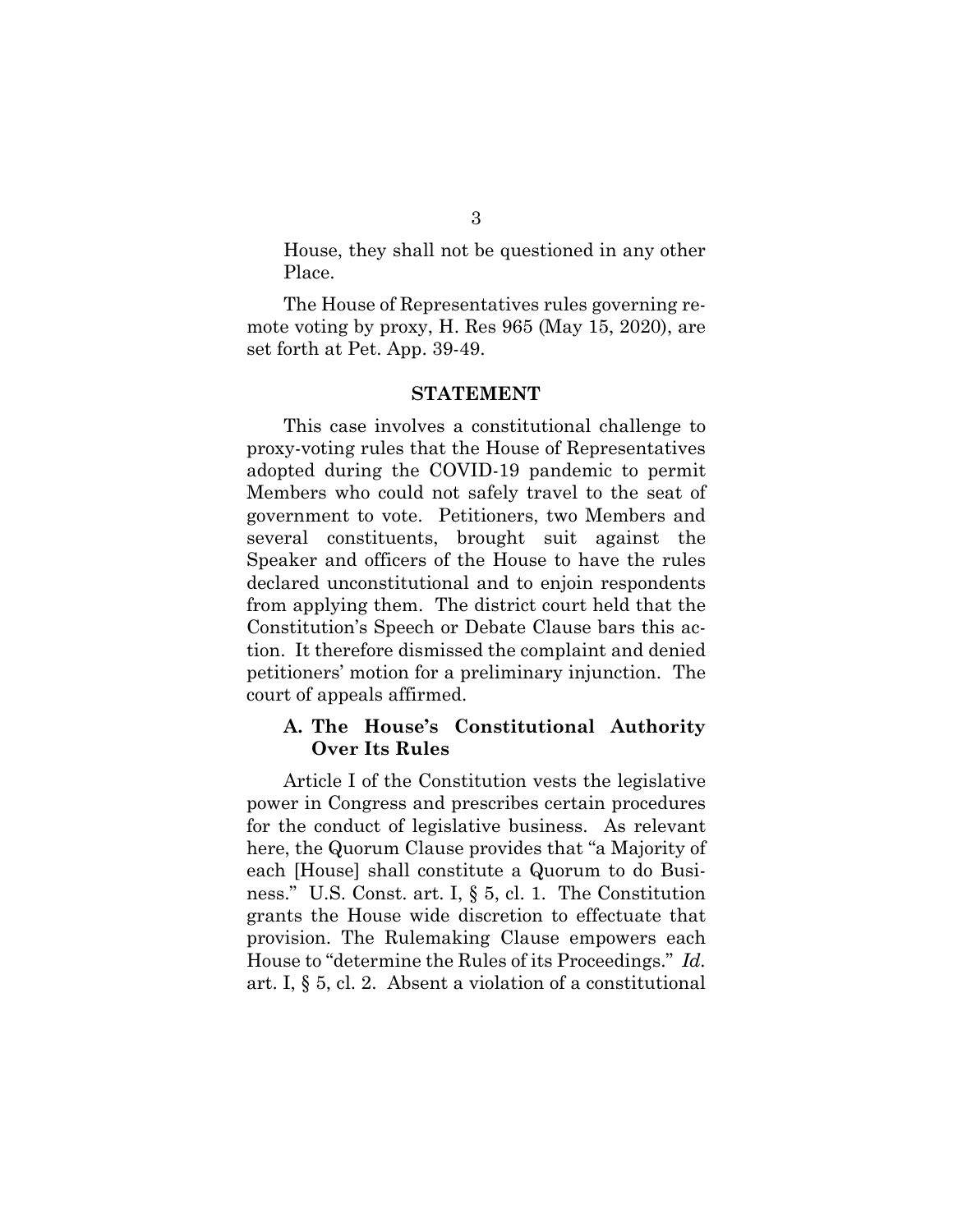requirement or fundamental right, this rulemaking power is "beyond … challenge." *United States v. Ballin*, 144 U.S. 1, 5 (1892).

#### **B. Evolution of House Quorum Rules**

1. Since 1789, the House has used its rulemaking power to adapt its methods for determining how and whether a quorum exists.

*Early practice.* During the First Congress, the Speaker established a quorum at the start of each day in session. *See* 1 Annals of Cong. 103 (1789). As its numbers grew, the House began presuming that a quorum continued to exist after one was established at a session's start. By 1893, it was settled "that a quorum is presumed to be present unless a point of order is made by some Member, or unless a record vote by yeas and nays fails to disclose the presence of a quorum."1 That presumption allowed the House through a practice known as "unanimous consent" to do business without a majority of Members physically present.

*Civil War era changes.* When several States seceded, the Speaker interpreted a quorum to include a majority of Members who had been provided to Congress by the loyal States, rather than of the total num-

<sup>1 6</sup> *Cannon's Precedents of the House of Representatives* § 624 (*Cannon's*); 4 *Hinds' Precedents of the House of Representatives* § 2961 (*Hinds'*). The precedents of the House comprise the decisions of past Speakers and Chairs on parliamentary questions arising under the House Rules. *See Cannon's*, *Hinds'*, and *Deschler's Precedents of the House of Representatives* (*Deschler's*), https://perma.cc/7U8K-GXMM.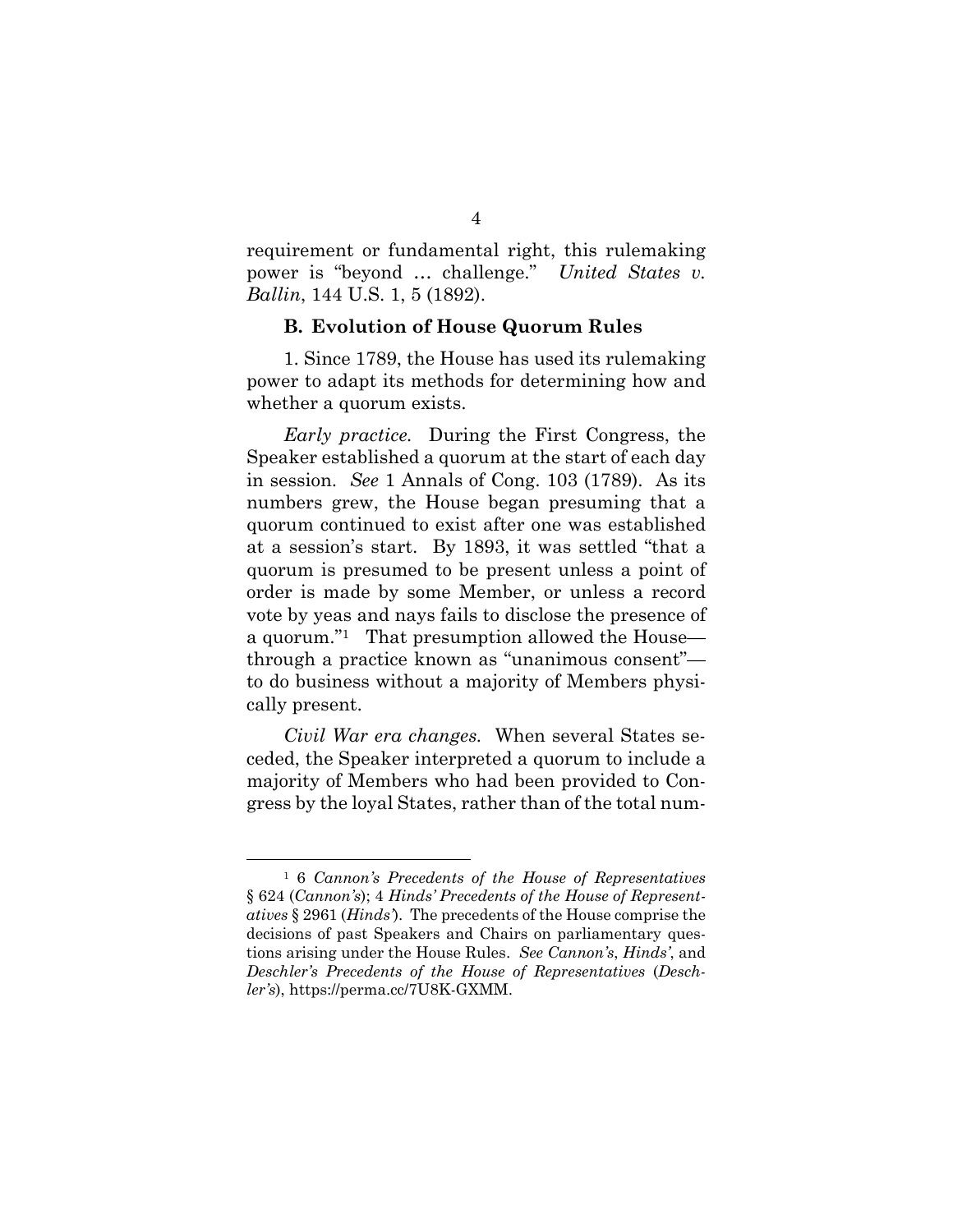ber of authorized Members; this calculation substantially reduced the number of Members needed for a quorum and allowed the House to function during the Civil War. Cong. Globe, 37th Cong., 1st Sess. 210 (1861); 4 *Hinds'* § 2885.

*Changes to prevent quorum-busting*. Because a quorum originally included only Members voting on a measure, Members could prevent a quorum by declining to vote. 4 *Hinds'* §§ 2898-2903. In 1890, the Speaker prevented this quorum-busting technique by construing a quorum to include Members "present but not voting." *Id.* § 2895; *see Ballin*, 144 U.S. at 5 (upholding the procedure).

*Unanimous consent during pandemics*. During the 1918 flu pandemic, a majority could not safely assemble on the House floor. Operating on the presumption that a quorum is present unless demonstrated otherwise, the House passed legislation without a physically present quorum under its "unanimous consent" practice. *Whereas: Stories from the People's House: Sick Days*, U.S. House of Representatives: Hist., Art & Archives (Dec. 17, 2018), https://perma.cc/43QK-P5GW. For example, one bill passed with fewer than 50 Members physically present. *Id.*

*Provisional quorum rule following 9/11*. In response to the September 11, 2001 attacks, the House authorized the Speaker—if a majority of Members does not respond to quorum calls after a catastrophic event—to report that the "inability of the House to establish a quorum is attributable to catastrophic circumstances." Rule  $XX.5(c)(4)(A)$ , Rules of the U.S. House of Representatives, 116th Cong. (2019),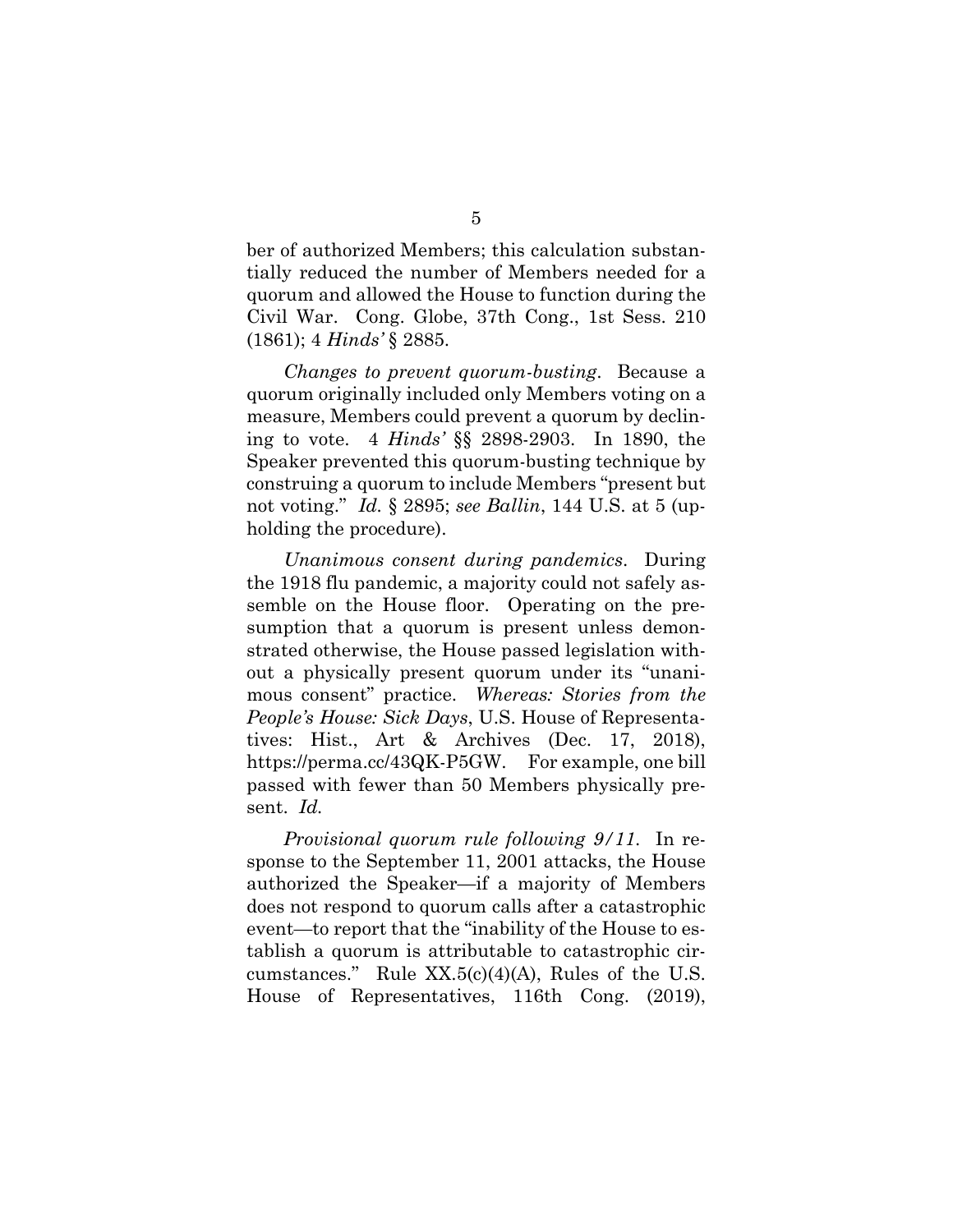https://perma.cc/J2SG-ZNDP (House Rules). The number of Members needed for a quorum is then reduced to include only Members not incapacitated. House Rule XX.5(c)(1).

2. Today, procedures for establishing a quorum and voting are contained in the House Rules, the House precedents, and Jefferson's Manual. *Jefferson's Manual* § 1029, H. Doc. No. 115-177 (2019), https://perma.cc/3KL6-826B; *see* House Rule XXIX.1 (*Jefferson's Manual* "shall govern the House" where applicable and not inconsistent with House rules and orders). At the first meeting of each new Congress, the House establishes a majority quorum necessary "to do Business." U.S. Const. art. I, § 5, cl. 1; *see Jefferson's Manual* §§ 53, 54, 310. Once established, the quorum is presumed unless a point of order is entertained and the Chair announces that a quorum is not present, or a record vote discloses the absence of a quorum. *See* 6 *Cannon's* § 624.

House votes commence with a voice vote. House Rule I.6. After that, any Member, with the support of "one fifth of those [Members] present," may demand that the "Yeas and the Nays ... be entered on the Journal" in a record vote. U.S. Const. art. I, § 5, cl. 3; *see* House Rule XX.1(b). Record votes are generally taken in the House chamber "by electronic device," House Rule XX.1(b); *see* House Rule XX.2(a), either by Members using an electronic voting card at a voting station, or by handing a ballot card to a tally clerk who enters that Member's vote into the electronic system, *see* Jacob R. Straus, Cong. Research Serv., *Electronic*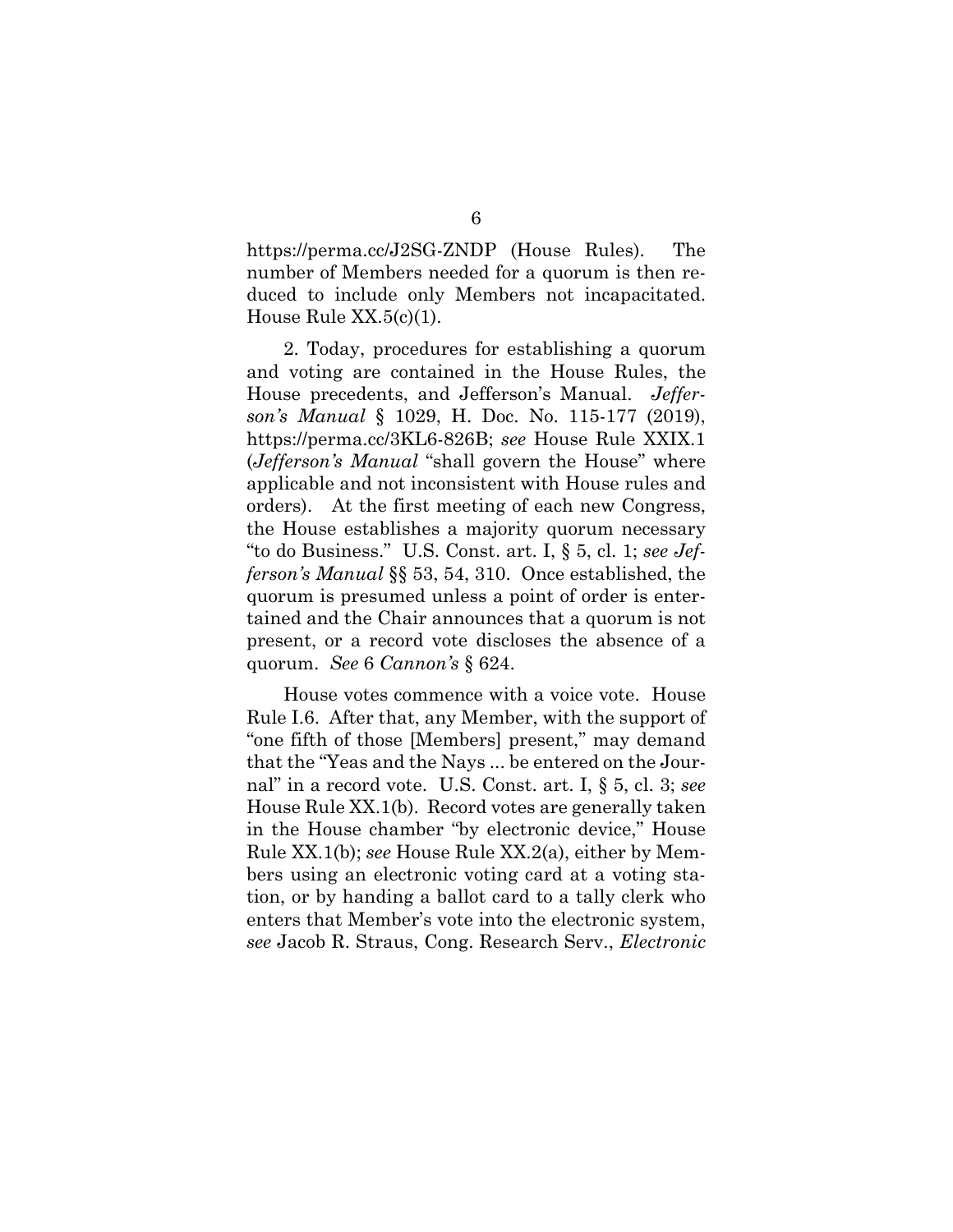*Voting System in the House of Representatives: History and Usage* 9-11 (June 13, 2011), https://perma.cc/2XBC-EUZ5.

#### **C. The COVID-19 Pandemic and House Resolution 965**

1. In March 2020, the World Health Organization declared the global COVID-19 outbreak a pandemic. H. Rep. No. 116-420, at 2 (2020). Governments acted to slow the disease's spread by closing nonessential businesses, limiting public gatherings, issuing stayat-home orders, and advising social distancing. *See id.* at 3. Legislatures ensured that they could respond to the pandemic without risking its spread, including by permitting remote voting. *See id.* at 4. So, too, did other branches of government (including the federal Judicial Branch) and the private sector. *See, e.g.*, Memorandum from the Deputy Attorney Gen. to U.S. Attorneys et al., Continuing to Investigate and Prosecute Federal Crime (Mar. 18, 2020), https://perma.cc/LZ4F-8H4K; Megan Brenan, *U.S. Workers Discovering Affinity for Remote Work*, Gallup (Apr. 3, 2020), https://perma.cc/992F-Z4AX.

2. To function safely during the pandemic, the House adopted House Resolution 965. H. Res. 965, 116th Cong. (May 15, 2020) (Resolution); *see* 166 Cong. Rec. H2253-54 (daily ed. May 15, 2020); H. Res. 8 § 3(s), 117th Cong. (Jan. 4, 2021) (adopting House Resolution 965 for the 117th Congress). The Resolution authorizes temporary remote voting by proxy, permitting a Member "unable to be in the House Chamber due to" the pandemic to relay his or her vote via a Member who is physically present. H. Rep. No. 116-420, at 7. The remote Members so voting "shall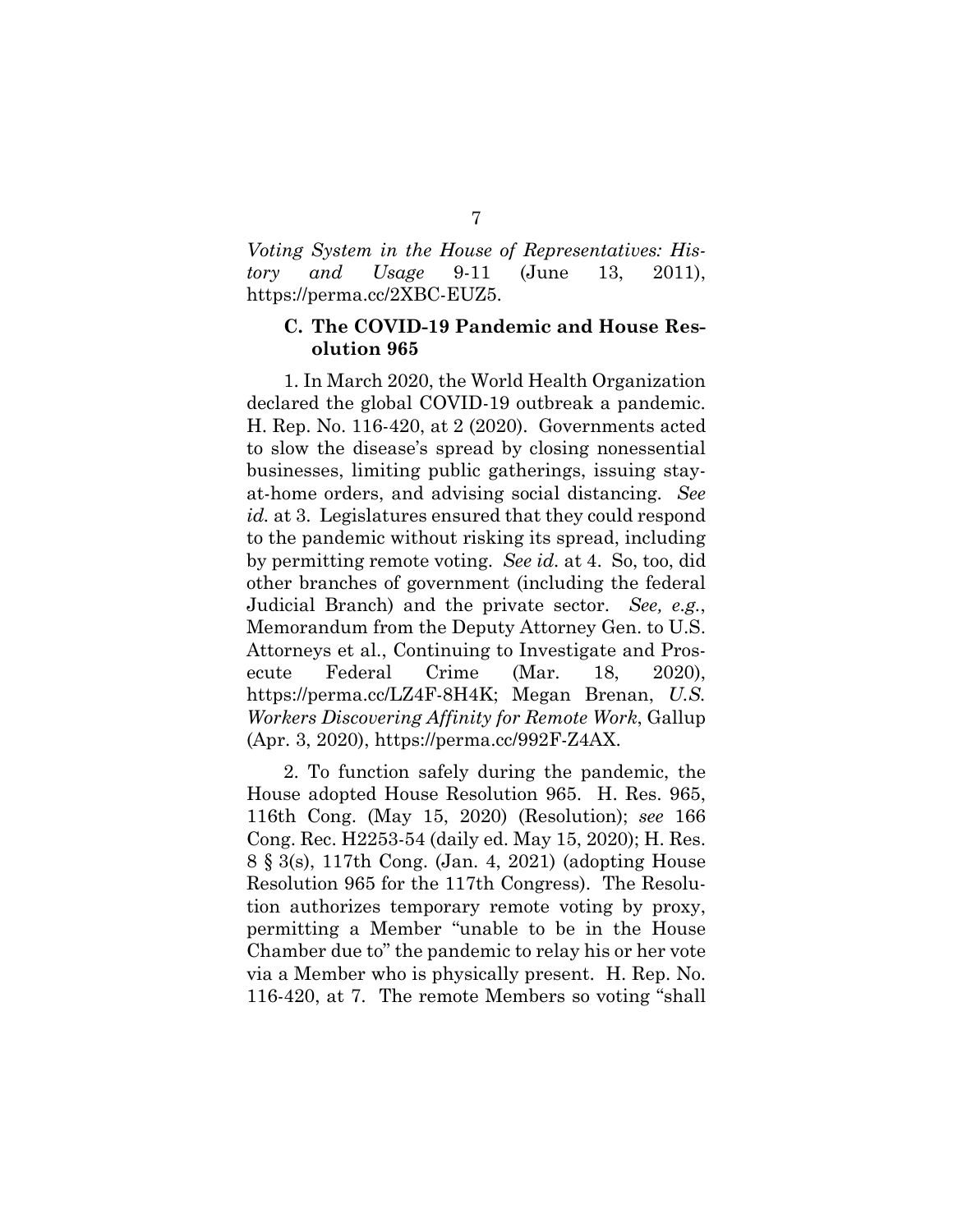be counted for the purpose of establishing a quorum." H. Res. 965 § 3(b); *see id.* §§ 1-3. The Resolution preserves the House's ability to conduct its vital legislative work and safeguards each Member's vote, while mitigating health risks. H. Rep. No. 116-420, at 21.

*Section 1.* The Resolution's rules are triggered when the House Sergeant-at-Arms notifies the Speaker "that a public health emergency due to a novel coronavirus is in effect," and the Speaker, in consultation with the Minority Leader, designates a "covered period." H. Res. 965 § 1(a). A covered period lasts 45 days, but may be extended for additional periods if the Speaker receives "further notification" from the Sergeant-at-Arms that the emergency "remains in effect."  $Id. \S 1(b)(1)-(2)$ .

*Section 2*. A Member may designate another Member as proxy through a signed letter to the Clerk. H. Res. 965 § 2(a)(1). The letter must be submitted before the Member's first vote by proxy. *See* Remote Voting by Proxy Regulations Pursuant to House Resolution 8 § A.1, 167 Cong. Rec. H43 (daily ed. Jan. 4, 2021) (Regulations). And it must state that the Member is unable to physically attend proceedings because of the public-health emergency. *Id.*

A Member may alter or revoke a proxy designation by letter, H. Res. 965  $\S$  2(a)(2)(A), or by voting in person, *id.* § 2(a)(2)(B). The Clerk "notif[ies] the Speaker, the [M]ajority [L]eader, the Minority Leader, and the other Member or Members involved" of any changes, *id.* § 2(a)(3), and maintains and publishes a list of proxies in effect, *id.* § 2(b). A Member may serve as proxy for no more than ten Members concurrently. *Id.*  $\S 2(a)(4)$ .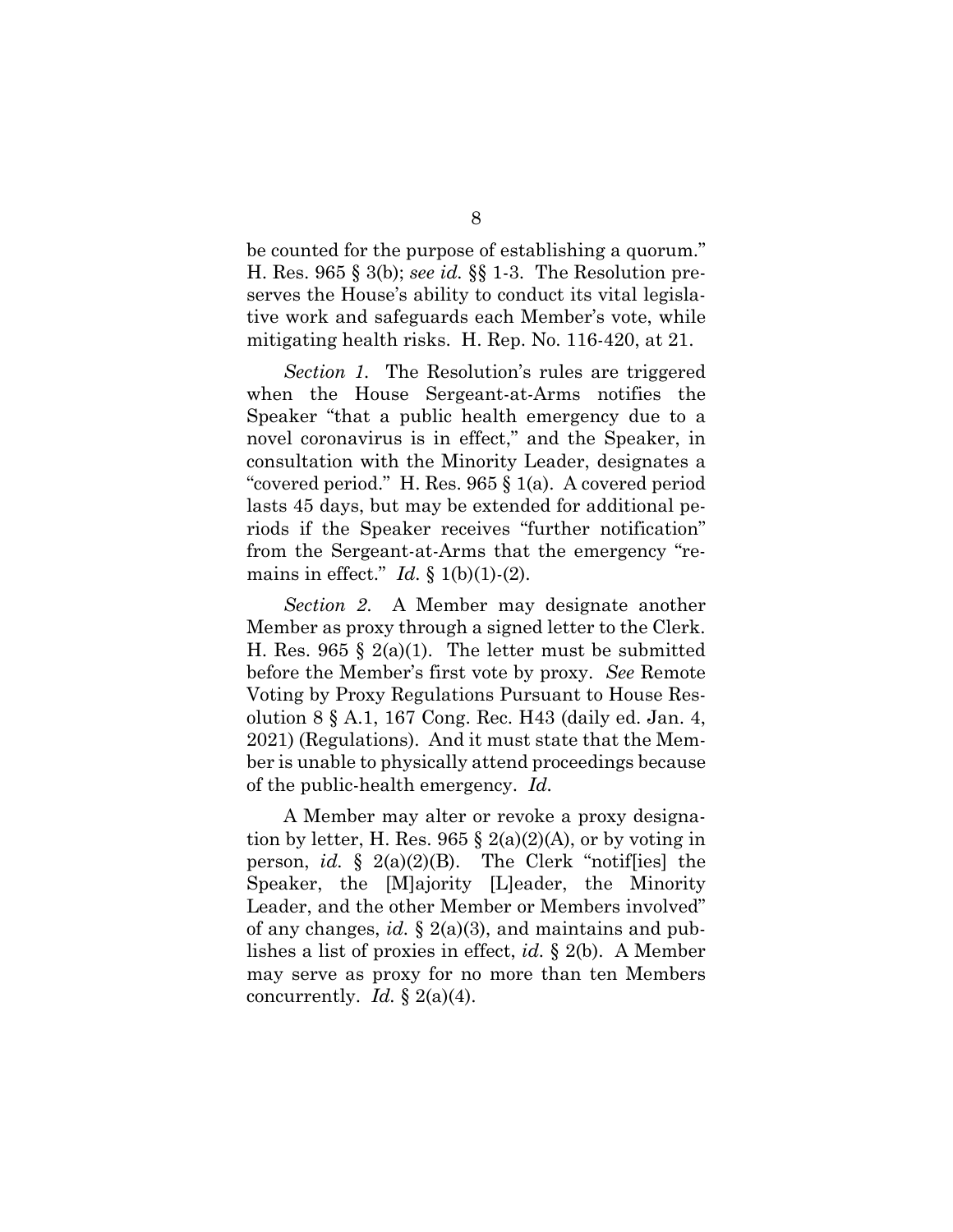*Section 3.* Under the Resolution, each Member controls her own vote. The Member designated as proxy must "obtain an exact instruction" specific to a particular vote or quorum call, H. Res. 965 § 3(c)(1), and "shall cast such vote or record such presence pursuant to the exact instruction received from" the Member voting by proxy, *id.* § 3(c)(3). These provisions require Members voting remotely by proxy to "direct each and every vote, with the Member casting the proxy vote acting more as a voting machine under the direction of the Member" voting by proxy. H. Rep. No. 116-420, at 5-6; *see id.* at 21. Members have "no ability to grant a general proxy." *Id.* at 5. And a proxy holder can act only on the basis of the remote Member's exact instruction for an identified single vote. *See id.* at 23.

The Resolution's implementing Regulations confirm that a Member serving as proxy has no discretion. They specify, for example, that if a bill's text changes after the remote Member has provided her instruction, the Member serving as proxy may not cast the remote Member's vote unless a new instruction is provided. Regulations § C.4. For votes on motions, even if a given motion is "identical ... to a motion on which a Member voting by proxy has previously given instruction, the Member serving as a proxy must still receive voting instructions ... on the new motion." *Id.* § C.5. All instructions must be in writing. *Id.* § C.6.

The Resolution establishes additional mechanisms to ensure accuracy and accountability. First, it makes record votes mandatory upon request. H. Res. 965 § 3(a)(1). Second, it requires Members serving as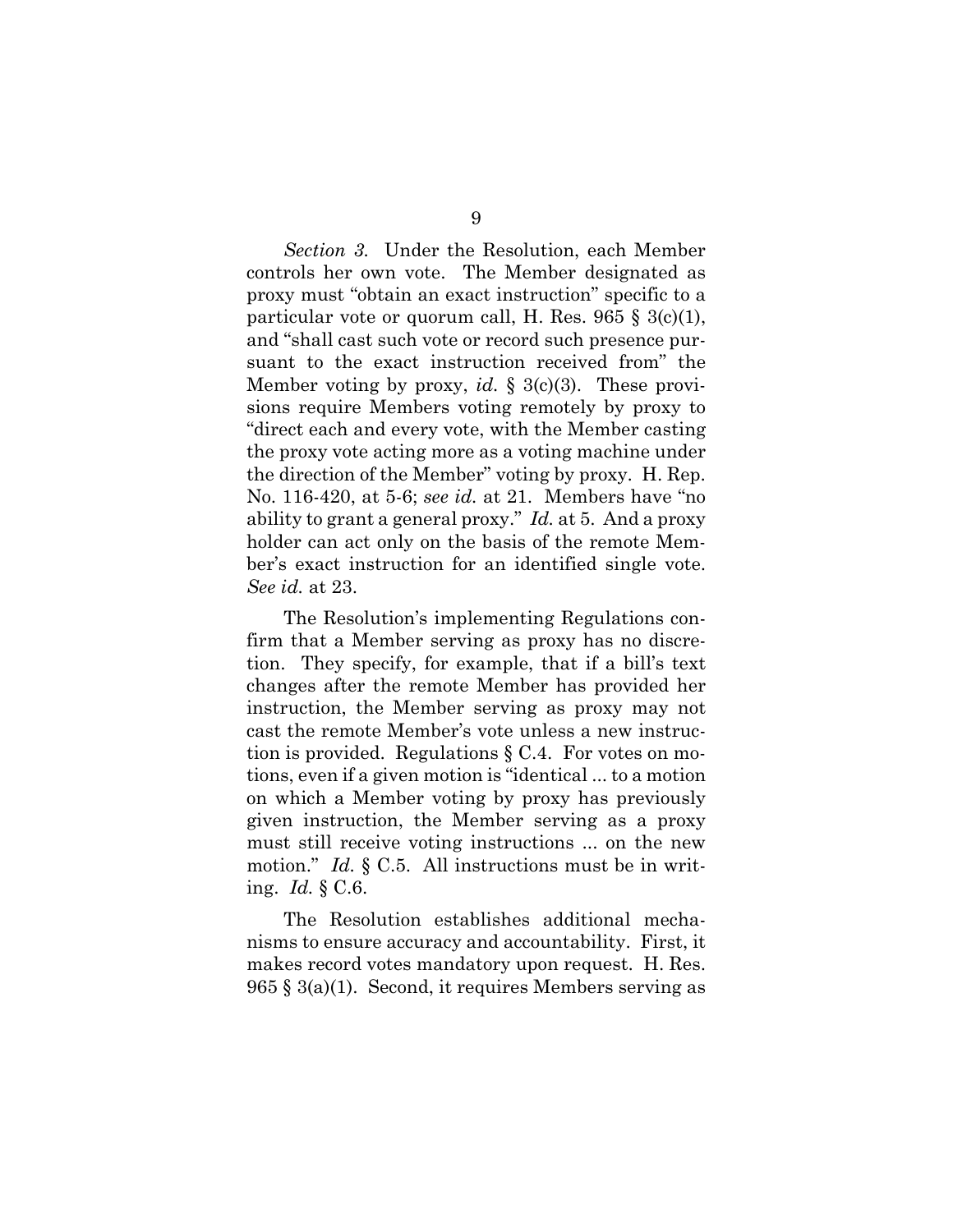proxies to announce on the House floor whose votes they are transmitting and what instructions they received. *Id.* § 3(c)(2); *see* H. Rep. No. 116-420, at 23. Third, a remote Member's vote must be transmitted by ballot card, marked with that Member's name and "by proxy," and delivered to the tally clerk. H. Res.  $965 \text{ § } 3(a)(2)$ . These procedures allow Members voting remotely to monitor their votes and update their instructions in real time. After the voting time has expired, the Clerk enters the votes of those Members who voted remotely in the Journal, and publishes them in the Congressional Record, under those Members' own names. House Rule XX.2(a).

The Committee on Rules concluded that the Constitution's Rulemaking Clause authorizes these rules and that they accord with Supreme Court precedent. *See* H. Rep. No. 116-420, at 6. The Committee noted that the "rationale and context" for the rules—a temporary exigency stemming from a pandemic in which travel would "unnecessarily endanger[]" Members, their families, staffs, and the public—amply justified invoking the House's "expansive rulemaking authority." *Id.* at 6-7.

3. On May 19, 2020, pursuant to the Resolution, the Sergeant-at-Arms notified the Speaker that an "ongoing public health emergency due to a novel coronavirus" was in effect. Letter from Sergeant-at-Arms Paul D. Irving to Speaker Nancy Pelosi (May 19, 2020), https://perma.cc/MBF9-5SF8. On May 20, the Speaker designated a covered period, and she has subsequently extended it through November 15, 2021.

An example shows how House Resolution 965 functions. On November 1, 2021, the House voted on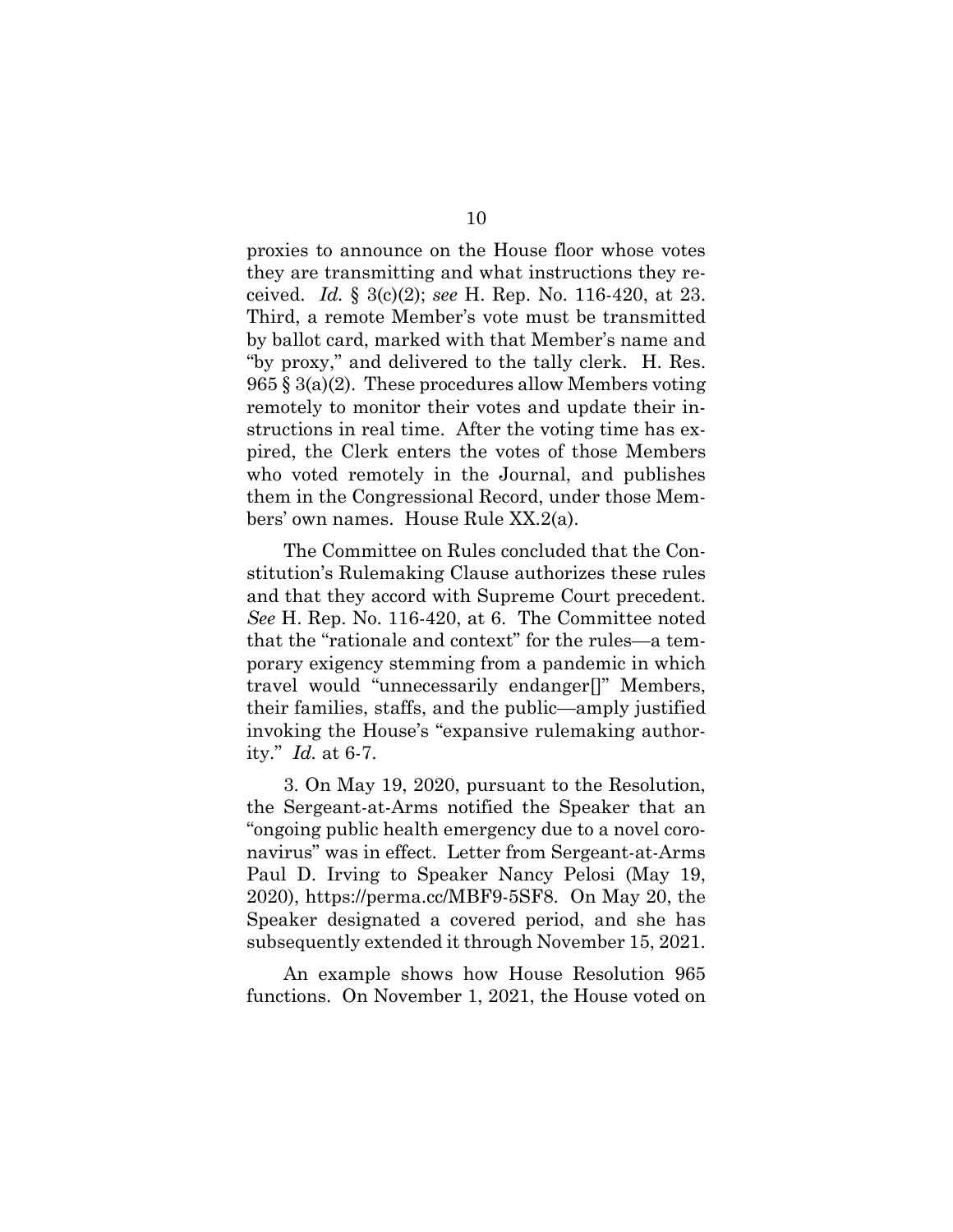a motion to suspend the rules and pass the Lumbee Recognition Act, H.R. 2758, 117th Cong. (2021). A record vote was ordered upon demand, and Members serving as proxies announced the instructions they received from Members voting by proxy. 167 Cong. Rec. H6037, H6043 (daily ed. Nov. 1, 2021). Representative Charles Fleischmann—who himself voted nay, *see id.* at H6054—announced that he had been instructed by one remote Member to vote yea and by two remote Members to vote nay, naming each Member and vote. On that same vote, Representative Tom Cole, the Ranking Member of the House Committee on Rules—who himself voted yea, *see id.*—announced that he had been instructed by two remote Members to vote yea, naming each Member and vote. (Notably, Representatives Fleischmann and Cole, as well as the five Members who voted by proxy, were all former plaintiffs in this case.)

The motion to suspend the rules and pass the bill was agreed to, with 357 voting yea and 59 voting nay. 167 Cong. Rec. H6037, H6054 (daily ed. Nov. 1, 2021). The Congressional Record documents that Representatives Fleischmann and Cole served as a proxies. *Id.* at H6054-55. The table of yeas and nays documents each Member's vote, including that of Representatives Fleischmann and Cole and those of the Members whose votes they transmitted. *Id.* The latter were recorded as those Members' own votes under their own names. *Id.* The House Journal records the proxies and votes in this same manner. *See* House Rule  $XX.2(a)$ .b.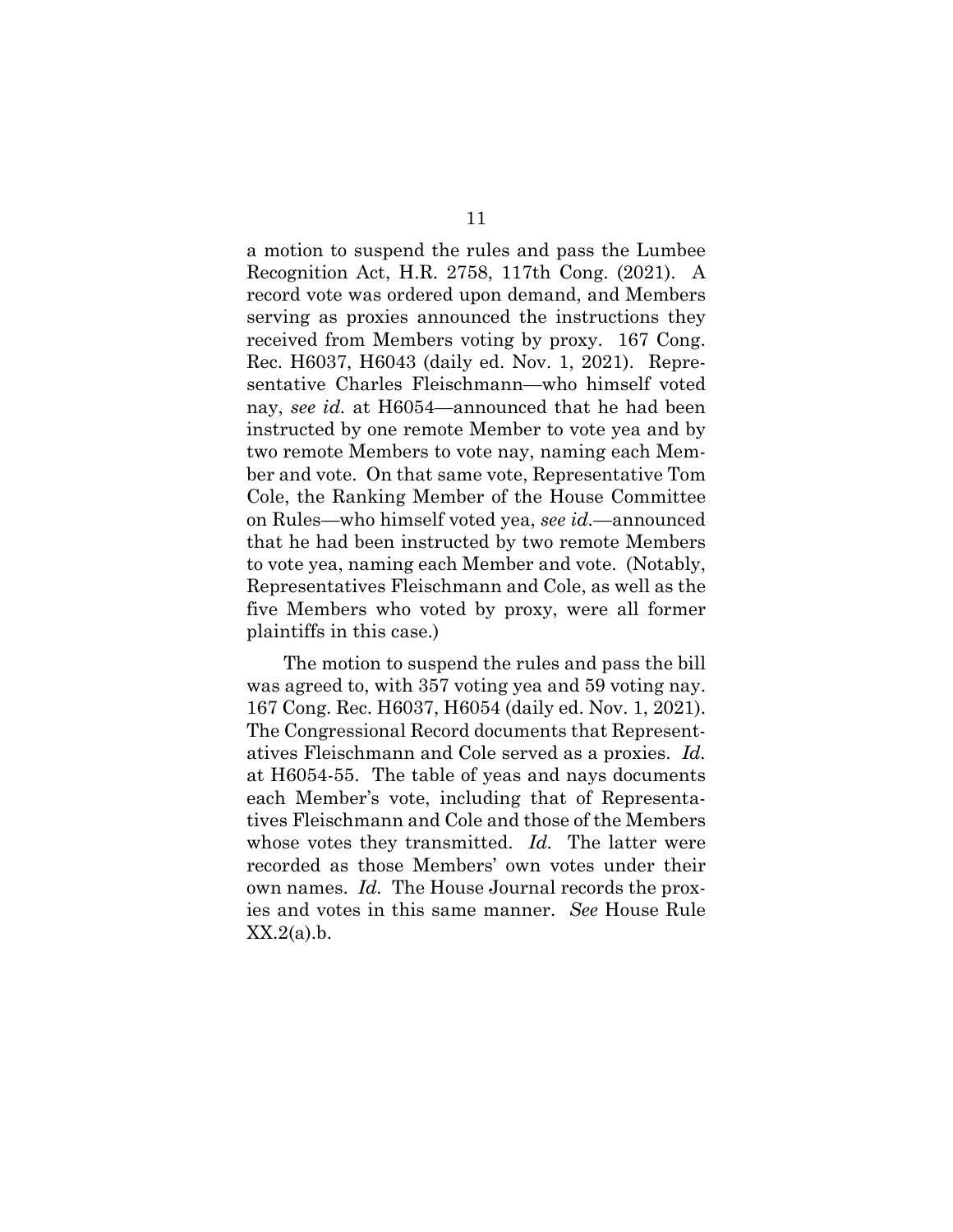#### **D. Proceedings Below**

1. In May 2020, petitioners filed suit, challenging House Resolution 965 and seeking declaratory and injunctive relief against House Speaker Nancy Pelosi, House Clerk Cheryl Johnson, and House Sergeant-at-Arms Paul Irving. Pet. App. 5. They claimed that the rules violate the Quorum Clause and several other constitutional provisions—all of which purportedly require Members to be physically present on the House floor. *Id.* When petitioners filed their operative complaint, 158 other Members joined them as plaintiffs. That number has dwindled over time to two Members. As revealed in part by the example described above, since the filing of the complaint and the continuation of the pandemic, many of the original Member plaintiffs have relied on the rules to vote by proxy or served as the proxy for their colleagues, in some cases before exiting the lawsuit.

The House moved to dismiss the complaint, arguing that the Speech or Debate Clause barred the action, petitioners lacked Article III standing, and the rules are constitutional. The district court dismissed the suit as precluded by the Constitution's Speech or Debate Clause and did not reach the merits. Pet. App. 15-36.

2. The court of appeals affirmed. Pet. App. 1-14. The court explained that the "central object" of the Speech or Debate Clause "is to protect the 'independence and integrity of the legislature." *Id.* at 7 (quoting *United States v. Johnson*, 383 U.S. 169, 177 (1966)). This Court, the court of appeals recognized, has "[w]ithout exception … read the … Clause broadly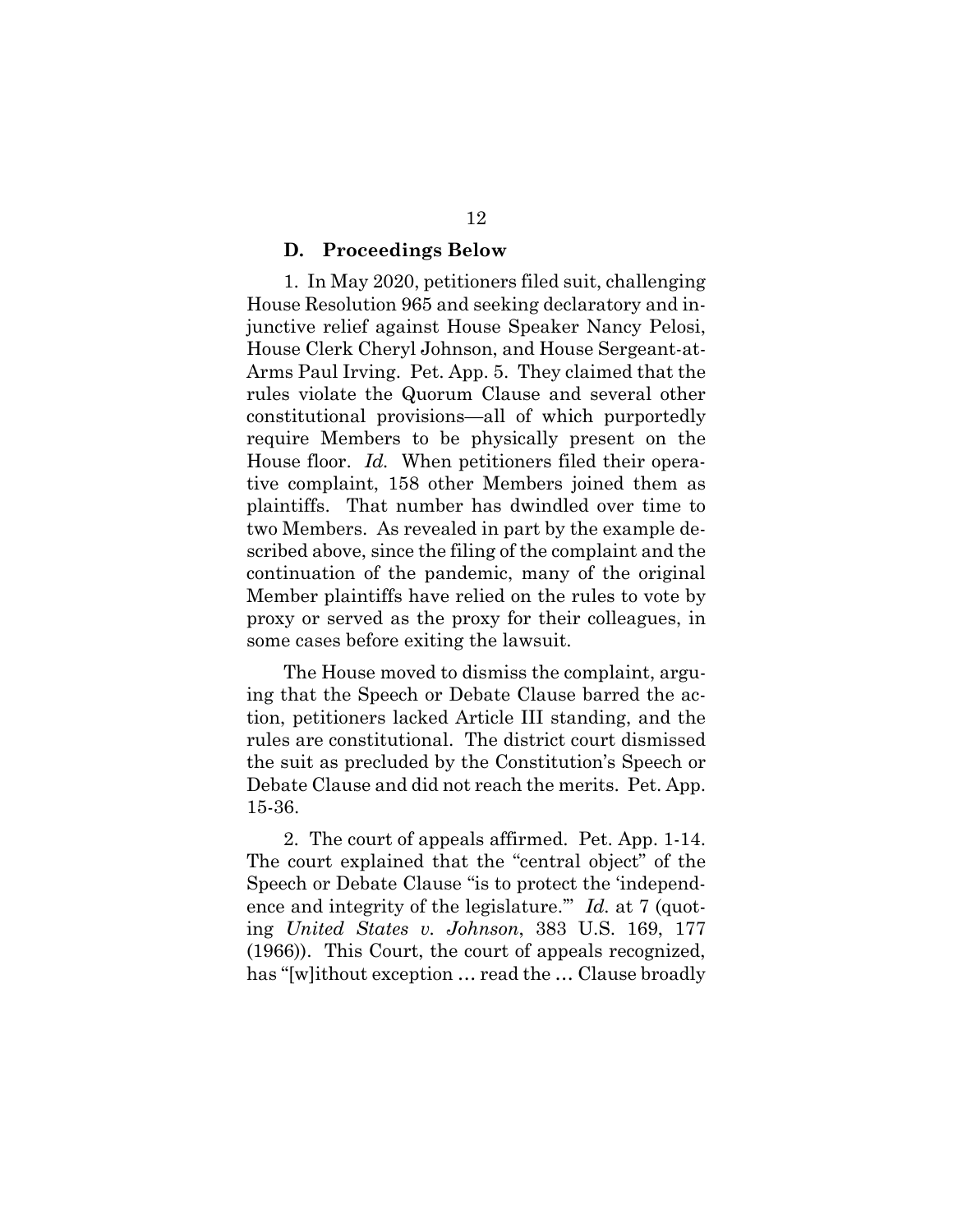to effectuate [this] purpose[]." *Eastland v. U.S. Servicemen's Fund*, 421 U.S. 491, 501-02 (1975); *see* Pet. App. 7. To that end, the Clause protects not just "speech and debate in the literal sense," but "all 'legislative acts.'" Pet. App. 7 (quoting *Doe v. McMillan*, 412 U.S. 306, 311-12 (1973)). And the court found it "well established that the Clause's protection extends to Congressional aides and staff … 'insofar as [their] conduct … would be a protected legislative act if performed by [a] Member.'" *Id.* at 8 (quoting *Gravel v. United States*, 408 U.S. 606, 618 (1972)).

Applying those principles, the court of appeals held that the Speech or Debate Clause bars petitioners' challenge to House Resolution 965. The Resolution "enables Members to cast votes by proxy, and the 'act of voting,'" the court reasoned, "is necessarily a legislative act—i.e., something 'done in a session of the House by one of its members in relation to the business before it.'" Pet. App. 8 (quoting *Gravel*, 408 U.S. at 617). "[T]he challenged actions," the court added, also qualify as legislative acts because they fall within matters placed within the jurisdiction of the House: determining the rules for its proceedings. *Id.*  at 10 (citing *Gravel*, 408 U.S. at 625; U.S. Const. art. I,  $\S$  5, cl.2).

The court rejected petitioners' argument that they could avoid the Clause by challenging the acts of the Sergeant-at-Arms, Speaker, and Clerk as *executing* House Resolution 965, which, petitioners claimed, was not protected. Pet. App. 11-13. "The salient distinction under the Speech or Debate Clause," the court explained, "is not between enacting legislation and executing it"—it is "between legislative acts and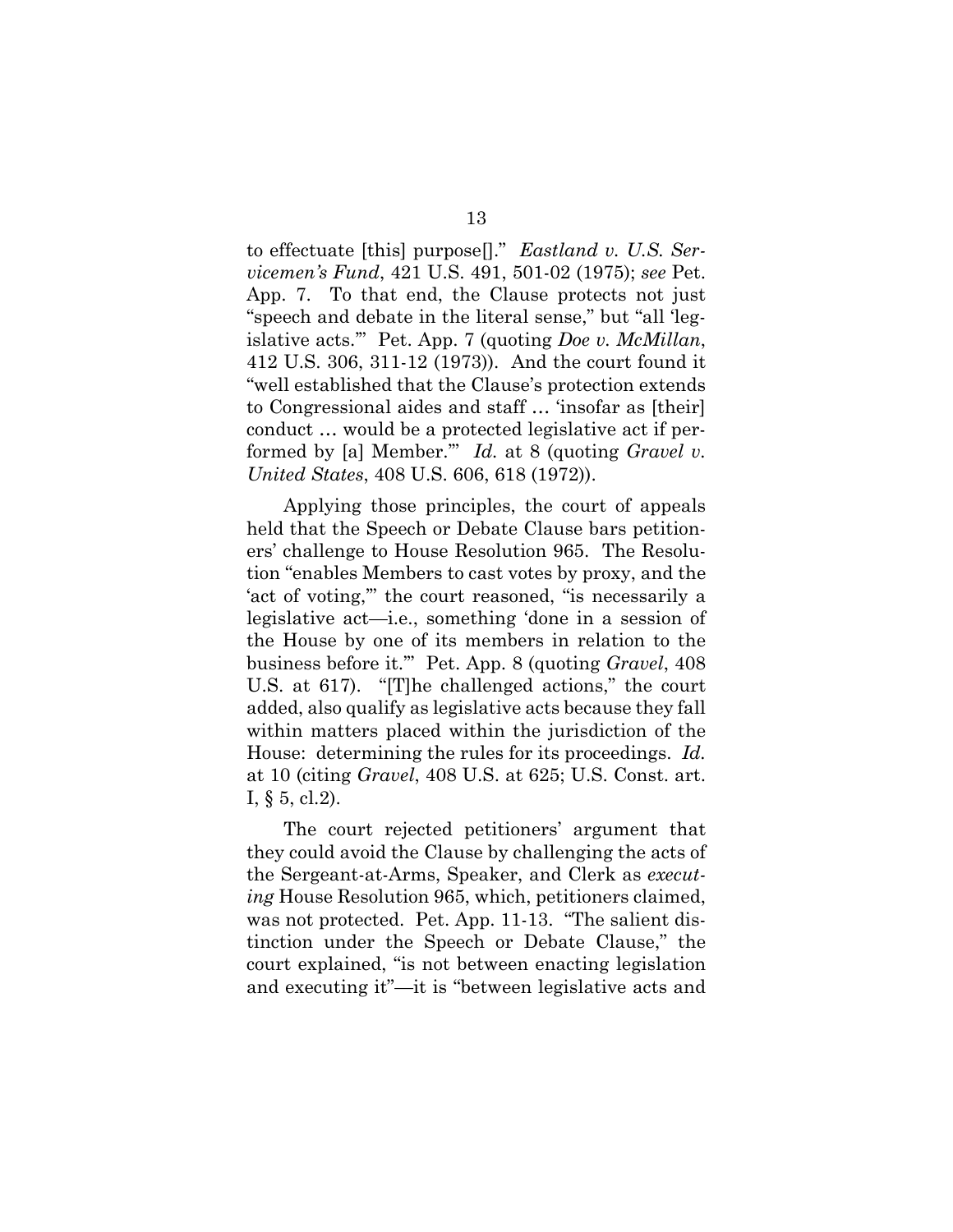non-legislative acts." *Id.* at 12. "The Clause, then, encompasses the execution of legislation when the executing actions themselves constitute legislative acts." *Id.* And here, the court concluded, the actions of the Sergeant-at-Arms in notifying the Speaker of a public health emergency, of the Speaker in declaring a covered period, and of the Clerk in accepting proxy letters and counting proxy votes all "form 'an integral part of the … processes by which Members participate in … House proceedings with respect to the … passage or rejection of proposed legislation.'" *Id.* at 9 (quoting *Gravel*, 408 U.S. at 625).

The court held that petitioners' reliance on this Court's precedents denying Speech or Debate immunity to certain House and committee employees was misplaced. Pet. App. 12-13 (distinguishing *Kilbourn v. Thompson*, 103 U.S. 168 (1880), *Dombrowski v. Eastland*, 387 U.S. 82 (1967), and *Powell v. McCormack*, 395 U.S. 486 (1969)). In those cases, the court noted, the challenged "conduct was … uninvolved 'in the performance of legislative acts.'" Pet. App. 13 (quoting *Gravel*, 408 U.S. at 618). Here, in contrast, the resolution "establishes internal rules governing the casting of votes by Members" and the challenged conduct implementing that resolution "is itself a legislative act." *Id.* That conduct, the court concluded "falls comfortably within the immunity afforded by the Speech or Debate Clause." *Id.* 

Having concluded that the Speech or Debate Clause bars judicial review, the court of appeals did not reach respondents' argument that petitioners do not have standing. *See* Pet. App. 6.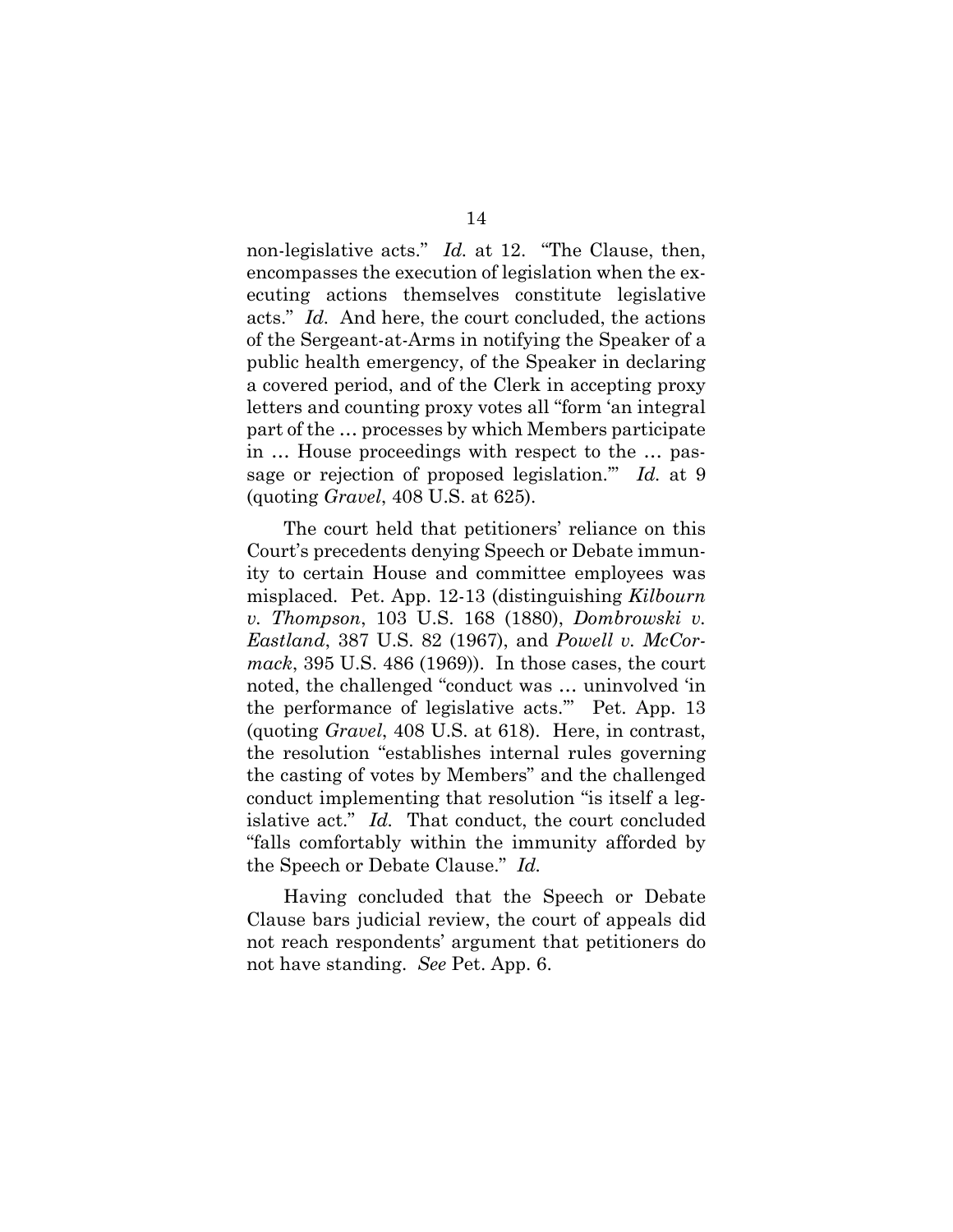#### **ARGUMENT**

Petitioners contend (Pet. 14-29) that the court of appeals erred in holding that the Speech or Debate Clause bars their challenge to actions that implement the proxy-voting rules; they further claim that the decision below conflicts with decisions of this Court and lower courts on the scope of protection afforded by the Clause. They also contend (Pet. 29-36) that review is warranted to address whether the proxy-voting rules are constitutional. Those contentions lack merit and this Court's review is unwarranted.

First, the court of appeals correctly determined that the challenged conduct—which directly governs voting—is integral to the House's legislative process and falls squarely within its constitutional rulemaking authority. As the court noted, it is difficult "to conceive of matters more integrally part of the legislative process." Pet. App. 9. The decision below is consistent with this Court's precedent, and petitioners' suggestion of a conflict in authority relies on a single federal case that did not involve voting procedures and state cases that cannot and do not conflict with the court of appeals' interpretation of the Constitution. Beyond that, this case would be an inappropriate vehicle for review because petitioners lack Article III standing to sue legislative officials over internal House rules and procedures.

Second, petitioners' constitutional claim does not warrant review. Neither court below addressed that claim, and this Court is "a court of review, not of first view." *Cutter v. Wilkinson*, 544 U.S. 709, 718 n.7 (2005). And, in any event, the proxy-voting rules are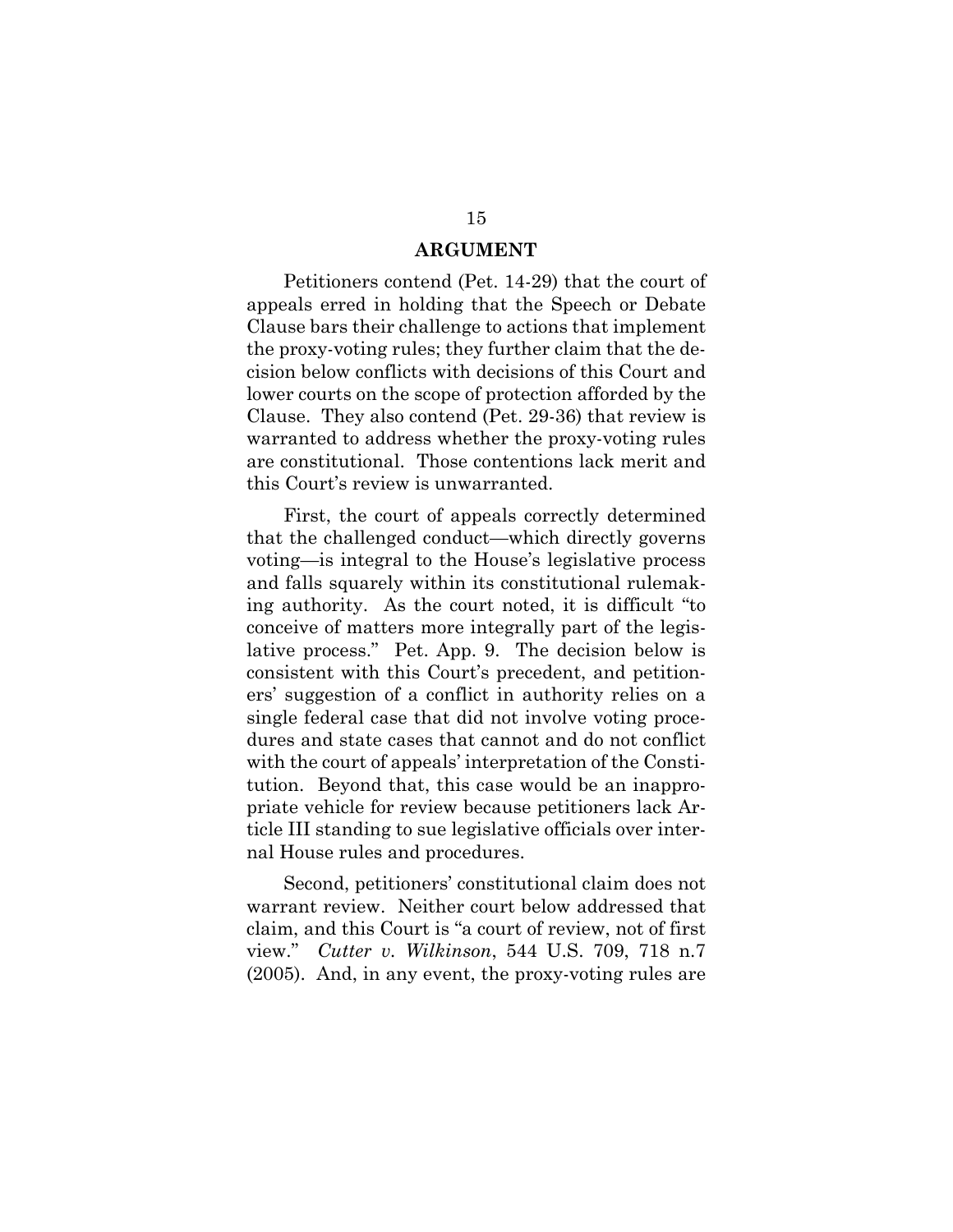a valid exercise of the House's broad rulemaking authority and, contrary to petitioners' claims, are consistent with the provisions of Article I.

#### **A. The Speech Or Debate Clause Bars Petitioners' Suit**

The court of appeals correctly declined to reach the merits of petitioners' constitutional challenge because the Speech or Debate Clause bars judicial review of their claims against the Speaker and House officers. Petitioners argue that the scope of the Clause turns on a purported distinction between the (protected) enactment of legislation and the (unprotected) execution of legislation. Pet. 11-12. In petitioners' view, the acts of voting and adopting House Resolution 965 are shielded from judicial review, but the challenged acts taken to implement it—the Sergeant-at-Arms notifying the Speaker of a public health emergency, the Speaker designating a proxy voting period, and the Clerk accepting proxy letters and counting proxy votes—are not.

This Court has never drawn the line petitioners now urge. The Speech or Debate Clause does not distinguish between enacting legislation and executing it. Rather, the key distinction is whether the challenged act is a legislative act. And under this Court's precedents, respondents' acts are unquestionably legislative. As the court of appeals explained, "we are hard-pressed to conceive of matters more integrally part of the legislative process than the rules governing how Members can cast their votes on legislation and mark their presence for purposes of establishing a legislative quorum." Pet. App. 9.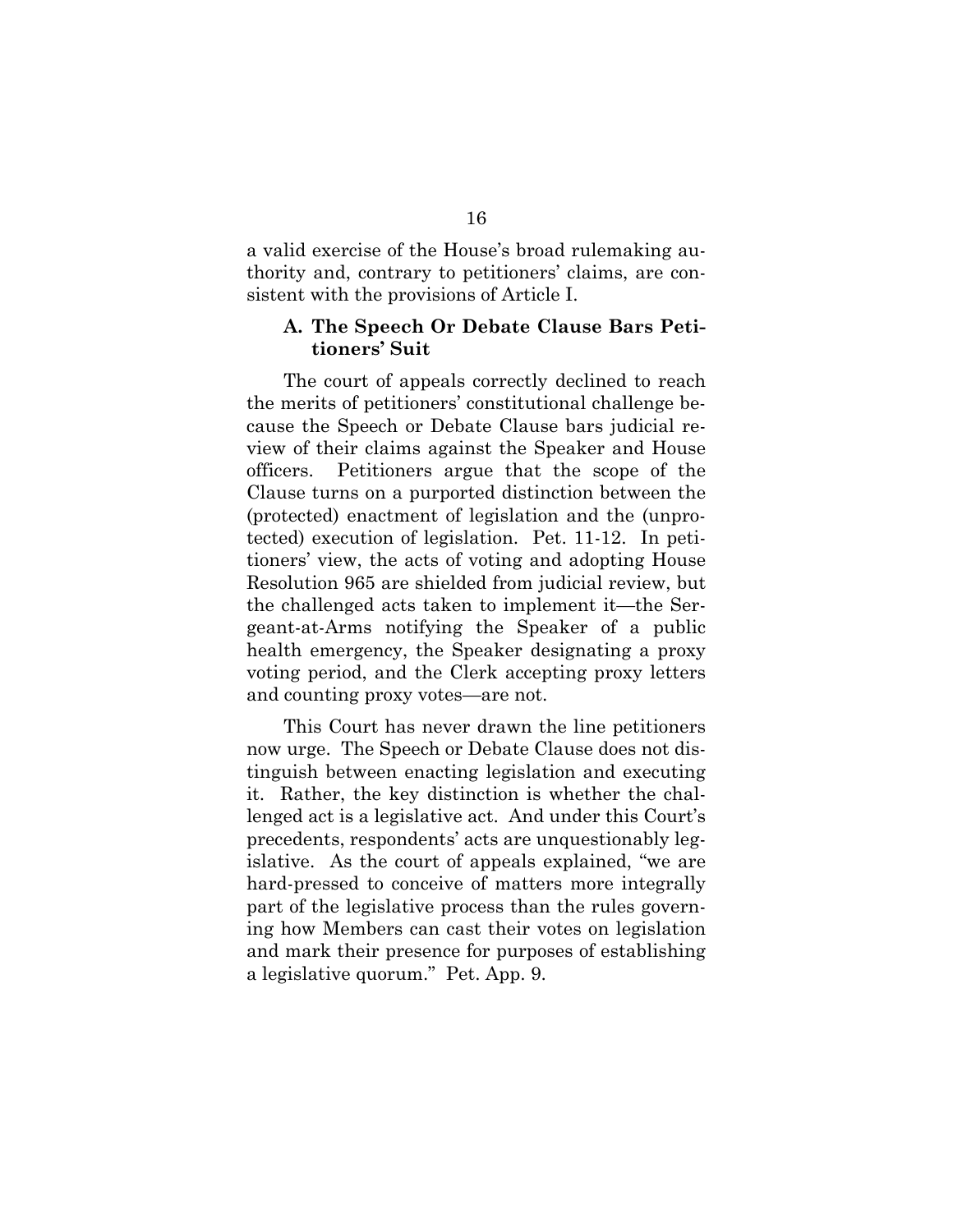1. a. The Speech or Debate Clause provides that "Senators and Representatives … for any Speech or Debate in either House, shall not be questioned in any other Place." U.S. Const. art. I, § 6, cl. 1. By "freeing the legislator from executive and judicial oversight that realistically threatens to control his conduct," *Gravel v. United States*, 408 U.S. 606, 618 (1972), the Clause simultaneously "preserve[s] the independence and … integrity of the legislative process," *United States v. Brewster*, 408 U.S. 501, 524 (1972), and "reinforc[es] the separation of powers," *Eastland v. U.S. Servicemen's Fund*, 421 U.S. 491, 502 (1975).

As the court of appeals correctly recognized, this Court has "[w]ithout exception … read the … Clause broadly to effectuate" its core purposes. *Eastland*, 421 U.S. at 501-02; *see* Pet. App. 7. Where it applies, the Clause "is an absolute bar to interference" in both criminal and civil actions—including when the challenged action is allegedly illegal or in violation of the Constitution. *Eastland*, 421 U.S. at 503, 509-10.

In broadly construing the Clause, this Court has explained that to "confine the protection of the Speech or Debate clause to words spoken in debate would be an unacceptably narrow view." *Gravel*, 408 U.S. at 617. Rather, the Clause bars all suits challenging "legislative acts." *Doe v. McMillan*, 412 U.S. 306, 311- 12 (1973). "Legislative acts" include all acts that are "an integral part of the deliberative and communicative processes by which Members participate in committee and House proceedings" either (i) "with respect to the consideration and passage or rejection of proposed legislation" or (ii) "with respect to other matters which the Constitution places within the jurisdiction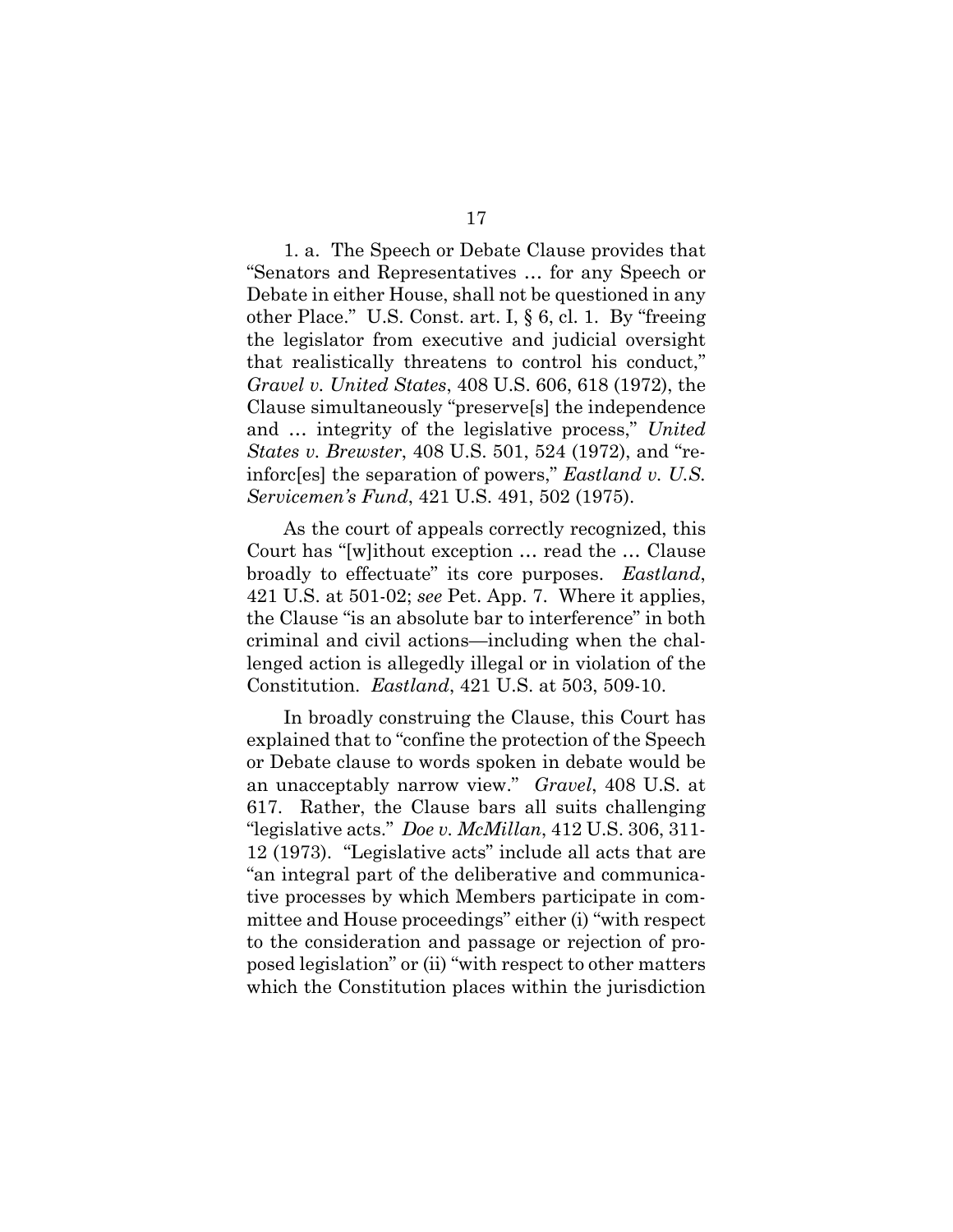of either House." *Gravel*, 408 U.S. at 625. And the Clause's protection extends to Congressional aides and staff "insofar as [their] conduct … would be a protected legislative act if performed by [a] Member." *Gravel*, 408 U.S. at 618; *see, e.g., Eastland,* 421 U.S. at 507 (Clause protected chief counsel to Senate subcommittee); *McMillan,* 412 U.S. at 309, 312 (Clause protected clerk, staff director, counsel, consultant and House committee investigator).

b. Applying this Court's precedents, the court of appeals correctly held that respondents' administration of the voting process under House Resolution 965 is a protected legislative act under both categories of analysis in *Gravel*. Pet. App. 8-10. First, as the court explained, the Resolution "enables Members to cast votes by proxy, and the 'act of voting' is necessarily a legislative act—i.e., something 'done in a session of the House by one of its members in relation to the business before it.'" *Id*. 8 (quoting *Gravel*, 408 U.S. at 617; *Kilbourn v. Thompson*, 103 U.S. 168, 204 (1880)). The administration of the voting process is a quintessential legislative act at the core of Speech or Debate protection. *See, e.g.*, *Brewster*, 408 U.S. at 526 (Clause protects "how [a Member] voted"); *Kilbourn*, 103 U.S. at 204 (acts "generally done in a session of the House … in relation to the business before it" are legislative acts). The acts effectuating the proxy-voting resolution thus "form 'an integral part of the … processes by which Members participate in House proceedings with respect to the …. passage or rejection of proposed legislation.'" Pet. App. 9 (quoting *Gravel*, 408 U.S. at 625).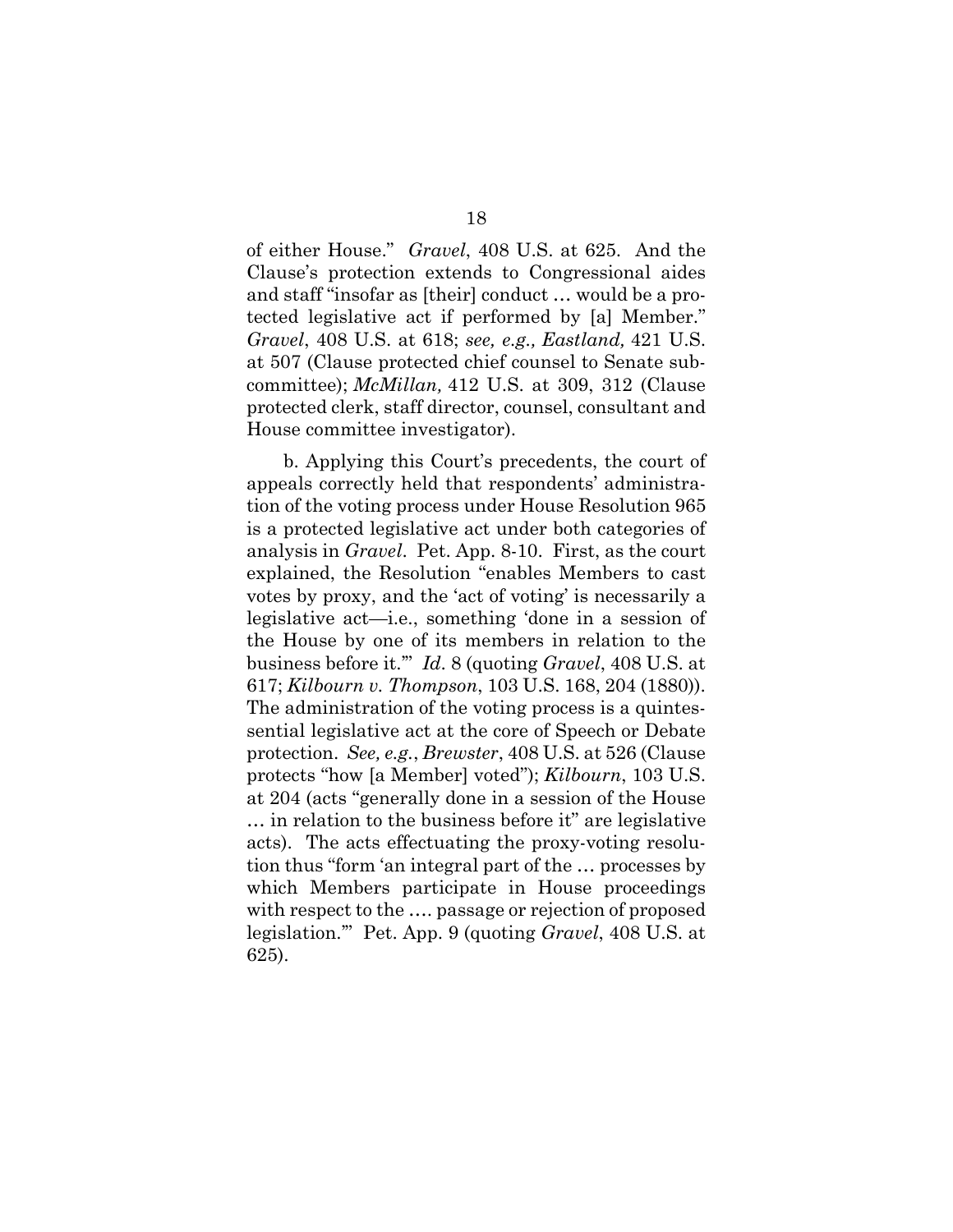The court of appeals also correctly held that "the challenged actions here fall within *Gravel*'s second category, i.e., matters that the Constitution places within the House's jurisdiction." *Id*. at 10. The Resolution reflects the House's constitutional authority to set its own rules about voting. U.S. Const. art. I, § 5, cl. 2. "House rules governing how Members may cast their votes thus concern core legislative acts." Pet. App. 8. And both the Sergeant-at-Arms' and the Speaker's acts in administering the Resolution are an essential component of effectuating that authority. Likewise, the Clerk's entry of votes in the House's Journal effectuates a constitutional responsibility within the jurisdiction of the House, *see* U.S. Const. art. I, § 5, cl. 3. The Speech or Debate Clause thus shields respondents' acts on this basis as well.

The court of appeals correctly rejected petitioners' attempt to circumvent the Clause by bringing suit against the Speaker, Clerk, and Sergeant-at-Arms. Petitioners seek to stop the Sergeant-at-Arms from notifying the Speaker of a public health emergency, the Speaker from declaring a covered period, and the Clerk from accepting proxy letters and counting proxy votes. *See* Pet. App. 9. But the Speech or Debate Clause's protections "extend to Congressional aides and staff … 'insofar as [their] conduct … would be a protected legislative act if performed by [a] Member.'" *Id.* at 8 (quoting *Gravel*, 408 U.S. at 618). Here, that protection applies because the challenged voting procedures are themselves legislative acts. And because so much of Congress's business is formally executed by aides and Officers, petitioners' contention that this conduct can be enjoined would defeat the Clause's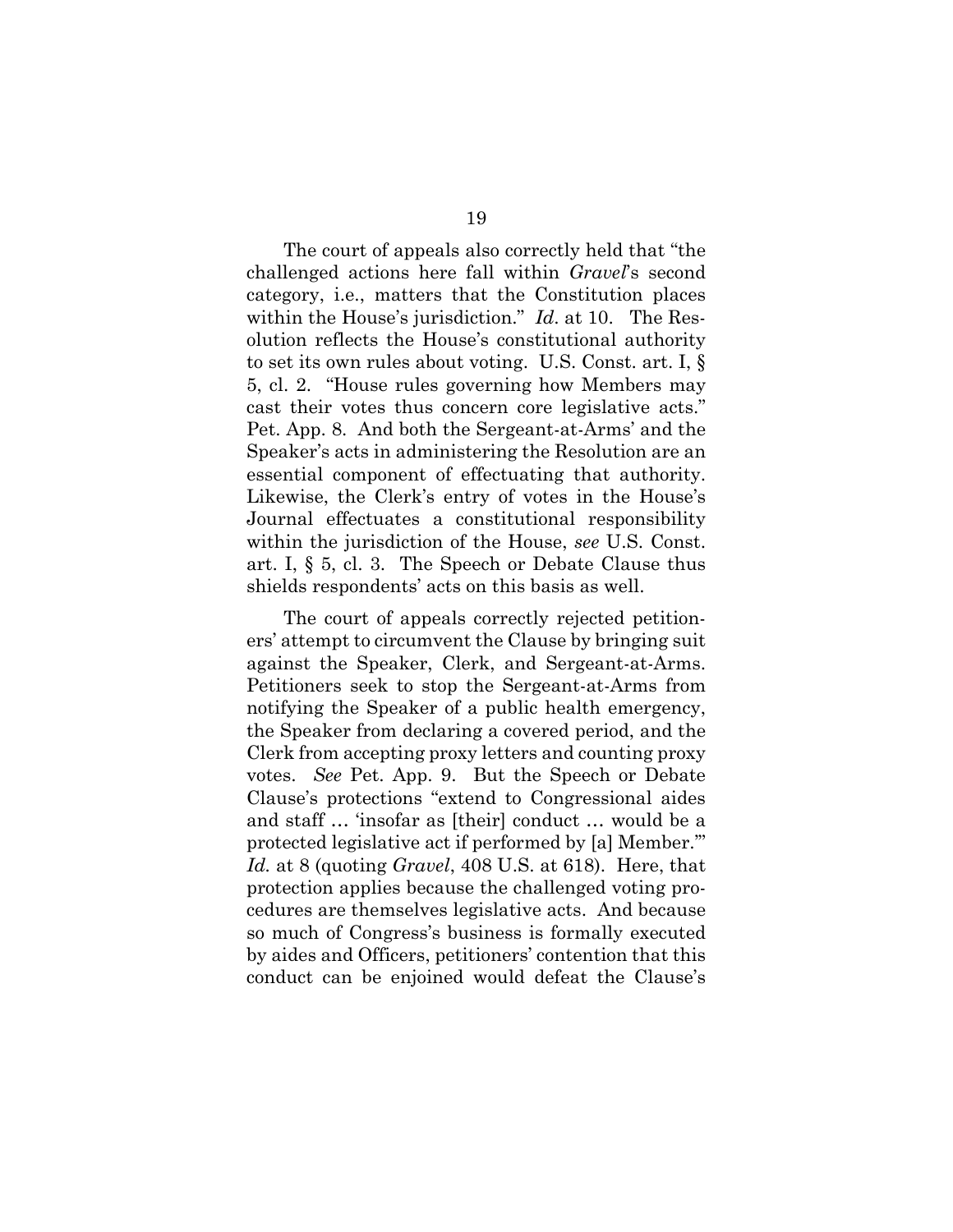purpose. For instance, Members cast their votes but do not record them; the Clerk does that. Neither do Members tally votes, publish statements in the Congressional Record, or track the adoption or rejection of floor amendments. These acts, like the challenged conduct, are core "legislative acts."

2. Petitioners contend that "not everything relating to voting" is a legislative act, Pet. 16, and that the court of appeals erred in rejecting their proposed distinction between the "enactment of legislation" and "the execution of that legislation," *id*. at 11; *see* Pet. App. 11-12. But the court of appeals did not hold that everything "related" to voting is a legislative act, and this Court has never recognized an exception to Speech or Debate immunity for acts "executing" or "implementing" legislation. *See id*. at 11-12.

As the analysis above makes clear, the court of appeals described the challenged conduct as "core" legislative acts, finding it difficult to imagine conduct more central to legislative business. Pet. App. 8-9. The court used the phrase "related to the casting of votes" only as a shorthand later in the opinion to distinguish this case from unprotected employment disputes, *id.* at 11, not to undercut its conclusions about the centrality of the proxy-voting rules to core House legislative business.

And the court correctly noted that the "salient distinction" under this Court's precedents "is not between enacting legislation and executing it" but between "legislative acts and non-legislative acts." Pet. App. 12. As discussed, immunity under the Clause extends to any act that is "an integral part of the deliberative and communicative processes by which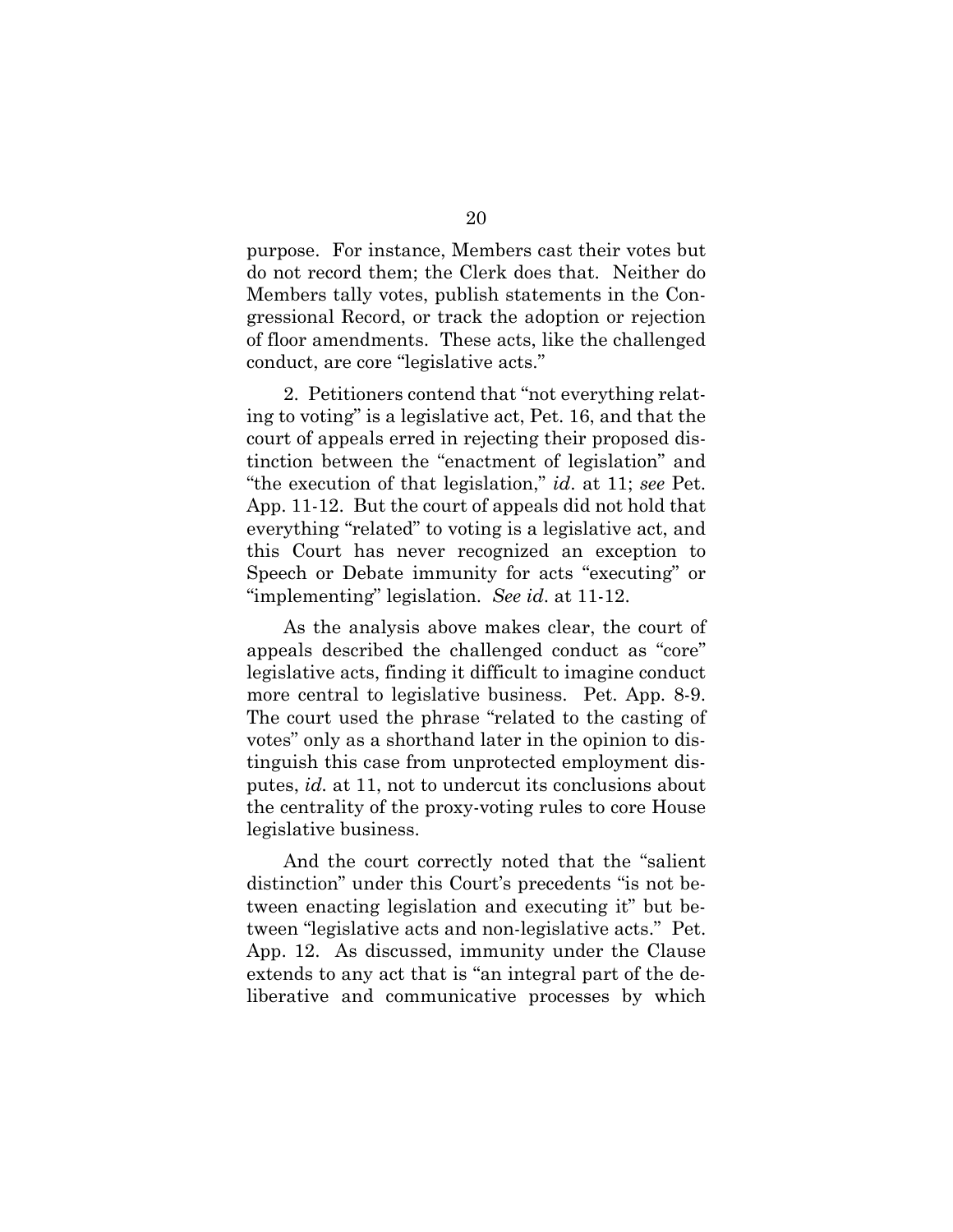Members participate in committee and House proceedings." *Gravel*, 408 U.S. at 625. And because acts undertaken in the execution, implementation, or administration of a protected act are "generally done in a session of the House … in relation to the business before it," they are—like the act itself—protected legislative acts. *Kilbourn*, 103 U.S. at 204.

3. Petitioners contend (Pet. 17-21) that the court of appeals' decision conflicts with *Kilbourn v. Thompson*, 103 U.S. 168 (1880), *Dombrowski v. Eastland*, 387 U.S. 82 (1967), and *Powell v. McCormack*, 395 U.S. 486 (1969). These decisions do not support the proposed exception from Speech or Debate immunity for executing legislative acts. Instead, as the court of appeals explained, they underscore that the controlling question is whether the challenged acts are legislative in nature.

This Court's discussion of those cases in *Gravel*  illustrates the point. *Gravel* held that the Speech or Debate Clause shields legislative staffers when they perform a "protected legislative act." 408 U.S. at 618. In announcing that rule, this Court explained that the Clause did not shield the non-Member defendants in *Kilbourn*, *Dombrowski*, and *Powell* because their conduct was not legislative in nature. *Id.* at 618-21; *see id.* at 624 n.15 ("This Court has not hesitated to sustain the rights of private individuals when it found Congress was *acting outside its legislative role*." (emphasis added)). In *Kilbourn*, the Sergeant-at-Arms was not immune for carrying out an arrest *after* the relevant legislative process was complete; the arrest was thus not a "legislative act" protected by the Clause. In *Dombrowski*, the subcommittee counsel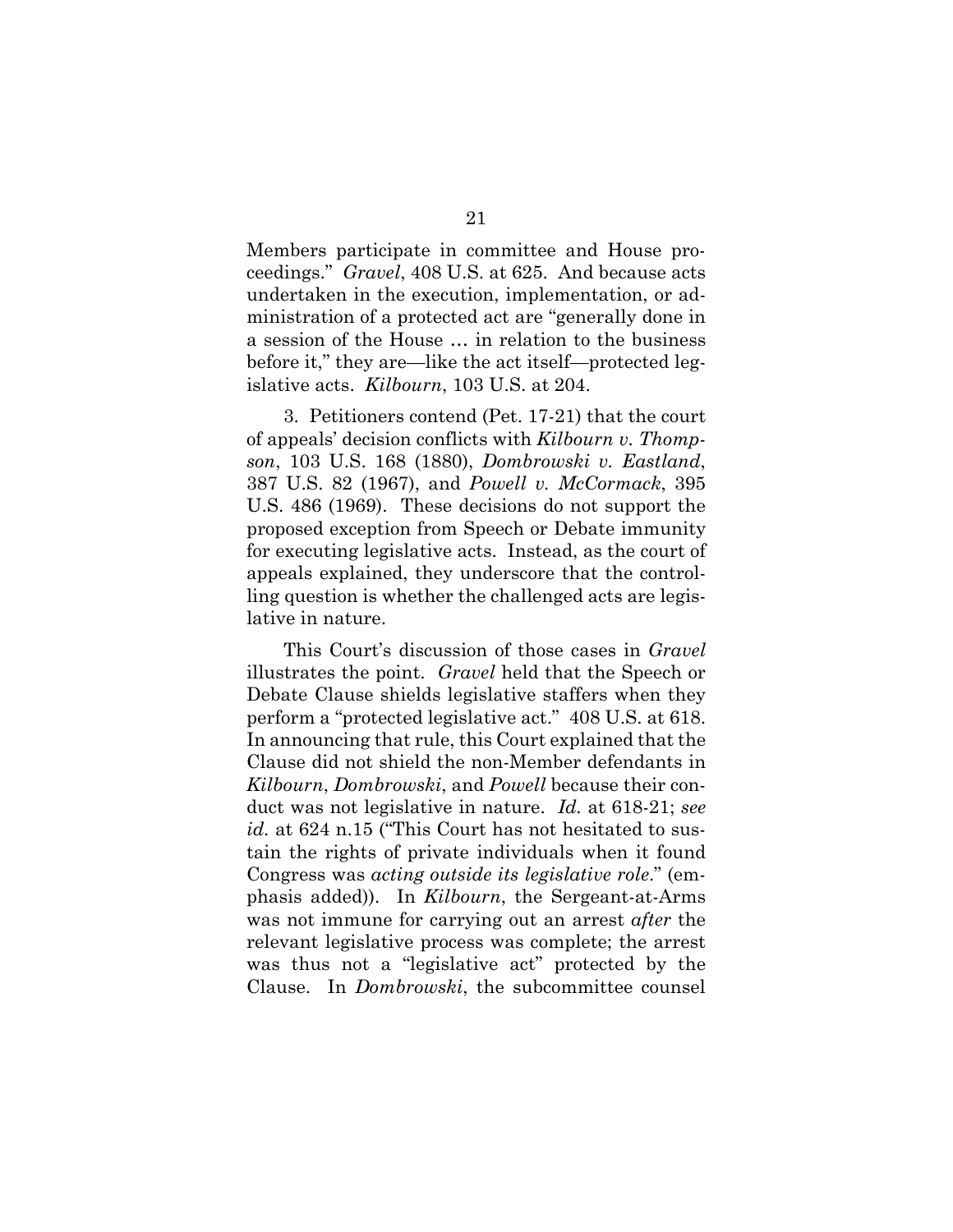was not immune for conspiring to effect an illegal seizure beyond the scope of his legislative role. And in *Powell*, the Doorkeeper and the Clerk were not immune for physically excluding a Member from the legislative process. *Id.* at 618-21 (discussing *Kilbourn*, 103 U.S. at 202; *Dombrowski*, 387 U.S. at 84; *Powell*, 395 U.S. at 506). The dispositive factor in those cases was the non-legislative nature of the challenged conduct—not petitioners' supposed exception for the execution of legislation.

In petitioners' view, immunizing respondents here will permit "any defendant to claim absolute immunity for House procedures violating the Constitution's express limitations." Pet. 23. Of course, when the Speech or Debate Clause applies, it "is an absolute bar to interference" by the courts. *Eastland*, 421 U.S. at 503. But whether immunity extends at all, for example, to a hypothetical "voting rule excluding women Members or particular legislators," Pet. 23, such a rule is distinguishable. As in *Powell*, petitioners' hypothetical rules would *exclude* Members otherwise entitled to vote from the legislative process, in violation of their rights as Members. Here, in contrast, House Resolution 965 permits every Member to vote, applies equally to every Member, and administers the central legislative act of voting.

4. Petitioners contend (Pet. 24-28) that supposed confusion and conflict in the lower courts over Speech or Debate Clause immunity justifies this Court's review. No such confusion or conflict exists.

Petitioners first argue that the First and D.C. Circuits have "taken an overly broad view" of the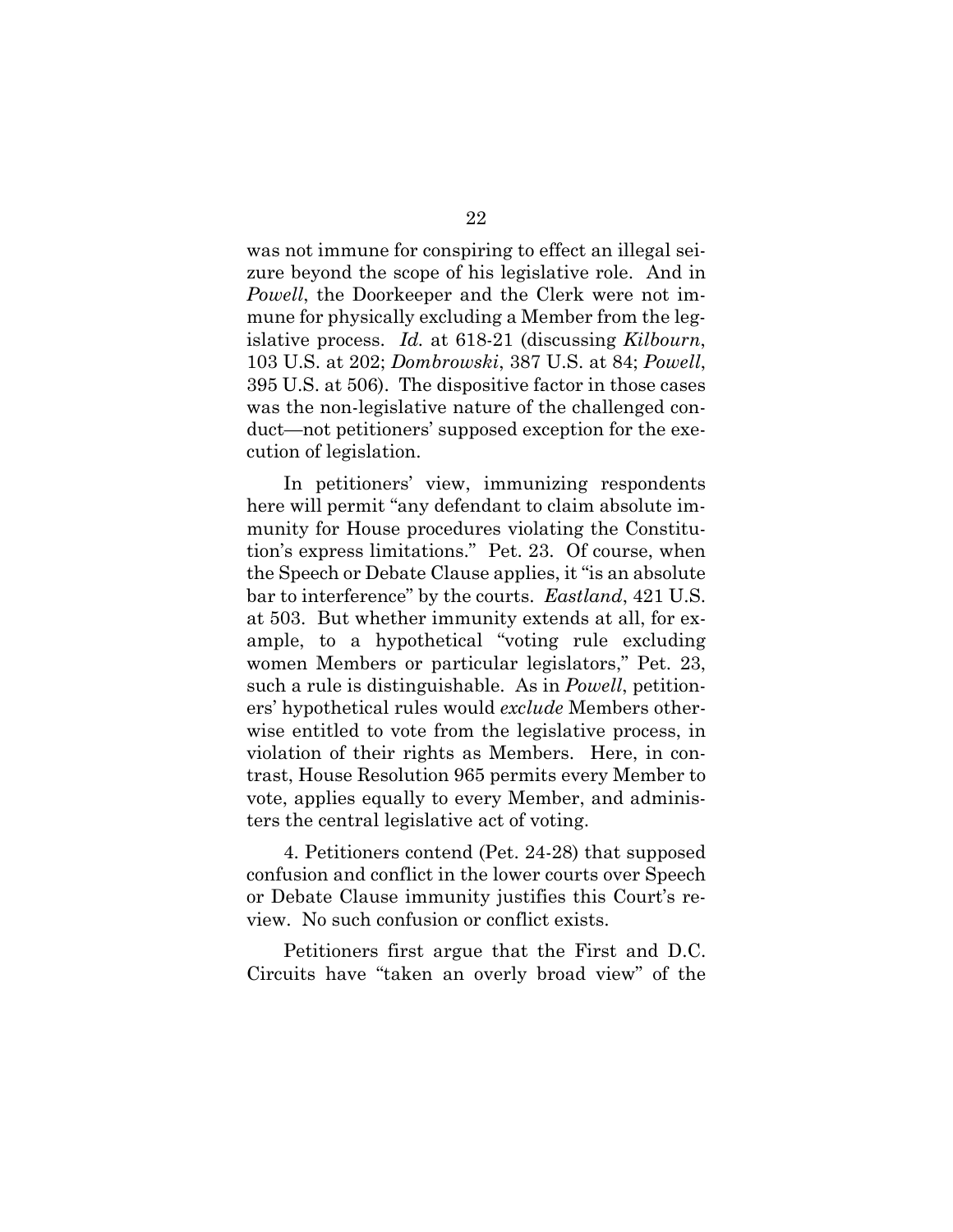Clause's scope in holding that it protects all acts integral to the legislative process; in petitioners' view, the Clause protects only acts integral to the "deliberative or communicative processes." Pet. 24-25; *see Nat'l Ass'n of Social Workers v. Harwood*, 69 F.3d 622 (1st Cir. 1995); *Consumers Union of U.S., Inc. v. Periodical Correspondents' Ass'n*, 515 F.2d 1341 (D.C. Cir. 1975). This Court has already rejected that argument; *Gravel* explained that to "confine the protection of the Speech or Debate clause to words spoken in debate would be an unacceptably narrow view." 408 U.S. at 617.

And contrary to petitioners' suggestion (Pet. 25- 26), *Bastien v. Office of Senator Ben Nighthorse Campbell*, 390 F.3d 1301 (10th Cir. 2004), does not take a narrower view of the Clause but involved distinguishable facts. There, the Tenth Circuit held that allegedly discriminatory personnel decisions concerning a legislative staffer were not "legislative acts." *Bastien*, 390 F.3d at 1318-19. But the Tenth Circuit contrasted those personnel actions with "official Senate action, such as a vote or a subpoena," *id*. at 1315, and observed that none of the acts "took place 'in either House' of Congress, either literally or constructively." *Id*. Here, in contrast, respondents' challenged conduct involves the administration of the voting process—a core legislative act "within Congress itself." Pet. 26.

Petitioner also cites (Pet. 26-28) a smattering of state supreme court decisions that address various practices under state immunity provisions. Because those decisions turn on state law, they cannot give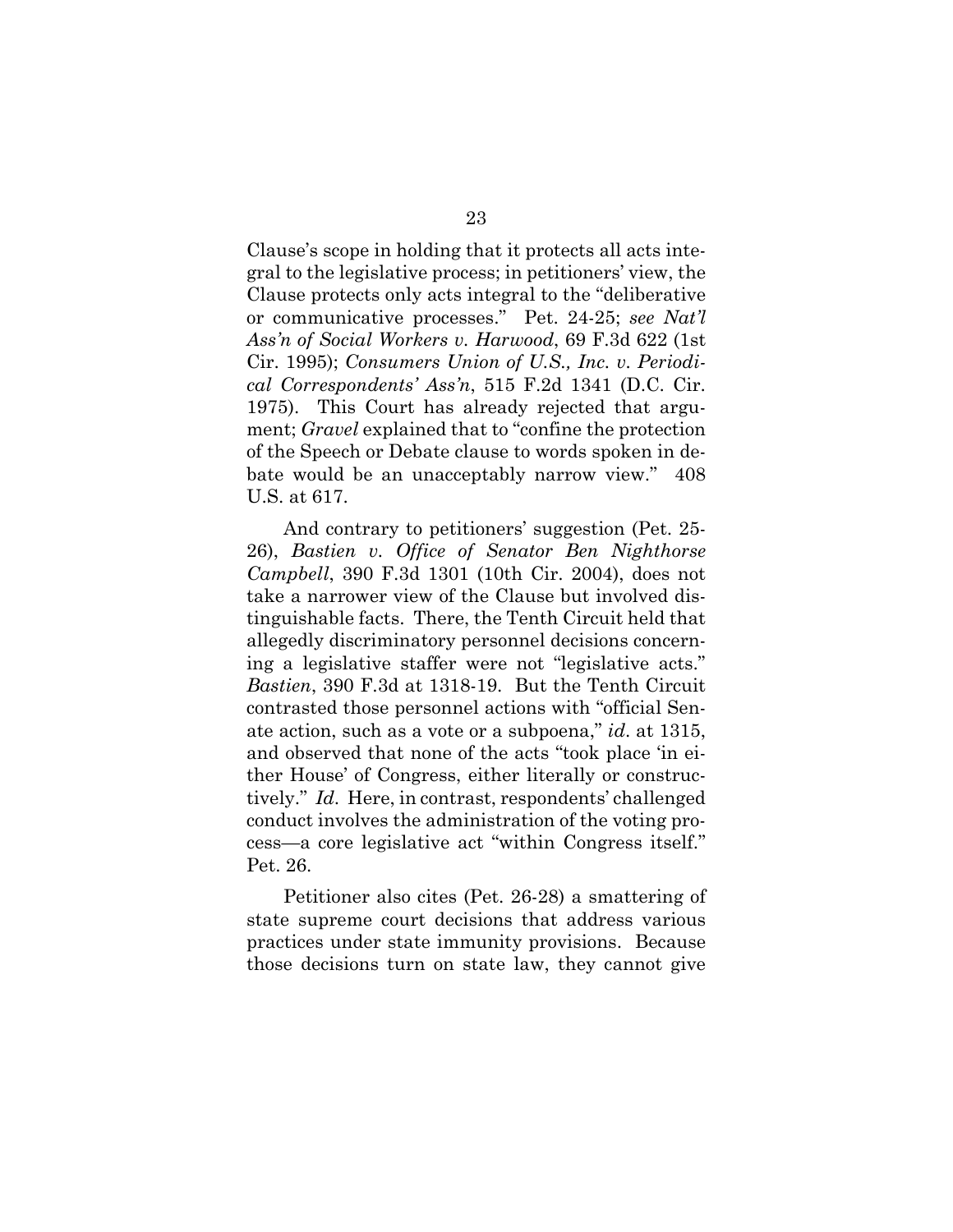rise to a conflict in authority over the meaning of the U.S. Constitution's Speech or Debate Clause.

#### **B. This Case Is An Unsuitable Vehicle For This Court's Review**

Petitioners' challenge to the decision below also does not warrant review because of a threshold jurisdictional obstacle that equally bars review on the merits: petitioners do not have Article III standing to pursue their claims under this Court's decision in *Raines v. Byrd*, 521 U.S. 811 (1997).

1. "[T]he law of Art[icle] III standing is built on a single basic idea—the idea of separation of powers." *Raines*, 521 U.S. at 820 (internal quotation marks omitted). Because, in this case, "reaching the merits of the dispute would force [the Court] to decide whether an action taken by one of the other two branches of the Federal Government was unconstitutional," the Court's standing inquiry must be "especially rigorous." *Id.* at 819-20. To have standing, a plaintiff's "injury must be legally and judicially cognizable," meaning "that the plaintiff ha[s] suffered an invasion of a legally protected interest" and that "the dispute is traditionally thought to be capable of resolution through the judicial process." *Id.* at 819 (internal quotation marks omitted).

In *Raines*, the Court applied those principles in holding that six Members of Congress lacked standing to litigate their constitutional challenge to the Line Item Veto Act. The Congressional plaintiffs sued Executive Branch officials claiming that the Act "diluted their Article I voting power" by allowing the President to cancel spending provisions in an appropriations bill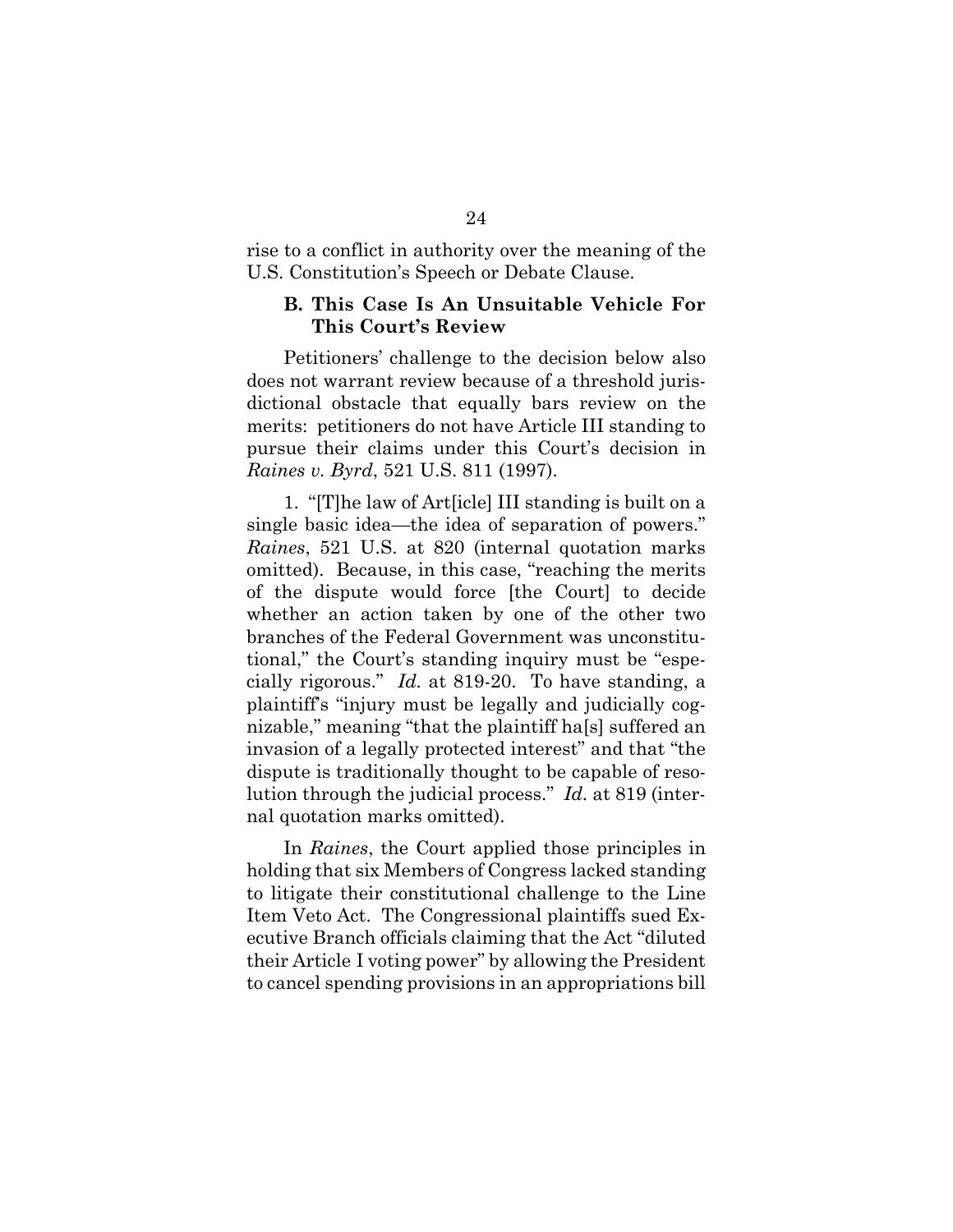without vetoing the entire bill. 521 U.S. at 814, 817 (alterations omitted). The Court held that the legislators lacked standing because they failed to meet their "burden of establishing that their claimed injury is personal, particularized, concrete, and otherwise judicially cognizable." *Id.* at 820.

The Court based that conclusion on four considerations. First, the legislators' alleged injury was "wholly abstract and widely dispersed," *id.* at 829, because they had "not been singled out for specially unfavorable treatment as opposed to other Members of their respective bodies" and had not "claim[ed] that they ha[d] been deprived of something to which they personally [were] entitled," such as their salary, *id.* at 821 (citing *Powell*, 395 U.S. at 496). Second, the legislators' suit was "contrary to historical experience." *Id.* at 829. Third, the legislators' suit "ha[d] not been authorized" by "their respective Houses of Congress." *Id.* Fourth, dismissing the lawsuit "neither deprive[d] Members of Congress of an adequate remedy … nor foreclose[d] the Act from constitutional challenge" by a private party. *Id.* at 829-30.

2. *Raines*'s four considerations likewise foreclose petitioners' challenge here.

*First*, the Member petitioners' injury is "wholly abstract and widely dispersed," *Raines*, 521 U.S. at 829, because they "have not been singled out for specially unfavorable treatment as opposed to other Members," *id.* at 821. The challenged rules apply to all Members equally. Petitioners' decision to forgo proxy voting does not mean the procedure discriminates against them. And they "do not claim that they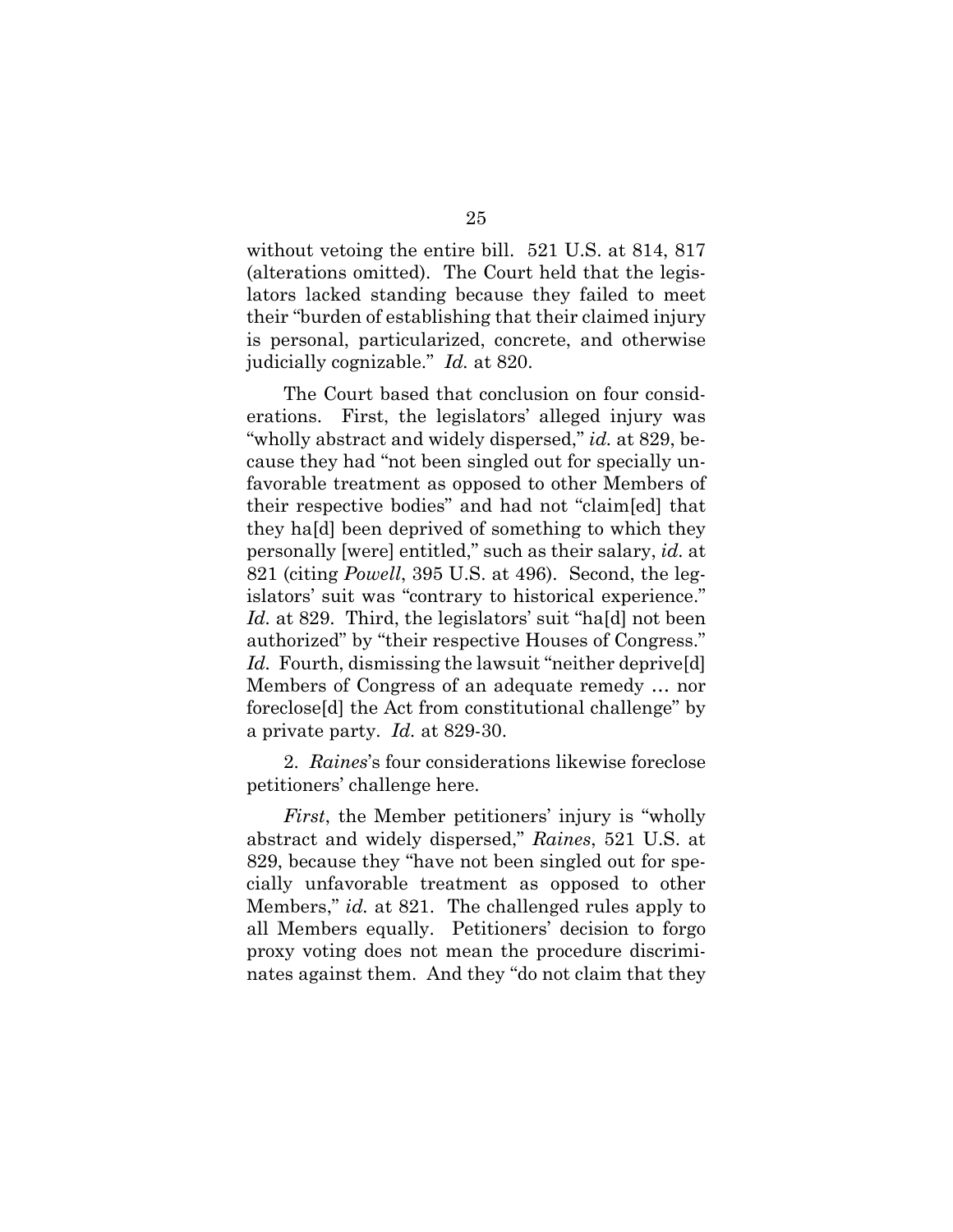have been deprived of something to which they personally are entitled." *Id.* Instead, they claim only "a loss of political power," *id.*, arguing that the proxyparticipation rules, despite ensuring that each Member still has only one vote, *see supra* at 8-10, somehow dilute their votes. But vote dilution would affect petitioners only as Members of Congress, not "in any private capacity." *Raines*, 521 U.S. at 821.

*Second*, petitioners' suit is "contrary to historical experience." *Id.* at 829. Petitioners have never identified a tradition of individual Members suing the Speaker, Clerk, or Sergeant-at-Arms over House rules, and no case in this Court has recognized any similar claim.

*Third*, petitioners have "not been authorized to represent" the House in their lawsuit. *Id.* Instead, they have sued the Speaker and two elected House Officers, and the House "actively oppose[s] their suit." *Id.*

*Fourth*, dismissing petitioners' suit would not deprive them of "an adequate remedy." *Id.* Petitioners can still rely on "political self-help," such as garnering support to repeal the rules. *Campbell v. Clinton*, 203 F.3d 19, 24 (D.C. Cir. 2000). And dismissal here would not necessarily "foreclose the [rules] from constitutional challenge … by someone who suffers judicially cognizable injury as a result of" them. *Raines*, 521 U.S. at 829. In *United States v. Ballin*, 144 U.S. 1 (1892), for example, a private company challenged a tax passed under a purportedly unlawful quorum rule. *See id*. at 5. And in *Clinton v. City of New York*, 524 U.S. 417 (1998), municipal and private plaintiffs successfully challenged the President's use of the Line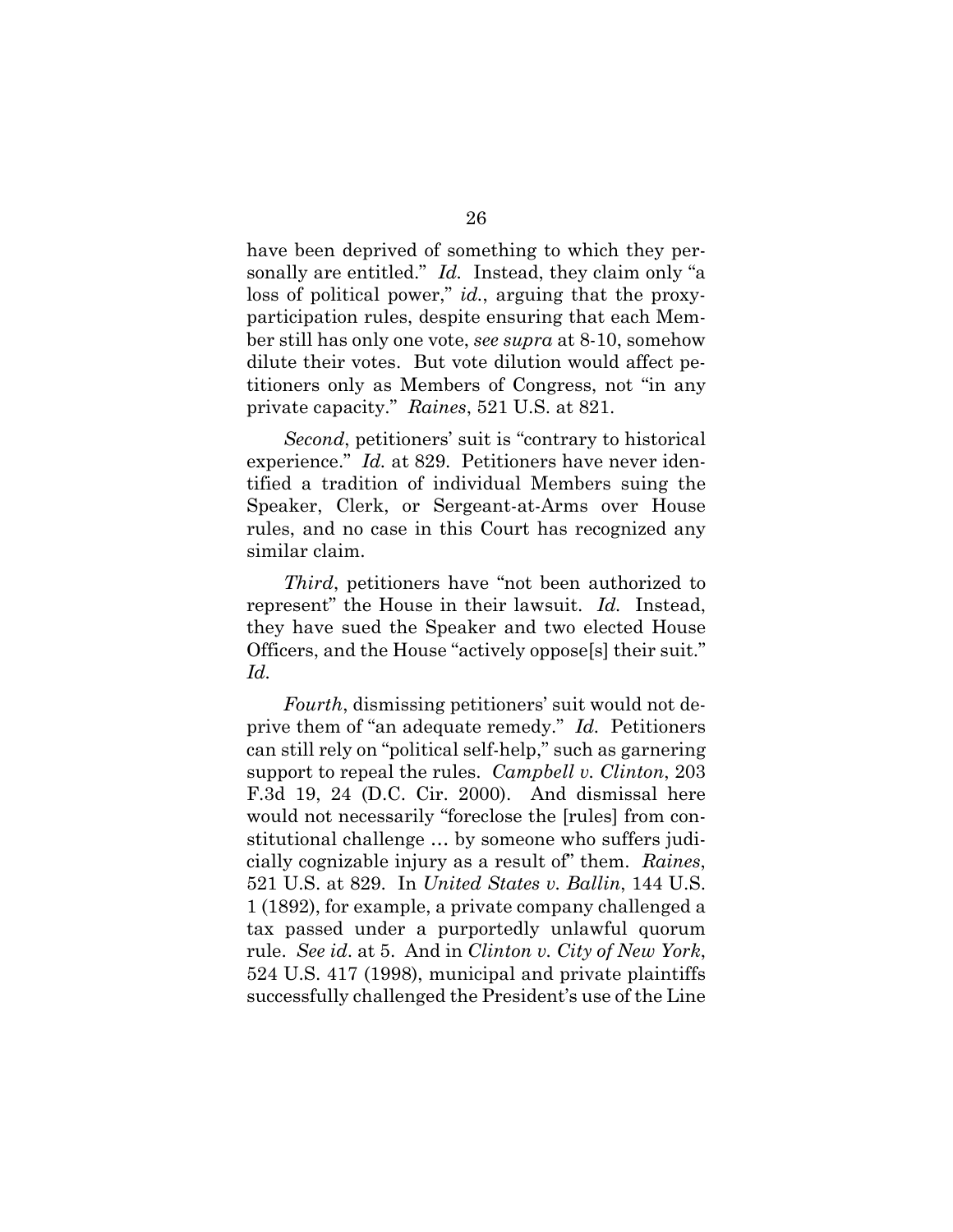Item Veto Act to cancel a statutory provision that would have saved them from tax liability. Subject to other doctrines restricting judicial review, *see, e.g.*, *Marshall Field v. Clark*, 143 U.S. 649, 672 (1892), the Court could consider a challenge to an Act passed pursuant to the proxy-participation rules here too by a party with Article III injury who meets standing requirements.

3. Petitioners cannot bypass *Raines* by adding constituents as parties. Under petitioners' own articulation, the constituents' injuries derive entirely from the Member petitioners' supposed injuries. Because "present Members who cast only their own votes … will suffer the dilution of their voting power," petitioners contend, "constituents of present Members" will correspondingly suffer vote dilution. Appellants' C.A. Br. 32 (filed Aug. 31, 2020). If this derivative injury were cognizable, then all legislator suits "based on a loss of political power"—which *Raines* expressly forbids, 521 U.S. at 821—could be recast as constituent vote-dilution suits. That would reduce *Raines* to a mere pleading rule, rather than a separation-of-powers guarantee.

#### **C. The Proxy-Participation Rules Are Constitutional**

Petitioners renew their contention that the proxy-voting rules violate the Constitution. Because neither court below addressed this issue (nor has any other), this request is contrary to this Court's frequent admonition that it is a court of "review, not of first view." *Brownback v. King*, 141 S. Ct. 740, 747 n.4 (2021) (quoting *Cutter*, 544 U.S. at 718 n.7); *Ret. Plans Comm. of IBM v. Jander*, 140 S. Ct. 592, 595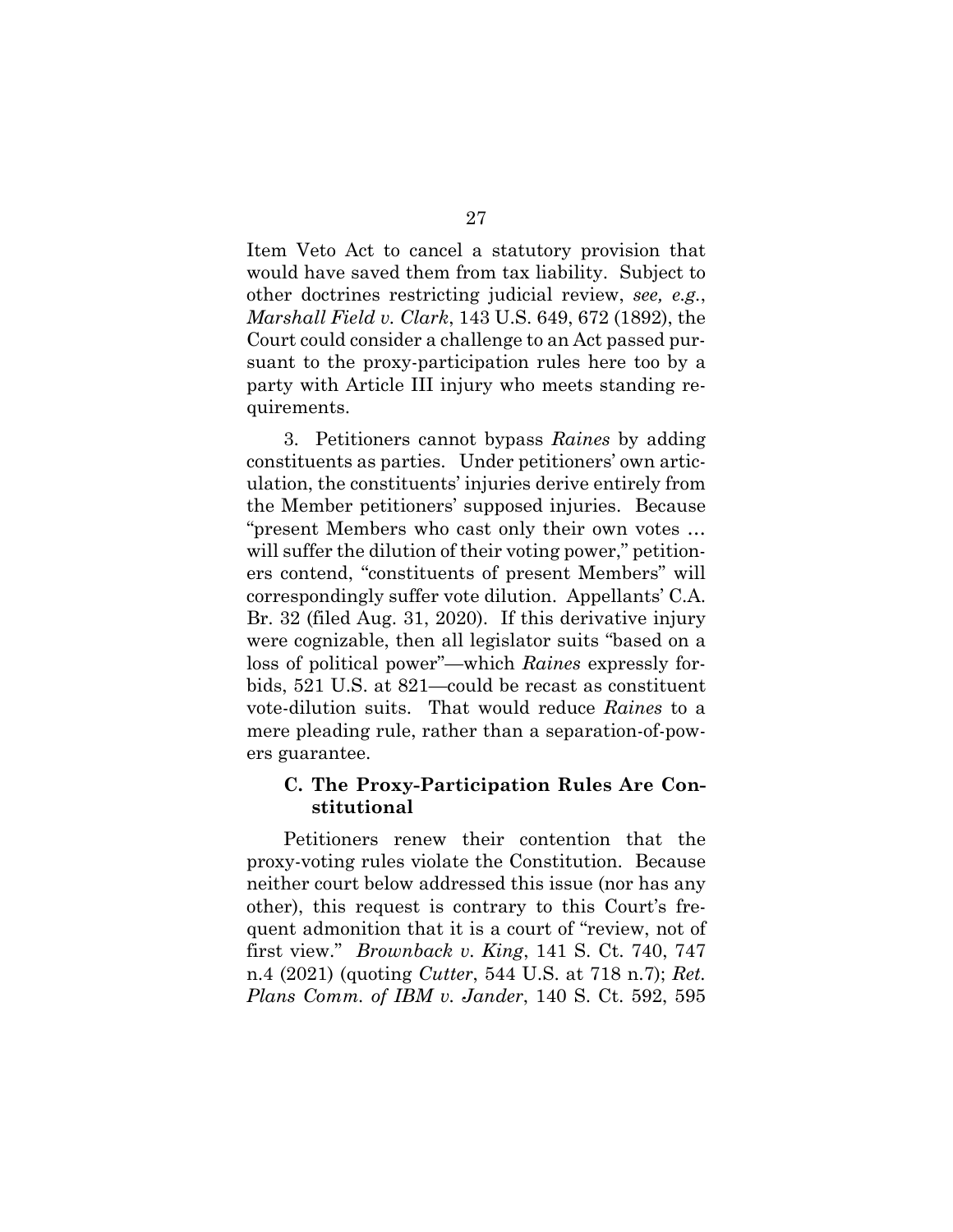(2020) (same); *PDR Network, LLC v. Carlton & Harris Chiropractic, Inc.*, 139 S. Ct. 2051, 2056 (2019) ("As we have said many times before, we are a court of review, not of first view." (internal quotation marks omitted)). For that reason alone, review of this issue is unwarranted.

In any event, the proxy-participation rules are constitutional. Article I empowers the House to "determine the Rules of its Proceedings," U.S. Const. art. I, § 5, cl. 2, leaving "all matters of method … to the determination of the [H]ouse," *Ballin*, 144 U.S. at 5. In exercising its rulemaking authority, the House may not ignore a "constitutional restraint[]," "violate [a] fundamental right<sup>[]</sup>," or adopt a rule bearing no "reasonable relation" to its ends. *Id.* But the rules here transgress none of those limits. The procedures established fall well within the House's broad rulemaking authority and accord with the Constitution's text and historical practice. There is no reason for this Court to address the issue.

1. a. Petitioners contend that the rules violate the Quorum Clause and other provisions of the Constitution by deviating from a supposed requirement that a Member be physically present to vote and be counted towards a quorum. That requirement appears nowhere in the Constitution's text.

The Quorum Clause defines "quorum" as a "Majority" "to do business." U.S. Const. art. I, § 5, cl. 1. Nothing in this language requires physical presence. A "quorum" is only "the number of members of a larger body that must *participate* for the valid transaction of business." *New Process Steel, L.P. v. NLRB*, 560 U.S. 674, 683-84 (2010) (emphasis added).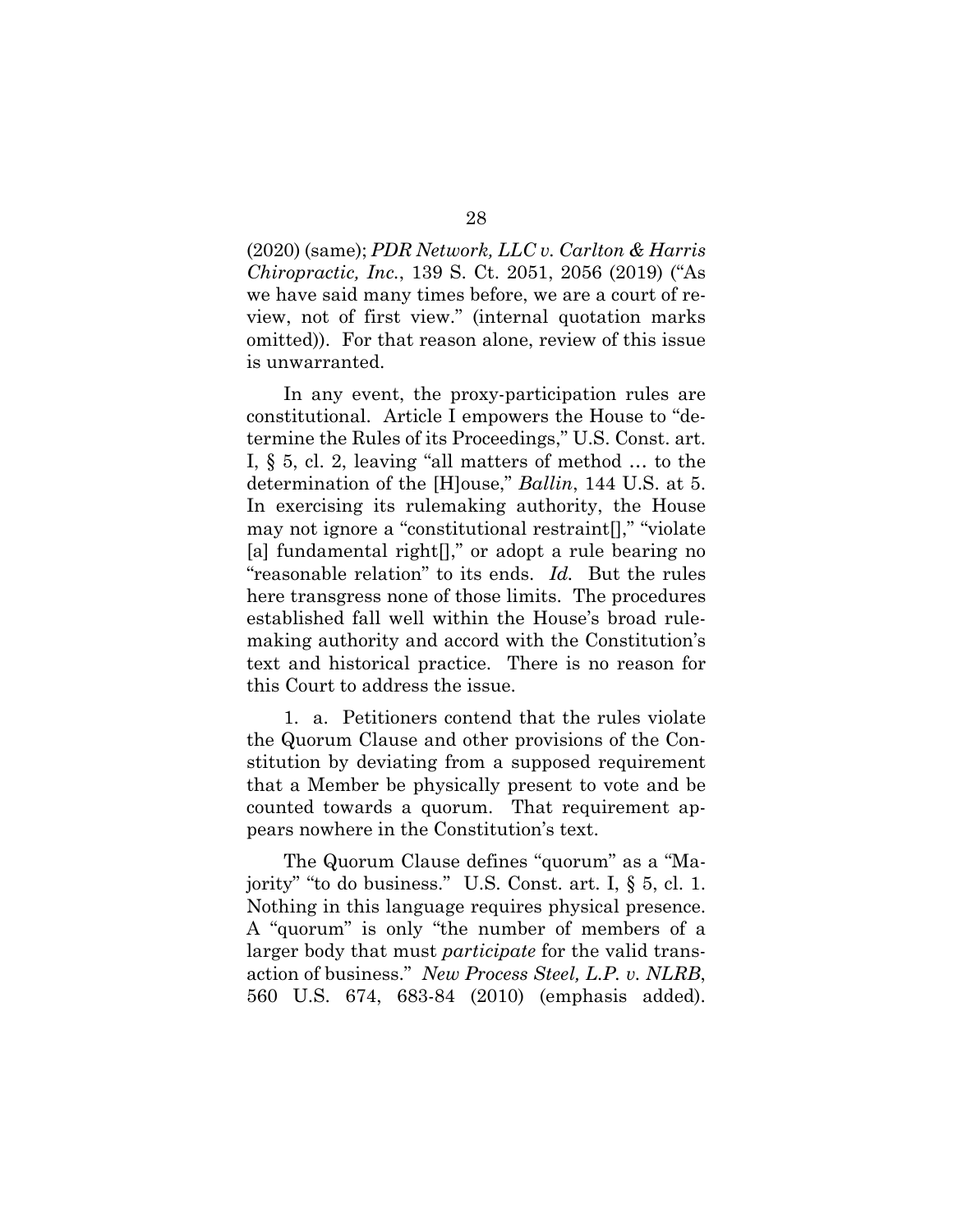Founding-era dictionaries confirm as much, providing that "quorum" means "such a number of any officers as is sufficient to do business." 2 Samuel Johnson, *A Dictionary of the English Language* (4th ed. 1773); *see* 1 Noah Webster, An American Dictionary of the English Language (1828) (Webster) ("quorum": "a number of officers or members as is competent by law or constitution to transact business"). Because the Clause says nothing about physical presence, the House can establish a rule that a quorum may include Members participating remotely.

b. *Ballin* illustrates the breadth of the House's authority to define a quorum. There, a House rule counted towards a quorum not just Members voting, but also nonvoting Members "in the hall of the [H]ouse." *Ballin*, 144 U.S. at 5. Because the Constitution "prescribe[s] no method" for determining whether a quorum exists, the Court explained, it fell "within the competency of the [H]ouse to prescribe any method which shall be reasonably certain to ascertain" whether "the [H]ouse is in a condition to transact business." *Id.* at 6. The House rule there met that test. *Id.* Similarly, the rules challenged here validly determine when the Chamber may do business. By requiring Members to give their proxies exact written instructions that must be followed for every matter to which the proxy extends, the rules permissibly define when remote Members are participating in the House's work.

c. In urging a physical-presence rule found nowhere in the text, petitioners rely not on the Constitution's definition of a quorum, but on constitutional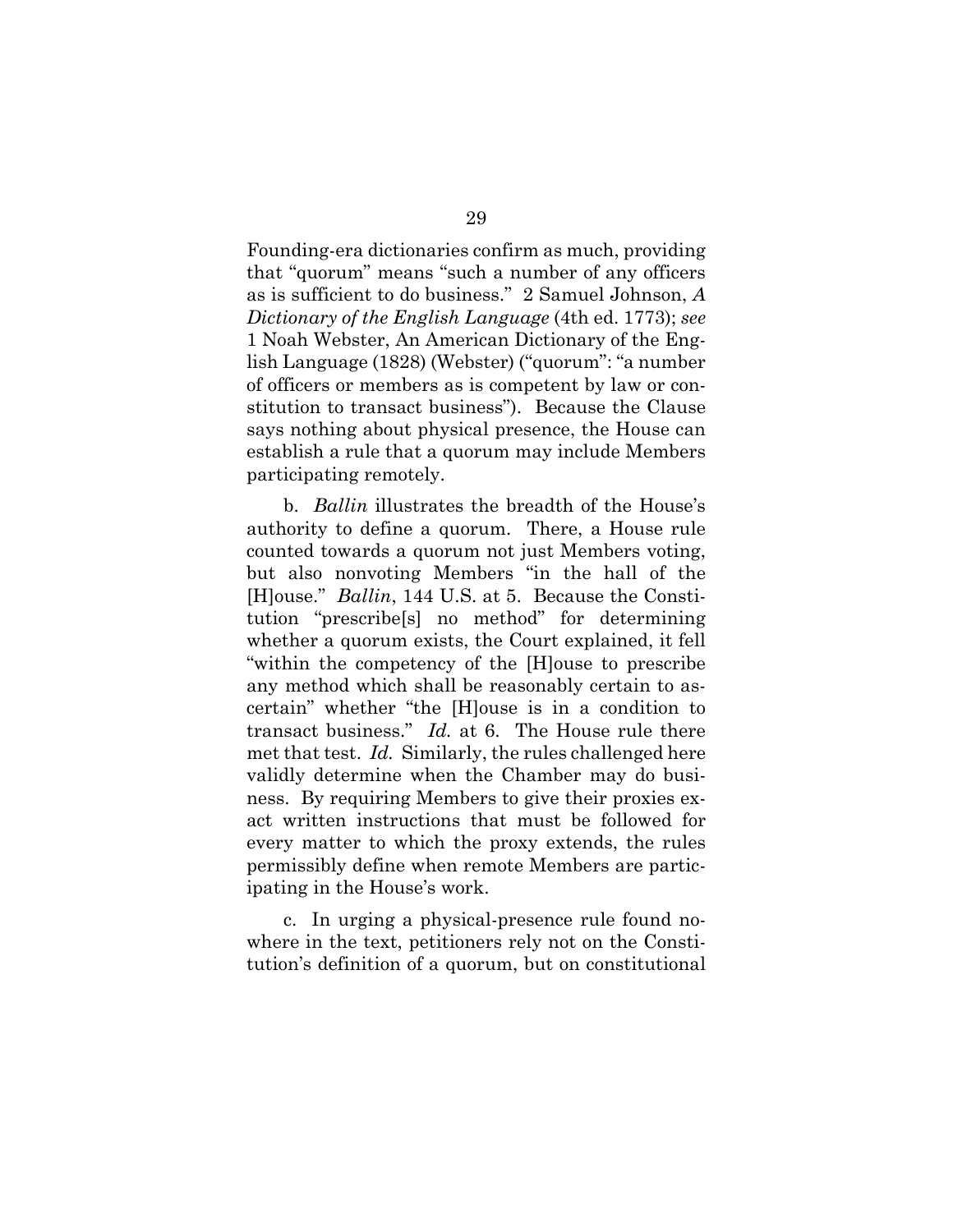provisions ancillary to the quorum requirement. Pet. 31-33. This reasoning fails.

*First*, petitioners cite the clause empowering a minority during adjournment to "compel the Attendance of absent Members." U.S. Const. art. I, § 5, cl. 1; *see* Pet. 31-32. But "attendance" in this context means participation in House business—not necessarily through physical presence. "[T]o attend" can mean "[t]o be present"—*i.e.*, "ready at hand"—"for some duty" or "in business." 1 Webster. That meaning accords with the general rule that when a law requires "attendance," but "does not speak in terms of 'physical' or 'actual' attendance," courts do not "engraft such a restriction" onto the text. *Hurtado v. United States*, 410 U.S. 578, 584 (1973).

*Second*, petitioners suggest that a proxy-voting power would imply that Members are privileged from arrest at all times under the provision that Members are "privileged from Arrest during their Attendance at the Session … and in going to and returning from the same." U.S. Const. art. I, § 6, cl. 1; *see* Pet. 32-33. But immunity from (now obsolete) civil arrests would apply only when remote Members are attending to House business under the House Rules. Nor does the Speech or Debate Clause's reference to a "Place" create a physical-presence requirement. As explained, what matters for purposes of that Clause is whether an act is legislative, not where it was performed. *See supra* at 17-21.

*Third*, petitioners contend that the Journal Clause's use of the unmodified word "present" shows that Members must be physically present in the Chamber for their yea or nay votes to be recorded in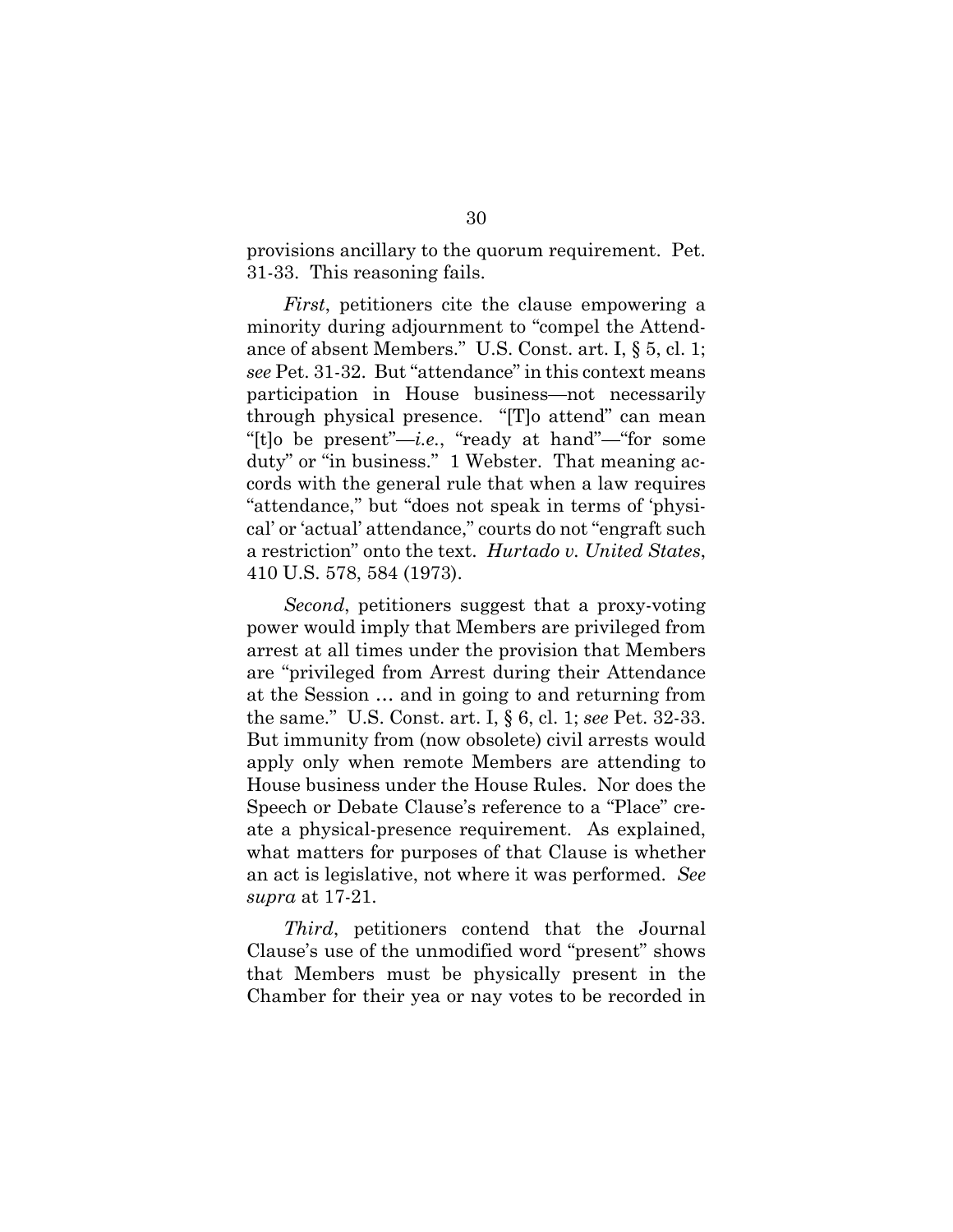the Journal. Pet. 33. But this Court has recognized that one "may be present in a [place] in a meaningful way without that presence being physical in the traditional sense of the term." *South Dakota v. Wayfair, Inc.*, 138 S. Ct. 2080, 2095-99 (2018); *see also* 1 Webster ("present": "[r]eady at hand"). And the Journal Clause's placement in the same section as the Rulemaking Clause—a wellspring of Congressional authority—counsels against reading "present" to imply "physically present" when the text is not so restricted.

*Finally*, petitioners point to a range of other terms—*e.g.*, "assemble," "Congress"—that, they say, together show that physical presence for House business is mandatory. Pet. 31-33. But none of those other provisions pertains to whether the House has a quorum or how it casts its votes. If anything, petitioners' invocation of such disparate constitutional provisions underscores the sweeping implications of their purported physical-presence requirement. Accepting petitioners' theory would require the Court to hold that multiple core constitutional functions can never occur absent physical gathering. And it would require the Court to announce binding interpretations of these provisions, even though the rules they challenge implicate none of them. Judicial restraint and respect for a coordinate branch require rejection of that request.

2. Petitioners argue that the proxy-participation rules are contrary to historical practice, pointing to a proposal that the Framers considered but did not adopt and the House's failure to adopt proxy-voting rules in previous crises. Pet. 33-34. Those observations cannot make up for a lack of clear constitutional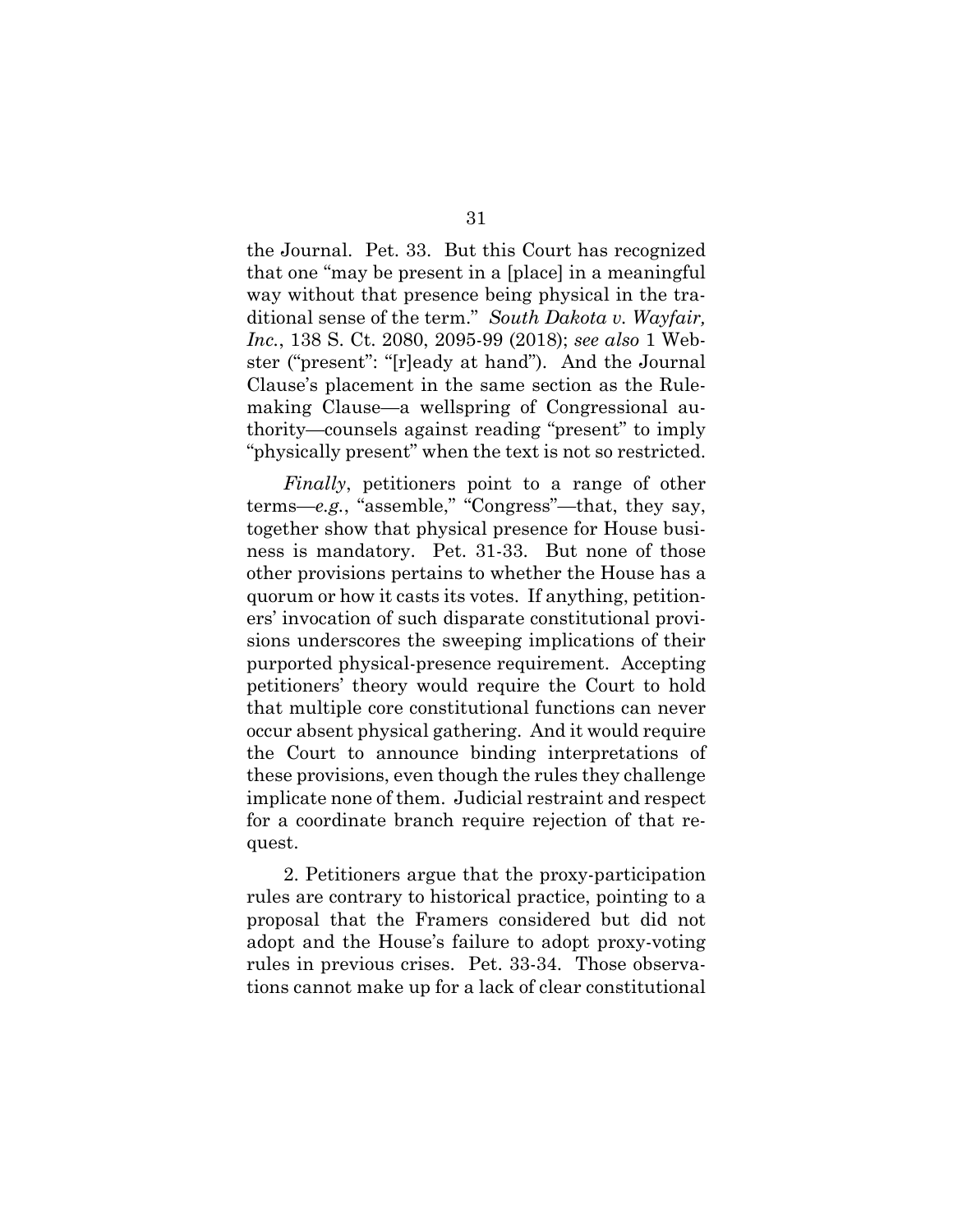text that precludes the House's rule. In particular, the House's failure to adopt proxy-participation rules during previous historical crises says nothing about the constitutionality of the rules. Technology was not available to facilitate seamless remote voting during those crises, as it is now. During the Yellow Fever Epidemic of 1793 (Pet. 34-35), for instance, instantaneous communication was impossible.2 And in the War of 1812, word traveled so slowly that the Battle of New Orleans occurred weeks after the United States and Great Britain agreed to end the war. *See* James A. Carr, *The Battle of New Orleans and the Treaty of Ghent*, 3 Diplomatic Hist. 273, 273-82 (1979).

In any event, petitioners' historical synopsis omits a 200-year practice proving that no physical presence is required for the House to legislate: unanimous consent. Since the 1830s, House precedents have provided that, once a quorum is established, its existence is presumed unless a Member questions it.

<sup>2</sup> Although petitioners assert that "Jefferson urged President Washington to keep Congress sitting in plagued Philadelphia" during the Yellow Fever epidemic (Pet. 34- 35), they omit that, in fact, Congress did not meet in Philadelphia until the epidemic had subsided. *See* J.H. Powell, *Bring Out Your Dead: The Great Plague of Yellow Fever in Philadelphia in 1793* 260-263, 272-274 (1993); Founders Online, National Archives, *Madison in the Third Congress, 2 December 1793-3 March 1795 (Editorial Note)*, *available at* https://perma.cc/2DB9-G7CM; United States House of Representatives, History, Art & Archives, *1st to 9th Congresses (1789-1807*), *available at* https://perma.cc/SK2C-TRGG (showing 3rd Congress first met on December 2, 1793).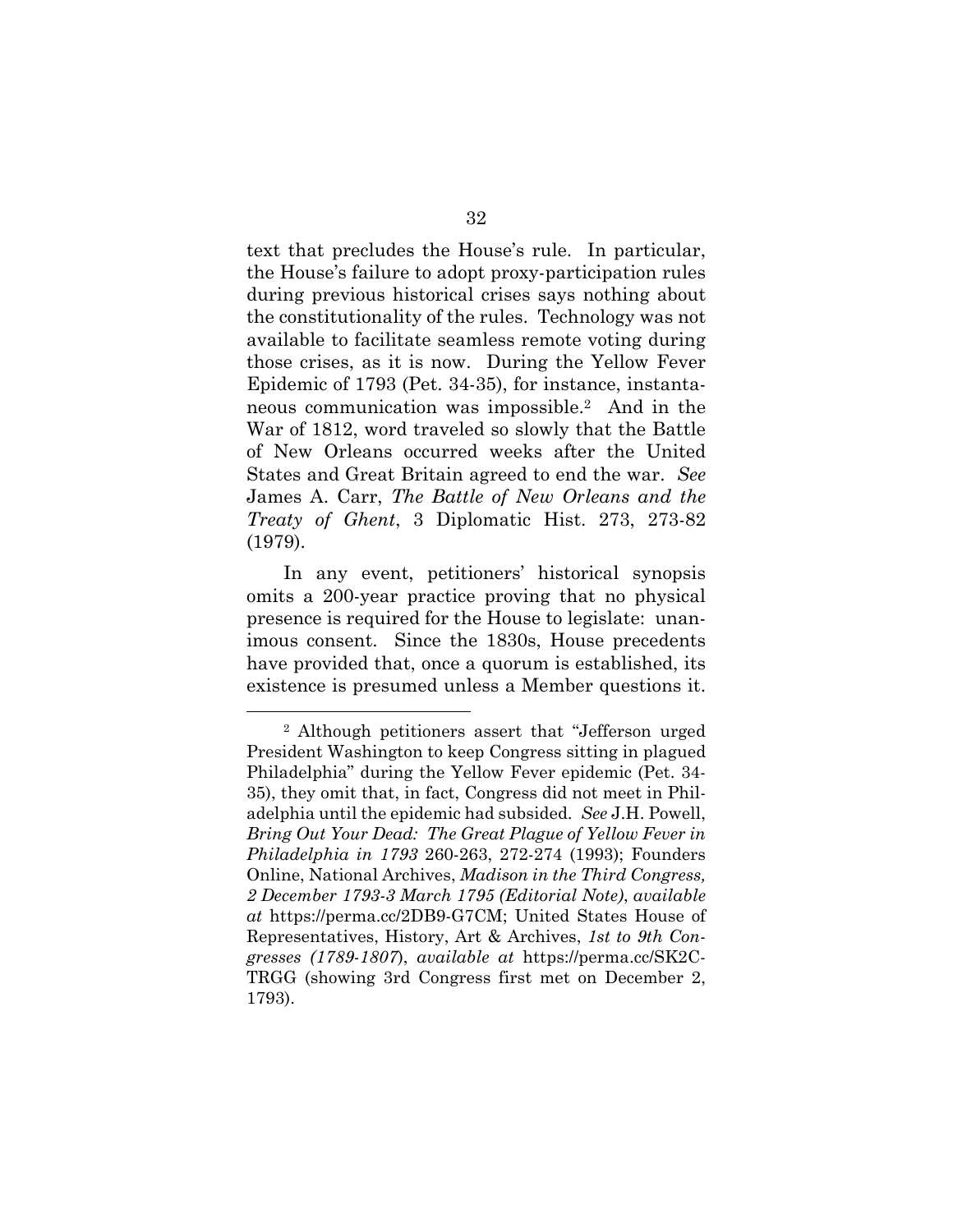*See* 5 *Deschler's*, ch. 20, § 2.1; 4 *Hinds'* § 3155. Based on that presumed quorum, a range of acts may proceed by unanimous consent provided that no Member objects. *Jefferson's Manual* § 872; 4 *Hinds'* §§ 3058- 3059. Unanimous consent thus "permits many measures to be passed … when in fact fewer than a majority of Members" are physically present. William McKay & Charles W. Johnson, *Parliament and Congress* 85 (2010).

Unanimous consent is time-honored, critical to Congress's functioning, and uncontroversial. *See NLRB v. Noel Canning*, 573 U.S. 513 (2014) (describing without concern the Senate's practice of "conduct[ing] much of its business through unanimous consent"). It permitted Congress to pass emergency legislation during the flu pandemic of 1918—with fewer than 50 Members, far short of a majority, physically present in the House. *See supra* at 5. Today, a significant percentage of legislation passes by unanimous consent—in the 115th Congress, 10% of all measures considered on the House floor. Jane A. Hudiburg, Cong. Research Serv., *Suspension of the Rules: House Practice in the 115th Congress* 1 n.2 (May 19, 2020), https://perma.cc/7BAK-FL6S. Many of the original plaintiff Members often legislate through unanimous consent, and even the remaining Member petitioners do so. *See, e.g.*, 165 Cong. Rec. H5227 (daily ed. June 27, 2019) (statement of Minority Leader McCarthy).

The settled practice of unanimous consent establishes that the Constitution does not require Members to be physically present to be counted towards a quorum. *Chiafalo v. Washington*, 140 S. Ct. 2316,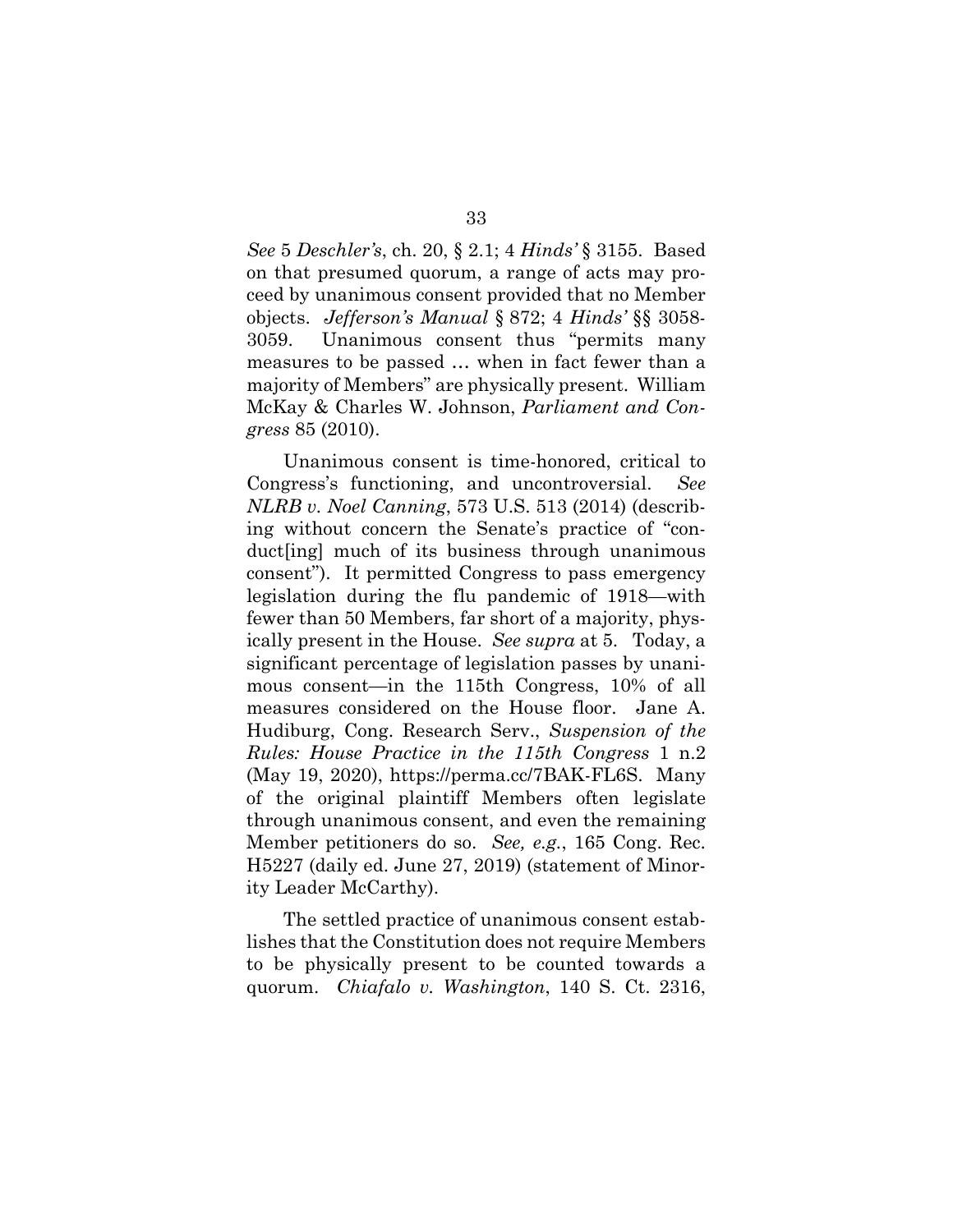2326 (2020) (a "regular course of practice … settle[s] the meaning" of constitutional provisions (internal quotation marks omitted)). If physical presence is unnecessary to pass laws through unanimous consent, then physical presence cannot be necessary to pass laws under the rules challenged here.

3. In sum, given the technology of the times, the Framers may have assumed that Congress would meet in person. But "[w]hether by choice or accident, the Framers did not reduce their thoughts … to the printed page." *Id*. Their "sparse instructions took no position on" remote voting, instead leaving that topic "to the future." *Id.* In light of the pandemic and advances in modern technology, the House has reasonably authorized Members to vote remotely by providing binding, precise instructions to a Member on the floor. That choice accords with the Constitution.